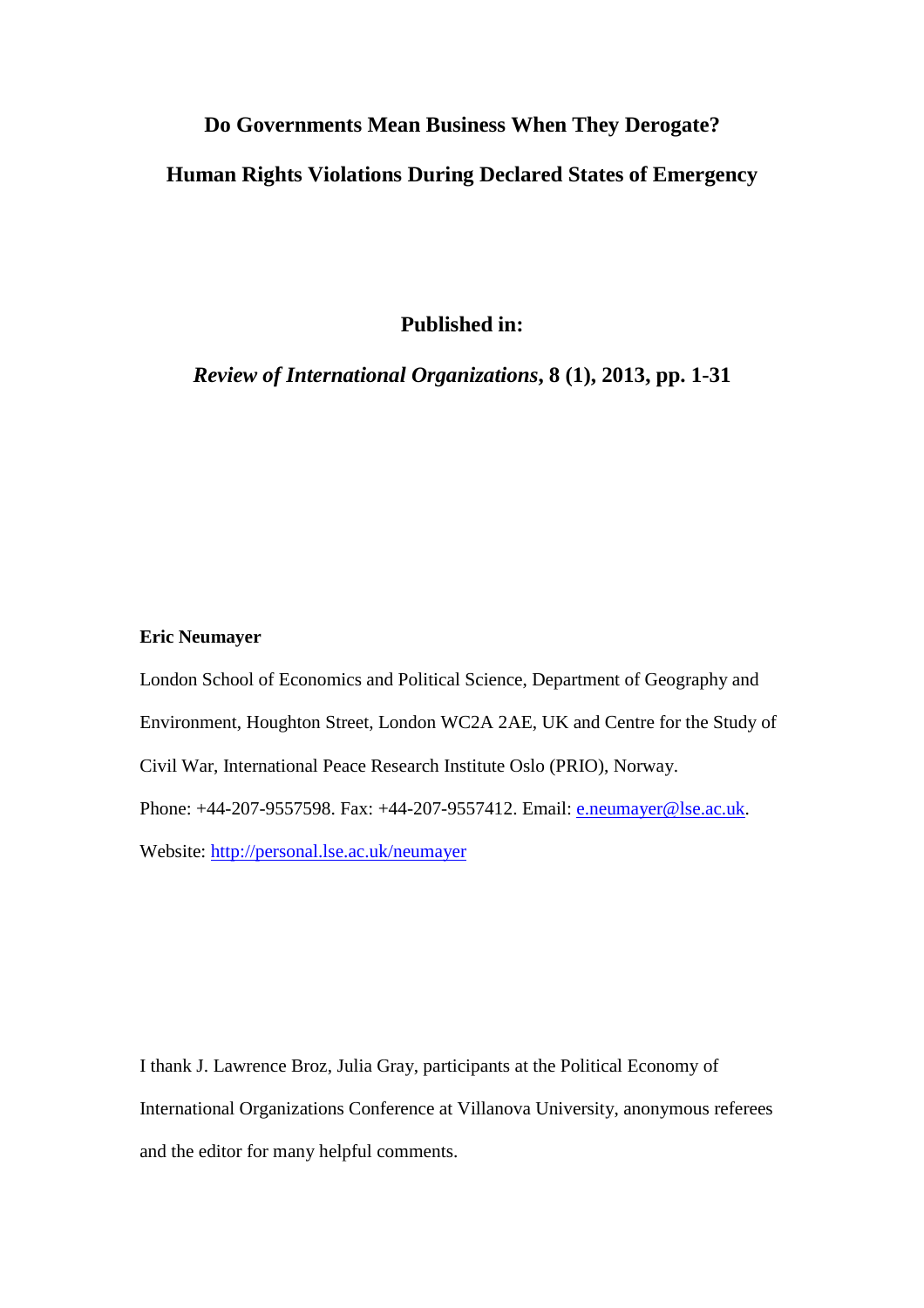#### Abstract

Whether international human rights treaties constrain the behavior of governments is a hotly contested issue that has drawn much scholarly attention. The possibility to derogate from some, but not all, of the rights enshrined in the International Covenant on Civil and Political Rights (ICCPR) during declared and officially notified states of emergency provides a hitherto unexplored test case. If governments were increasingly violating non-derogable rights during derogation periods then this provides evidence that the ICCPR has no sufficient constraining effect on state parties. I analyze whether specific individual human rights as well as two aggregate rights measures are systematically more violated during derogation periods in a global sample over the period 1981 to 2008. I find that regime type matters: autocracies step up violation of both non-derogable and derogable rights, anocracies increasingly violate some derogable and some non-derogable rights, whereas democracies see no statistically significant change in their human rights behavior during derogation periods. This result suggests that the main general international human rights treaty fails to achieve its objective of shielding certain rights from derogation where, as in autocracies and anocracies, a constraining effect would be needed most.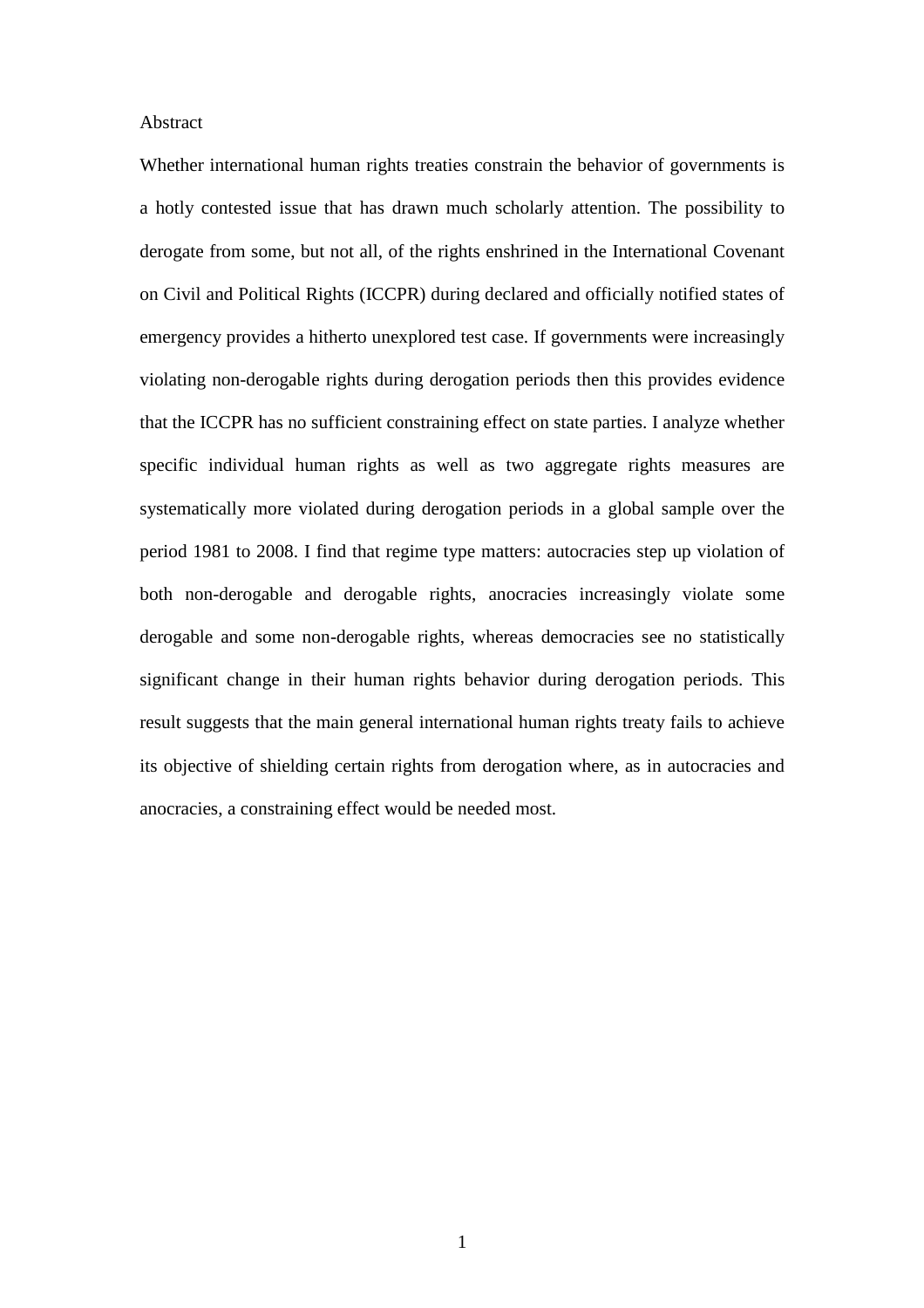"The response of a state to a public emergency is an acid test of its commitment to the effective implementation of human rights" (McGoldrick 2004: 388)

## **1. Introduction**

Whether international law commitments undertaken by states constrain their human rights behavior is a topic which has generated significant interest among international relations scholars. This is unsurprising: much time and effort is spent on designing and promoting international human rights treaties and persuading countries to ratify them, hence the quest for analyzing whether these treaties have a real impact on state behavior. Theoretical approaches strongly differ in the expectations they generate on any potential behavior-constraining effect of international human rights treaties (Neumayer 2005). Empirical results also differ, with some studies finding positive effects under some conditions, while other studies come to the conclusion that treaties have no positive effect on human rights at best and possibly even negative effects (Hathaway 2002; Goldsmith and Posner 2005; Hafner-Burton and Tsutsui 2007; Hafner-Burton 2008; Morrow 2007; Simmons 2009; Gilligan and Nesbitt 2009; Powell and Staton 2009; Hill 2010; Hollyer and Rosendorff 2011). There is thus no clear picture emerging on this important topic.

Human rights violations during officially declared and notified states of emergency can bring an important additional piece of new evidence to this question. Ironically, even if governments were to increase human rights violations during such periods, this is not necessarily inconsistent with a behavior-constraining effect of international human rights treaties. Article 4 of the International Covenant on Civil and Political Rights (ICCPR) allows states to derogate from observing most of the rights enshrined in this treaty if they declare a state of emergency and officially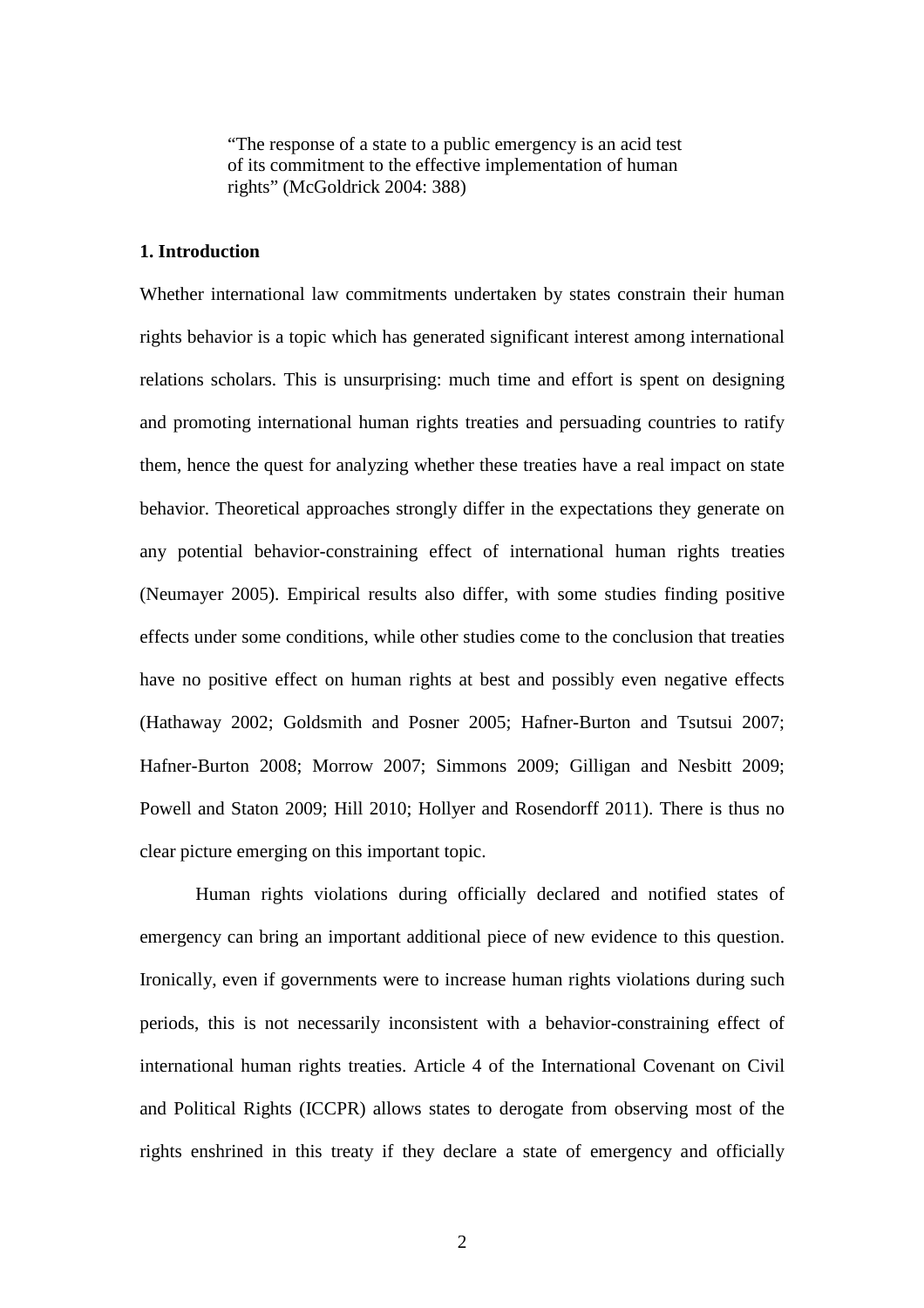inform other state parties via the United Nations General Secretary (UNGS).<sup>1</sup> However, Article 4 also lists a range of human rights that states cannot derogate from even in public emergencies. If one were to find that governments indiscriminately step up human rights violations during declared states of emergencies, including those that they cannot derogate from, then this demonstrates that the ICCPR does not sufficiently constrain state behavior as it should under these circumstances. To be sure, such evidence would not provide conclusive proof that the ICCPR has no effect at all as one could argue counter-factually that states would violate the non-derogable human rights even more if there were no such international human rights treaty in place. However, if states were to ignore the fact that they simply cannot derogate from the protection of certain human rights, then this demonstrates that the ICCPR does not achieve its stated objective of shielding certain rights from derogation.

In this study, I will investigate whether state parties to the ICCPR that derogate from their obligations have systematically worse human rights during officially declared and notified states of emergency than during other times, allowing for this effect to differ across autocracies, anocracies and democracies. Moreover, I distinguish among different human rights and thus analyze whether the effect of derogations depends on whether rights are derogable or not.

I find that democracies do not systematically step up violation of any human rights during derogation periods, with the possible exception of electoral selfdetermination. Anocracies and autocracies, in contrast, increasingly violate derogable rights and step up violation of rights that should be non-derogable under the ICCPR derogation provisions as well. This holds for all non-derogable rights bar freedom of

<sup>&</sup>lt;sup>1</sup> A derogation is the complete or partial elimination of an international obligation (McGoldrick 2004: 383).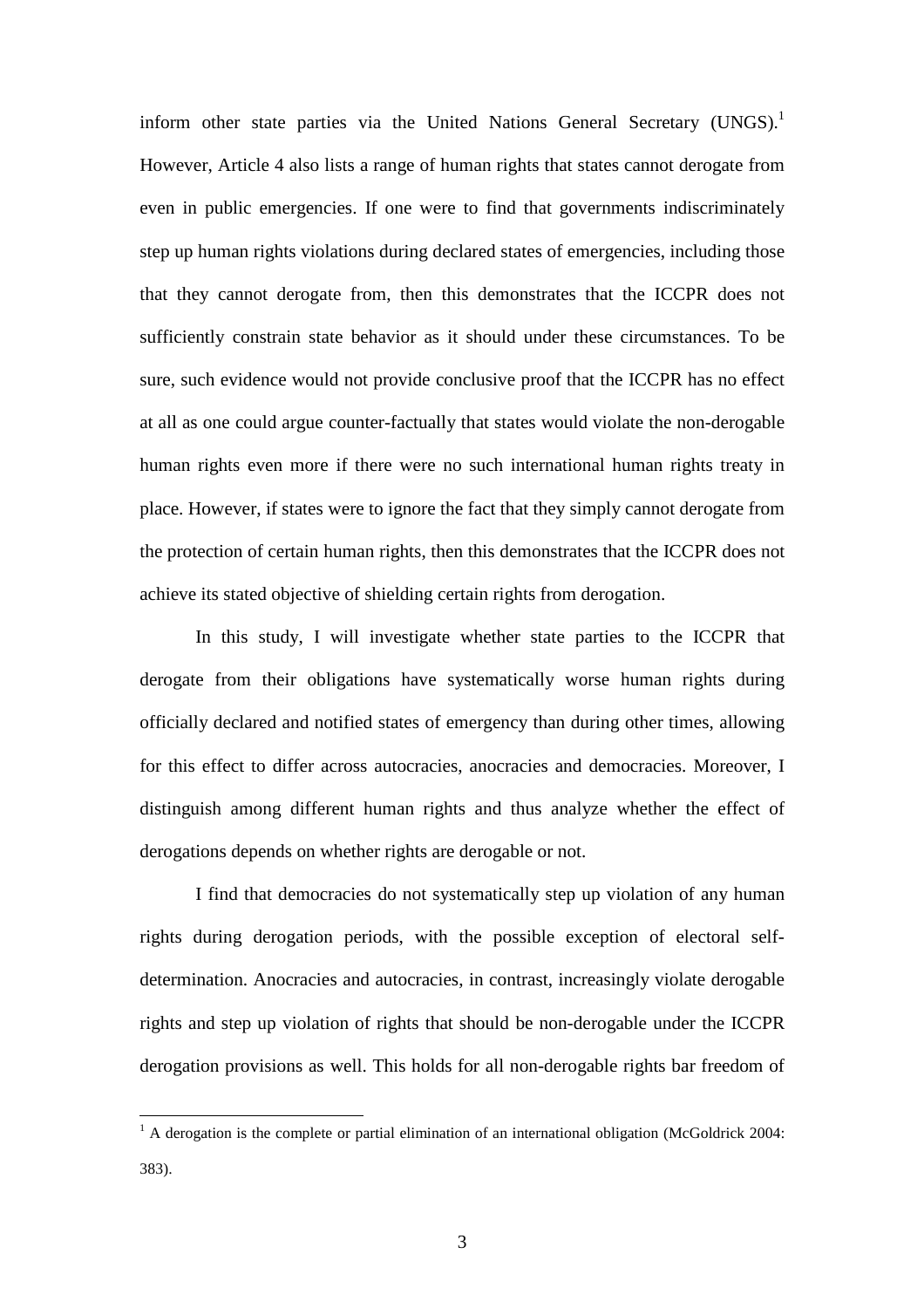religion in the case of autocracies and holds for torture and restrictions to religious freedom in the case of anocracies. The ICCPR thus fails to exert a sufficient behaviorconstraining effect where, as in autocracies and anocracies, such an effect would be needed most (Hafner-Burton and Tsutsui 2007).

The next section discusses the derogation provisions in international human rights treaties. Section 3 reviews existing studies, section 4 develops theoretical expectations on how the human rights situation during derogation periods depends on political regime type, which leads to three testable hypotheses. Section 5 explains the empirical research design. Section 6 presents the main estimation results and accounts for the potential endogeneity of the derogation decision with a Heckman selection model, while section 7 reports results from a battery of robustness checks. Given that results point toward remarkable differences across regime types, section 8 further disaggregates the democracy and autocracy regime types.

#### **2. Derogating from International Human Rights Treaty Obligations**

From a human rights protection standpoint, at first sight it seems counter-productive that state parties are allowed to derogate from observing certain rights whose very protection is the purpose of the international treaty. Much like the hotly debated issue of reservations to human rights treaties (Neumayer 2007), which can be interpreted as a kind of permanent derogation, but typically for specific individual articles of the treaty only, temporary derogations during declared states of emergency from all obligations bar the ones specified as non-derogable seemingly detract from the value and integrity of international human rights treaties (McGoldrick 2004). In fact, because derogations have much broader reach than most reservations, any corrosive effect on the integrity of the human rights system is likely to be much stronger for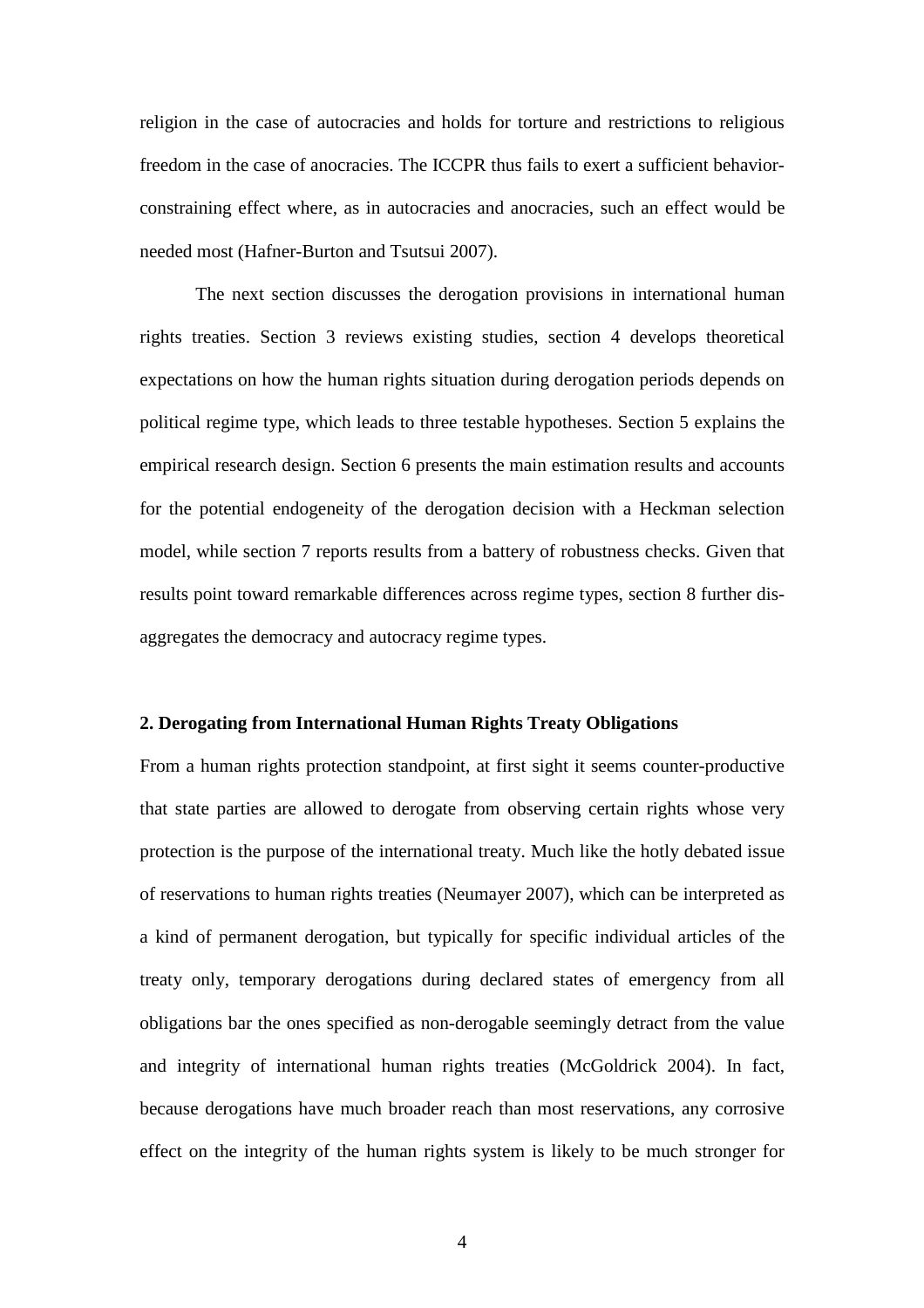derogations than for reservations. The fact that three out of four universal or regional general human rights treaties include provisions for derogation suggests that state parties either agreed that governments should in fact have the right to derogate under specific circumstances as their sovereign right to defend legitimate interests (Hartman 1981: 22) or thought that allowing for derogations was the only way to gather widespread support for the treaty (University of Minnesota, n.d.).

Yet, due to the inherent tension between human rights protection on the one hand and allowance to derogate from the same on the other, unsurprisingly the treaty provisions allow derogation only under certain, specified and restrictive conditions. For example, Art. 4:1 of the ICCPR specifies derogations as follows:

> "In time of public emergency which threatens the life of the nation and the existence of which is officially proclaimed, the States Parties to the present Covenant may take measures derogating from their obligations under the present Covenant to the extent strictly required by the exigencies of the situation, provided that such measures are not inconsistent with their other obligations under international law and do not involve discrimination solely on the ground of race, color, sex, language, religion or social origin."

Moreover, Art. 4:3 requires derogating state parties to immediately inform other state parties of the provisions they have derogated from and of the reasons for doing so.<sup>2</sup> They are also required to inform about the date of termination of the derogation.

 $2^2$  The Human Rights Committee to the ICCPR has criticized several states for failing to notify apparent declared or de facto states of emergency, some of which have subsequently officially derogated (Oraá 1992: 80).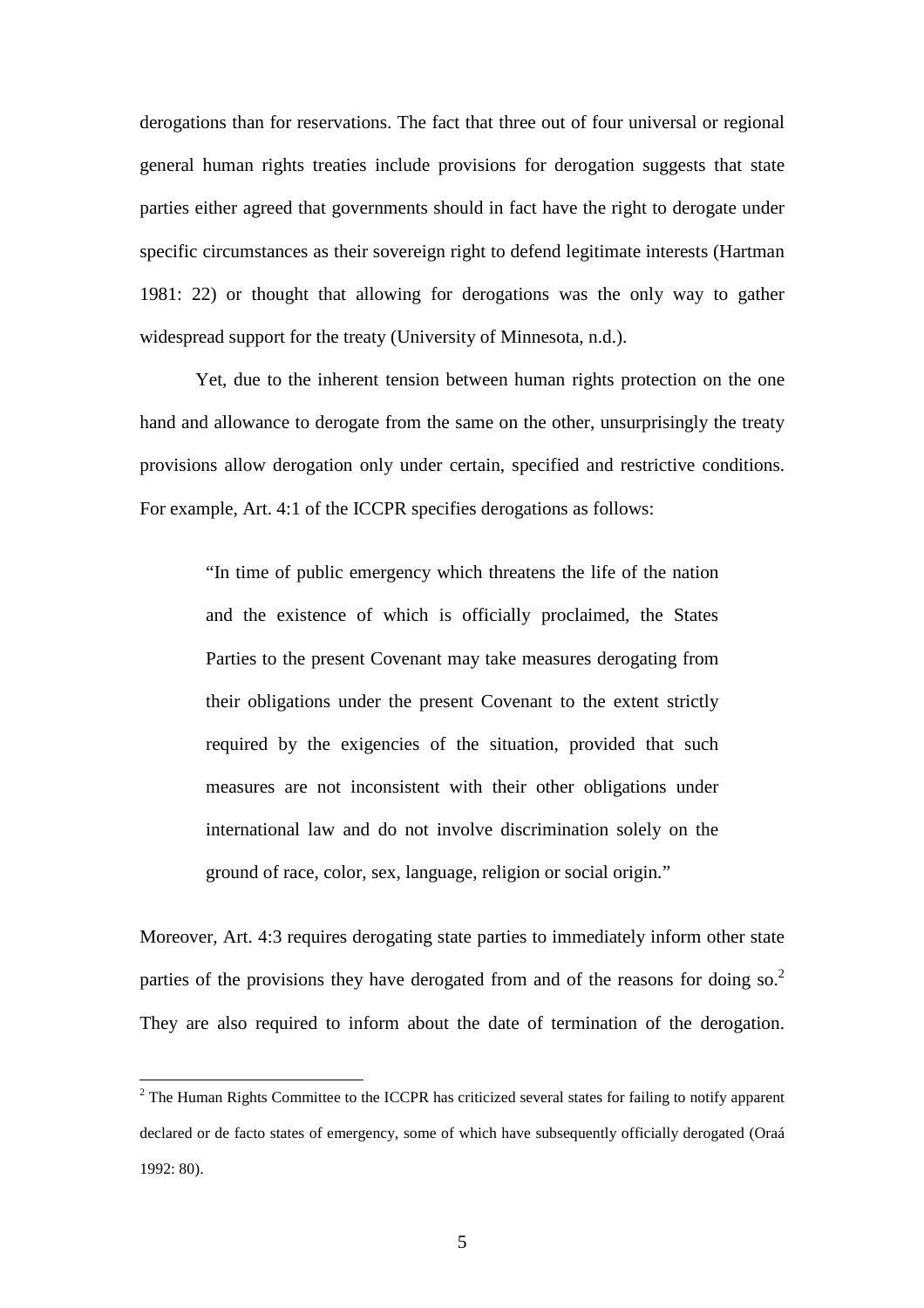Importantly, Art. 4:2 exempts a range of human rights from the remit of Art. 4:1, such that these rights simply cannot be derogated from. The most relevant of these are the right to life (Art. 6 of the ICCPR), the right not to be subjected to torture, cruel, inhuman and degrading treatment or punishment (Art. 7), the right not to be held in slavery or servitude (Art. 8, paras. 1 and 2), the right not to be held guilty of a criminal offence that did not constitute such an offence at the time of commission (Art. 15), and the rights to freedom of thought, conscience and religion (Art. 18). The Human Rights Committee to the ICCPR has attempted to extend this list of nonderogable rights by arguing that a breach of other rights not explicitly listed in Art. 4:2 might breach a state party's other obligations under customary or general international law, might breach rights considered as *jus cogens* (law which may not be violated by any state), might breach rights in a way that could never be considered proportionate as required by Art. 4:1, or that respect for non-derogable rights is impossible to achieve without respecting some other, formally derogable rights (Oraá 1992: chapter 4; Joseph, Schultz and Castan 2000: 829-831). Since such extensions are highly controversial, I restrict the use of the term non-derogable rights to the ones explicitly listed in Art 4:2 of the ICCPR.

The derogation clauses of the European Convention on Human Rights and Fundamental Freedoms (ECHR) and the American Convention on Human Rights (ACHR) vary in the specific wording used as well as in the list of non-derogable rights, which is more extensive in the case of the ACHR and less extensive in the case of the ECHR compared to the ICCPR, but are otherwise very similar in their purpose,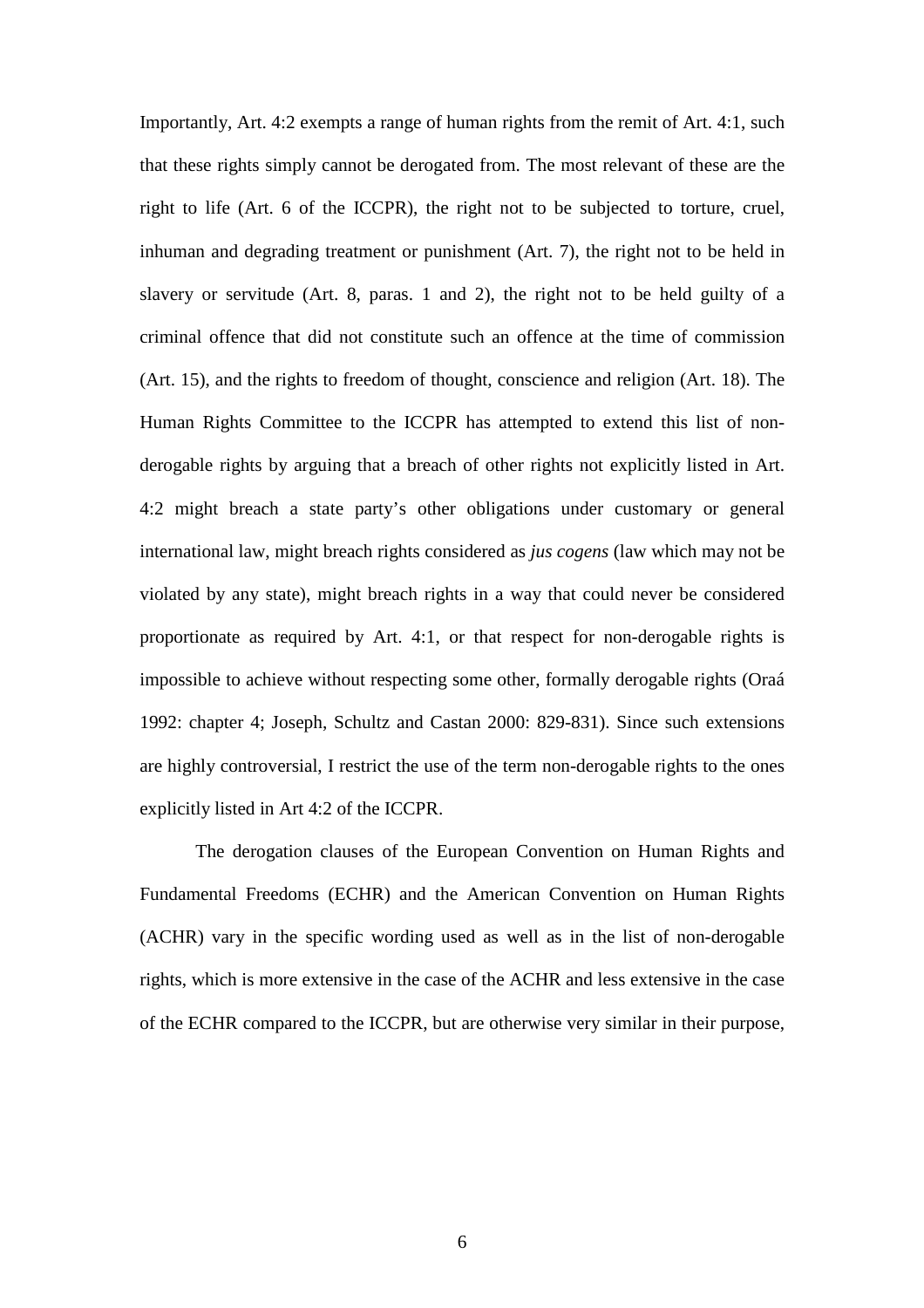structure and specification.<sup>3</sup> The African Charter on Human and Peoples' Rights is the only general international human rights treaty containing no derogation provisions.

The Human Rights Committee to the ICCPR has suggested that civil and international war, but also natural and man-made disasters as well as violent mass demonstrations can trigger states of emergency, but that derogations must be officially declared, must be of an exceptional and temporary nature, and must also be terminated as soon as the life of the nation is no longer under threat (McGoldrick 2004: 394).

I focus on derogations to the ICCPR since this is the only universal of the three international human rights treaties with derogation provisions.<sup>4</sup> In fact, it is considered by some as "the primus inter pares of the universal international human rights treaties" (McGoldrick 2004: 381). Of note, I analyze the effect of derogations officially declared and notified to the UNGS, not the effect of undeclared *de facto* states of emergency, nor the effect of declared states of emergency in non-state parties to the ICCPR, nor the effect of declared states of emergency in state parties to the ICCPR, for which the government chose not to notify other state parties via the

 $3$  The more extensive list of non-derogable rights under the ACHR includes rights such as the right to marry and to build a family and the right to a name, which are very unlikely to be affected by a state of emergency.

<sup>&</sup>lt;sup>4</sup> Moreover, as Fitzpatrick (1998: 376f.) points out, derogation notices to the ACHR are not officially published. Derogations to the ECHR are listed on its website at http://conventions.coe.int/Treaty/Commun/ListeDeclarations.asp?NT=005&CV=0&NA=&PO=999&C N=8&VL=1&CM=9&CL=ENG. There was only one instance of a derogation to the ECHR for country years relevant to my sample without a corresponding derogation to the ICCPR. In this instance Albania notified the withdrawal of a derogation to the ECHR without, however, mentioning when the derogation came into effect in the first place.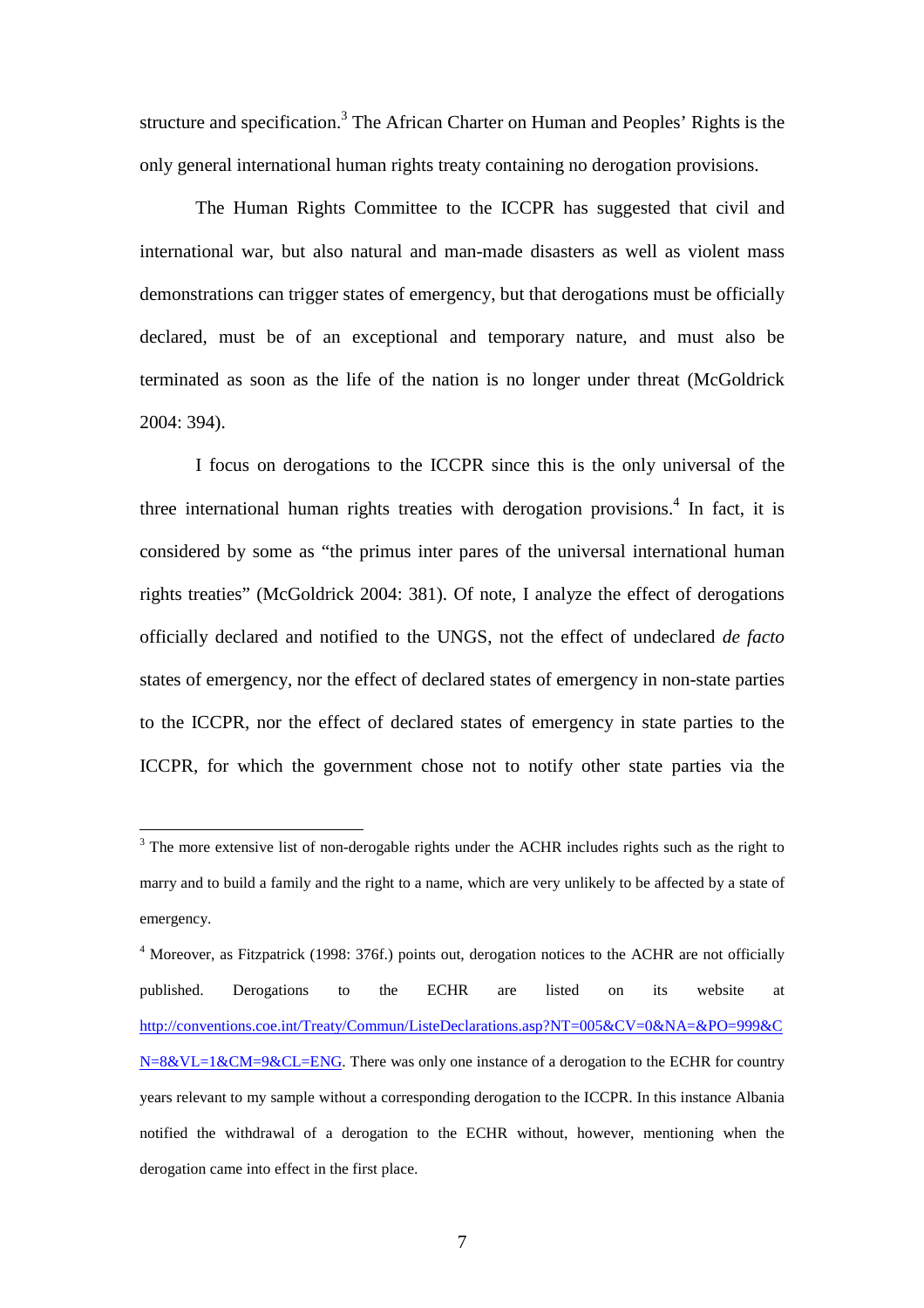UNGS. The reason is that I wish to test for whether the ICCPR's non-derogability clause fulfills its stated purpose, so I need to test whether those governments which have chosen to benefit from the legal privilege that Art. 4:1 of the ICCPR affords state parties to derogate from all rights not listed in Art. 4:2 obey the requirement not to step up violations of the non-derogable rights listed therein.

#### **3. Existing Studies and Their Shortcomings**

 $\overline{a}$ 

To the best of my knowledge, Keith (1999) and Richards and Clay (2010) provide the only existing studies that go beyond anecdotal evidence and specifically address human rights violations during declared states of emergency.<sup>5</sup> In bivariate mean comparisons, Keith (1999) finds that if she groups countries officially derogating from their ICCPR obligations together with countries that have refused to ratify in the first place then the difference in mean personal integrity rights violations between state and non-state parties becomes larger and statistically significant. She interprets this finding as evidence that "the derogations have a significant impact on personal integrity abuse – which includes behavior such as torture, disappearances, and political killings – behavior that is *not* legally excused by derogations" (Keith 1999: 105, emphasis in original). Richards and Clay (2010) in a multivariate analysis similarly find that declared states of emergency – including, but not restricted to those officially notified to the ICCPR secretariat – are associated with higher levels of

 $<sup>5</sup>$  There is a related literature investigating the effect that explicit domestic constitutional provisions for,</sup> among others, emergency powers and restrictions on the exercise of such powers have on human rights (Davenport 1996; Keith 2002; Keith and Poe 2004). These studies are interesting in their own right, but do not address the specific question analyzed in this paper. Moreover, simply because a country's constitution does not explicitly mention the government's right to declare a state of emergency does not imply that they cannot officially declare such a state if they are party to the ICCPR.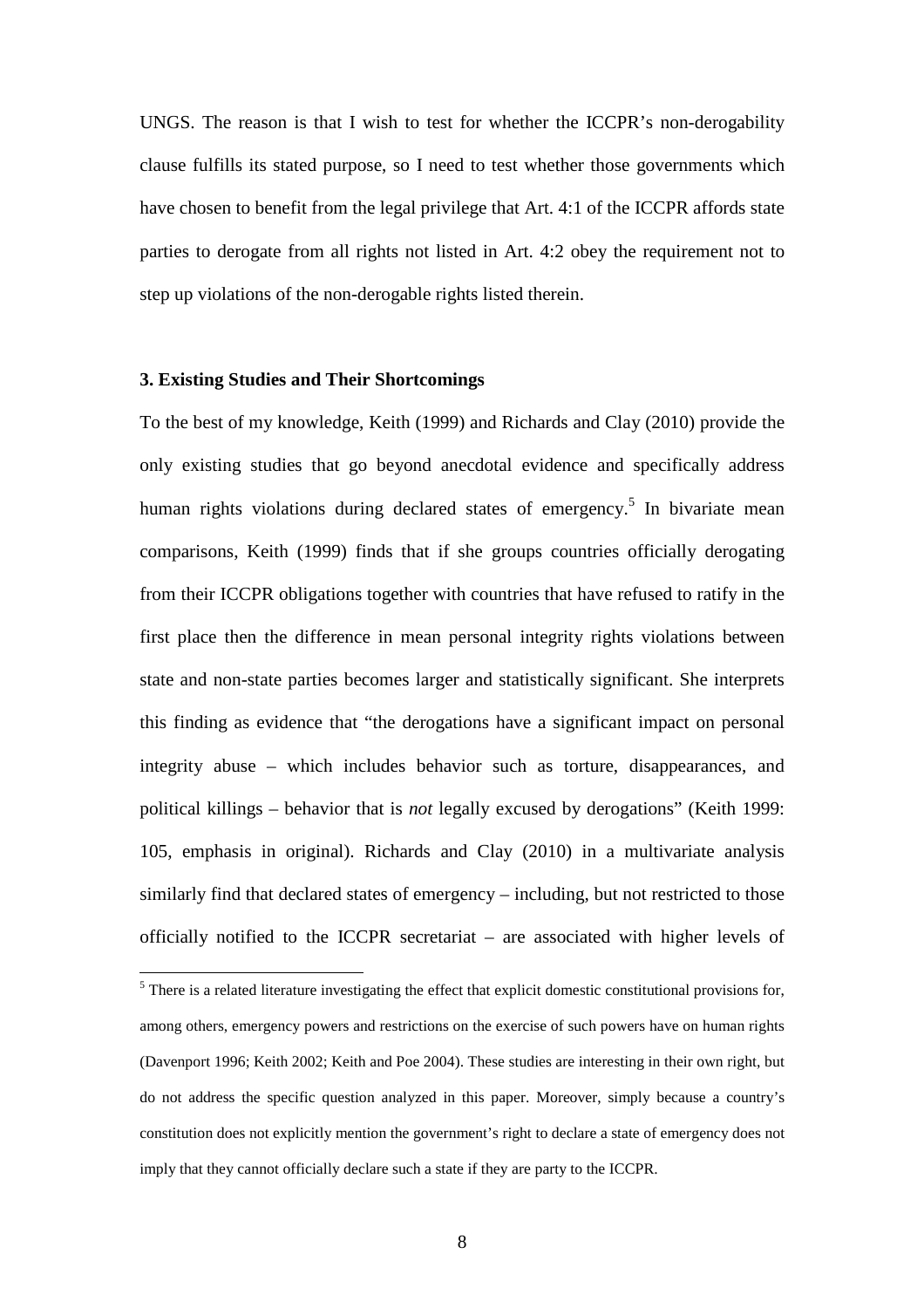political imprisonment and greater restrictions on freedom of assembly and association, on foreign movement and on electoral self-determination.

However, for three reasons this topic requires further analysis. First, Keith (1999) does not directly address derogations to the ICCPR as such, grouping derogators together with non-ratifiers instead, while Richards and Clay (2010) address all declared states of emergency, not just derogations to the ICCPR. Many observers suggest, based on anecdotal evidence, that states of emergency are bad times for human rights protection (Fitzpatrick 1998; Iyer 1999; Joseph, Schultz and Castan McGoldrick 2004). When governments feel under threat, as they do when they confront a state of emergency, they are unlikely to refrain from violating the human rights of their citizens, it is believed, and Richards and Clay's (2010) analysis partly corroborates this suspicion. Yet it is unclear whether this holds true for officially declared and notified derogations to the ICCPR as well. Such notification draws the attention of other state parties to the derogating state and allows the Human Rights Committee (HRC) to the ICCPR to monitor whether the derogating state complies with the restrictive conditions derogations are subject to and with the obligation to respect the non-derogability of certain rights. Joseph, Schultz and Castan (2000: 836), for example, state the hope "that the HRC adopts a vigilant supervisory role in assessing all derogation measures (…) in order to help guard against overly oppressive emergency measures". Oraá (1992: 78) suspects that some states refuse to officially declare what amounts to a *de facto* state of emergency exactly for "fear of international criticism". It is therefore worth investigating whether the evidence on deteriorating human rights during all states of emergency holds for officially declared and notified states of emergency, which automatically draw the attention of outside third-parties to the human rights behavior of derogating governments.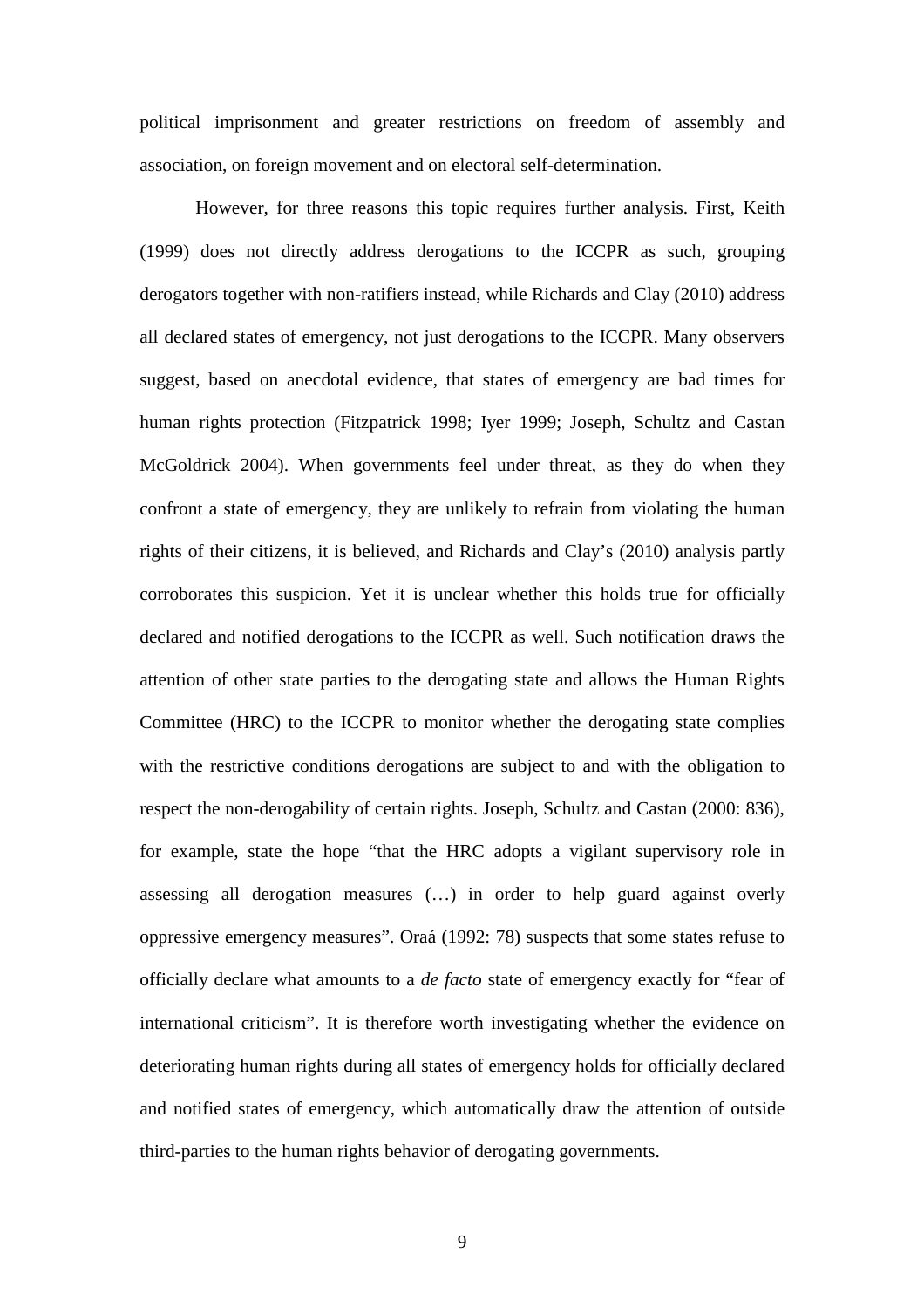Second, Keith (1999) and Richards and Clay (2010) do not employ country fixed effects in their empirical analysis. Such fixed effects account for any unobserved heterogeneity in human rights behavior across countries. They take out all level effects between countries (all between-variation) and estimates are based on the within- or over-time variation in countries only. If level effects are not taken out of the estimations, then all the coefficients of emergency declarations can tell is that, on average, country years with such declarations were different from country years without such declarations, but across all countries and all times. With country fixed effects included, the coefficients of derogation periods will instead tell us whether, on average, country years with such declarations were different from country years without such declarations, but this time only across time within countries, not across countries. In other words, the coefficients in fixed effects models will tell us whether derogation periods are systematically different from non-derogation periods *within* countries, which is exactly what one wishes to know.

Third, while Richards and Clay (2010) control for the direct effect of regime type on human rights violations, they do not investigate whether declared states of emergency have differential effects in countries with different political regimes. As I argue in the next section, theory suggests that political regime type impacts on what happens to the human rights situation during derogation periods.

### **4. Theoretical Expectations**

Political regime type is both theoretically conceptualized and empirically known to have a strong effect on human rights violations (Poe 2004; Davenport 2004, 2007a; Davenport and Armstrong 2004; Simmons 2009). To be sure, while there is near consensus that democracy has a positive effect and autocracy a negative effect on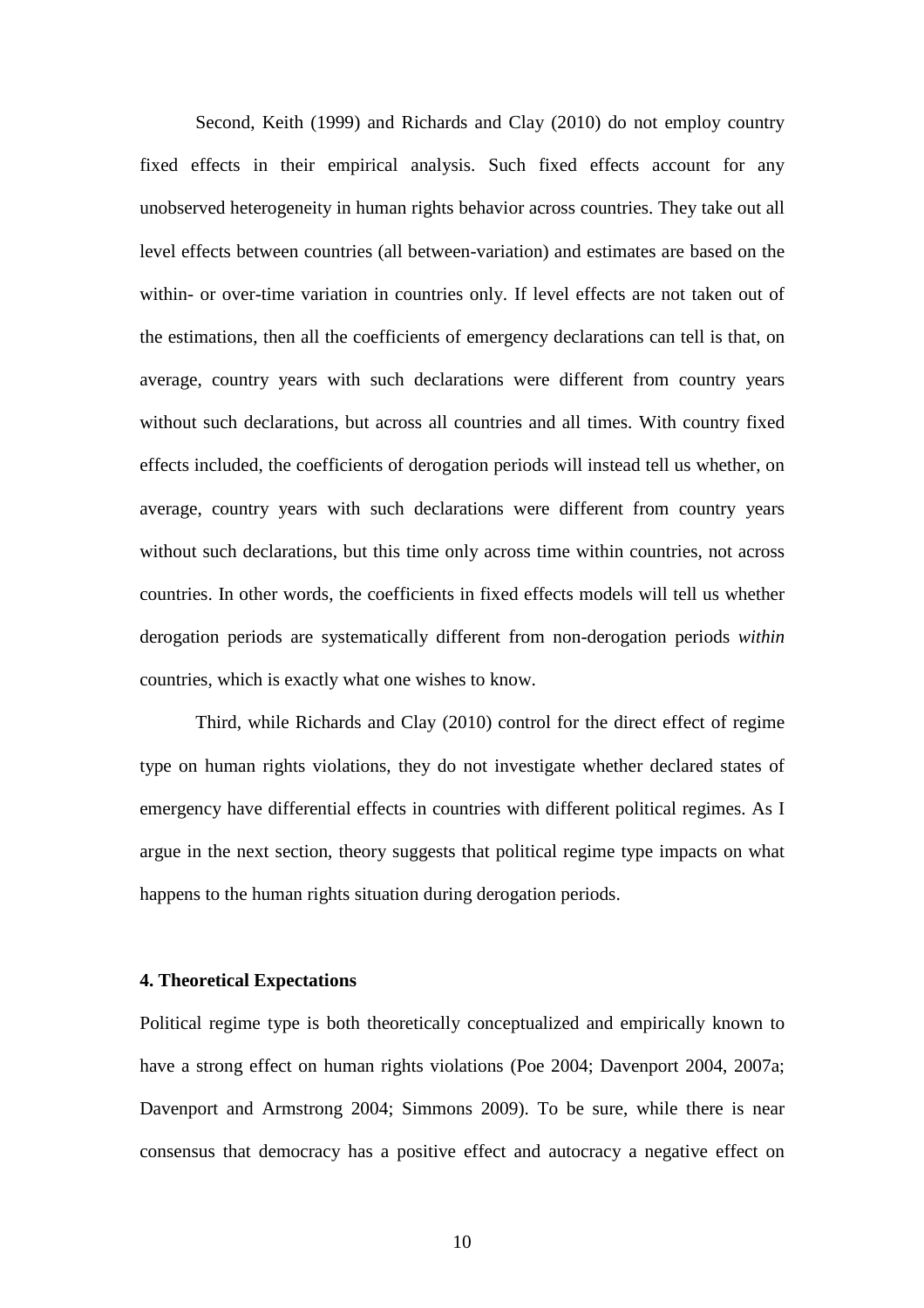human rights, there is controversy about whether the move from autocracy to democracy has a linear or non-linear effect and whether there is a threshold only above which democracy exerts its positive effect. Incoherent regime types – often called 'anocracies' as they are neither clearly autocratic nor fully democratic and combine self-contradictory elements of both autocracy and democracy – are sometimes considered the worst offenders (Fein 1995; Regan and Henderson 2002), but sometimes also the very regimes for which international human rights treaties are most likely to make a positive difference to state behavior (Simmons 2009).

In this section, I will argue that political regime type is also likely to condition the effect of derogations on human rights. To see why, it is important to recall what derogations do: they officially declare and notify states of emergency. They thus fulfill a signaling function: regimes that officially derogate want it to be known that they experience a state of emergency. But derogations are likely to fulfill different signaling functions in different regime types. As Neumayer (2007) and Hafner-Burton et al. (2011) argue, democracies take their international treaty obligations more seriously than autocracies and when they invoke flexibility or escape provisions such as the derogation provision of the ICCPR they do so because they take their commitment to respect human rights seriously. They derogate in order to "buy time and legal breathing space to confront crises, while, at the same time, signaling to concerned domestic audiences that rights suspensions are temporary and lawful" (Hafner-Burton et al. 2011: 675). In other words, in democracies derogations fulfill the purpose of signaling to relevant stakeholders – the parliamentary opposition, interest groups, civil society and the judiciary – that the country is undergoing a temporary state of emergency that will require temporary restrictions on some human rights as emergency measures, but that these rights restrictions do not go beyond what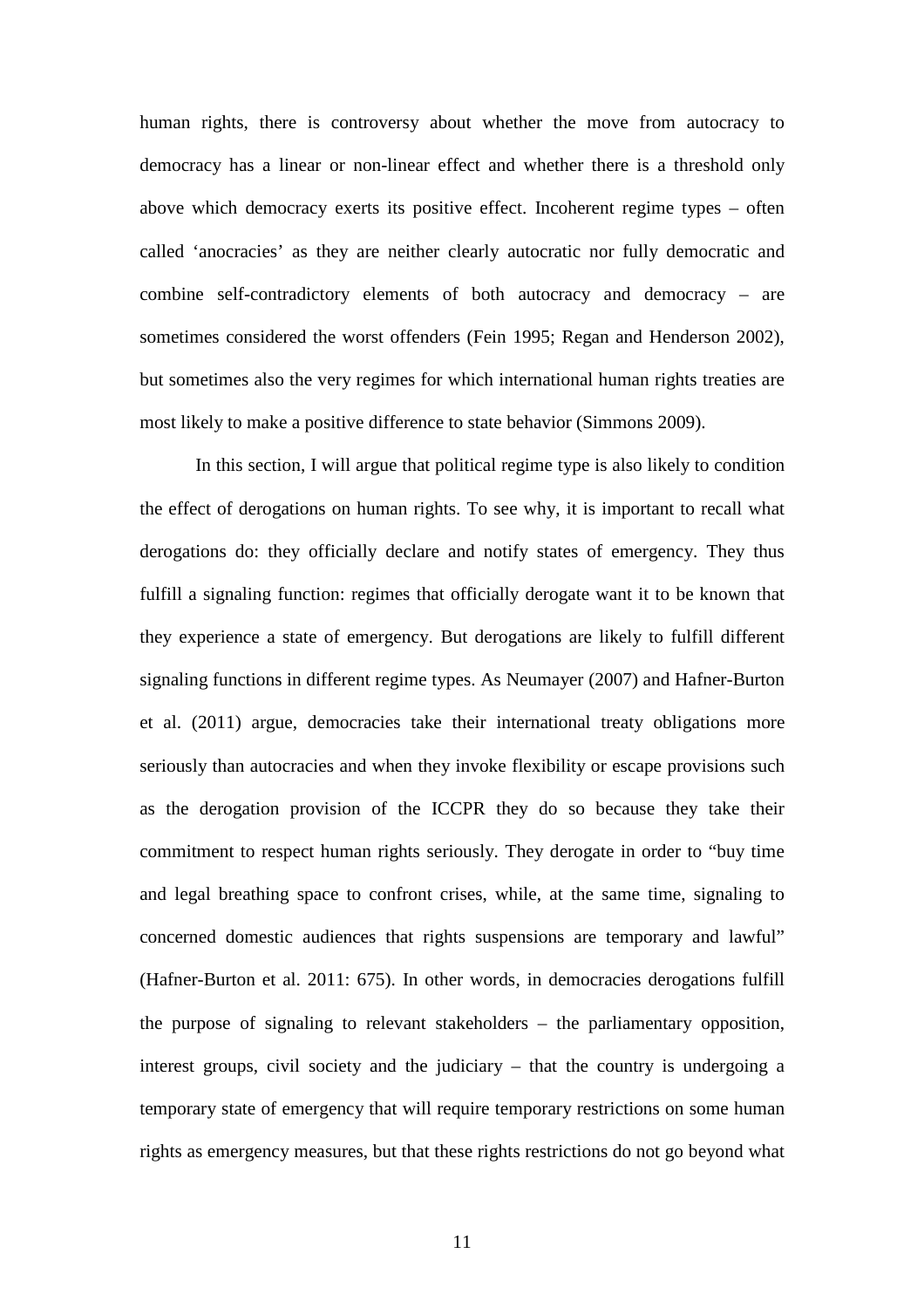is necessary and lawful, as specified by the ICCPR's derogation clause. Importantly, this will not include restrictions to non-derogable rights. As Hafner-Burton et al. (2011: 680) point out, exactly because of the officially declared and notified nature of derogations, which opens the emergency measures up to scrutiny to the international community and the Human Rights Committee to the ICCPR, those critical of the temporary human rights restrictions "are more likely to refrain, in the near term, from challenging rights-restrictive policies than if the government had adopted those same policies without derogating".

If derogations fulfill a signaling role in democracies, whose ultimate objective is the fostering of support and the dispersion of concern among domestic stakeholders for the government's temporary emergency measures, the signaling function is an entirely different one in autocracies. Hollyer and Rosendorff (2011) argue that autocracies ratify the UN Convention Against Torture in order to signal to domestic opposition groups that they do *not* intend to comply with the obligation to refrain from torture. Instead, they wish to signal a strong commitment to stay in power and use, if need comes, even more repressive tactics such as torture in order to fulfill this objective. The commitment is credible because the ratification decision increases the costs to the autocrat and his ruling elite from being removed from office as after ratification they are more likely to be prosecuted for their human rights violations than in the absence of ratification.

The same logic can be applied to derogations. By officially declaring and notifying states of emergency, autocratic governments open up their emergency measures to public scrutiny by international observers and the Human Rights Committee to the ICCPR. They thereby increase the attention paid to their actions and the potential costs of stepping up violation of human rights, particularly the non-

12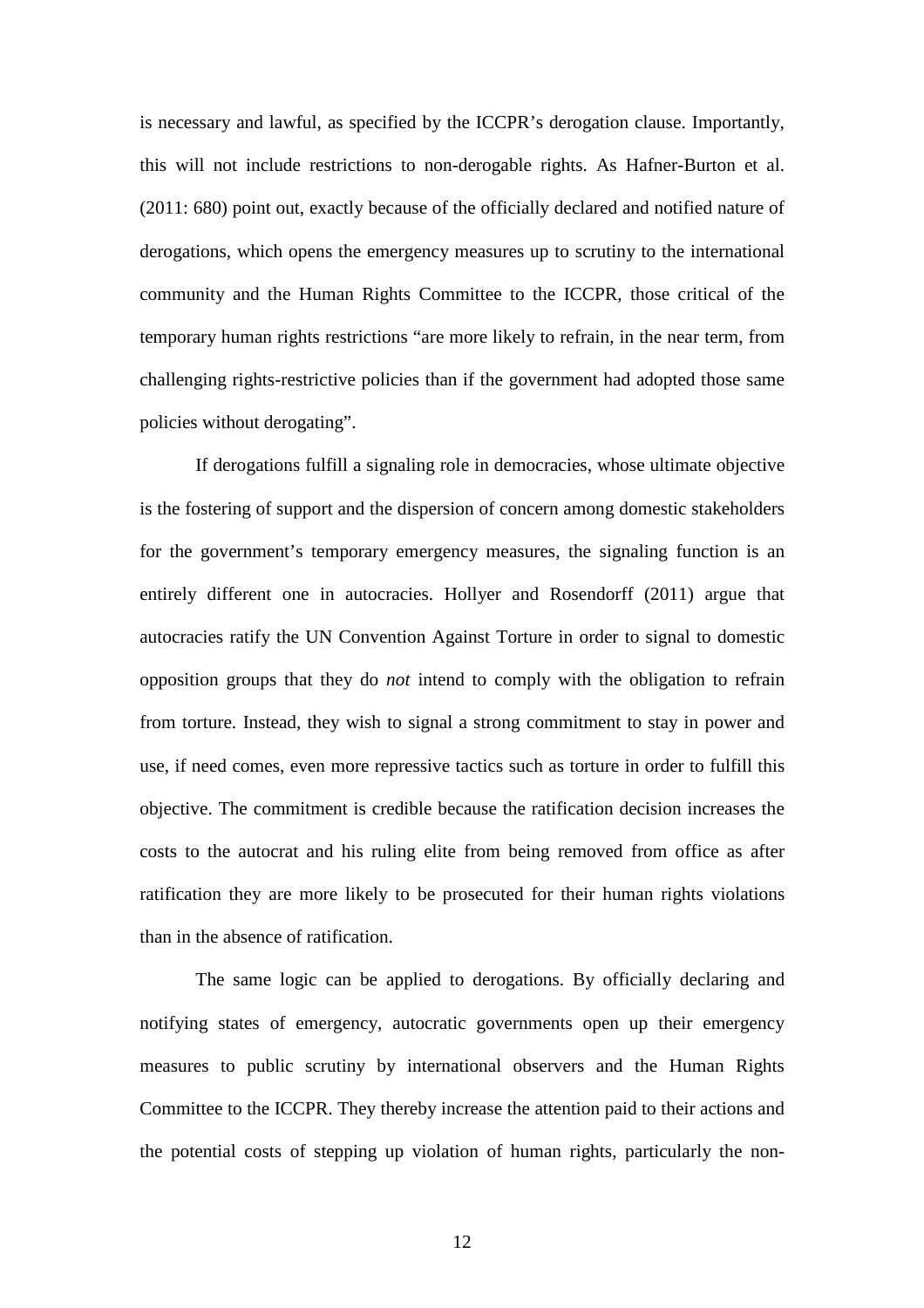derogable ones. But this is exactly what they wish for in order to signal to their domestic audience their commitment to use whatever force and violence required to make it through the state of emergency and stay in power. Since autocrats have no intention to obey their international human rights treaty obligations and will take all necessary means to stay in power, they will not refrain from stepping up human rights violations during derogation periods, including violations of officially non-derogable rights. In fact, since autocrats wish to increase the costs of leaving office, it is likely that they will explicitly *not* refrain from increasingly violating non-derogable rights since violation of these rights increases these costs most.

Somewhat unclear and ambiguous are theoretical expectations about those countries with political regimes outside the two polar cases. Anocracies are neither democracies, which take their human rights obligations more seriously than autocracies and employ derogations to signal to domestic audiences that emergency measures are temporary, necessary, lawful and restricted to derogable rights; nor are they autocracies, which step up violations of human rights, including non-derogable ones, in order to increase the costs of leaving office and thereby signal to domestic audiences their strong commitment to stay in power. Anocracies are regimes in between with self-contradictory elements of both polar regime types. But because they lack the credibility of democracies for garnering support for their temporary emergency measures by signaling that these officially declared and notified measures are temporary, strictly necessary and lawful, they lack the incentive to refrain from stepping up human rights violations during states of emergency, when the incentives for doing so are strongest as they invariably are during states of emergencies (Fitzpatrick 1998; Iyer 1999; Joseph, Schultz and Castan McGoldrick 2004). States of emergency increase the perception of threat by members of the ruling elite, which is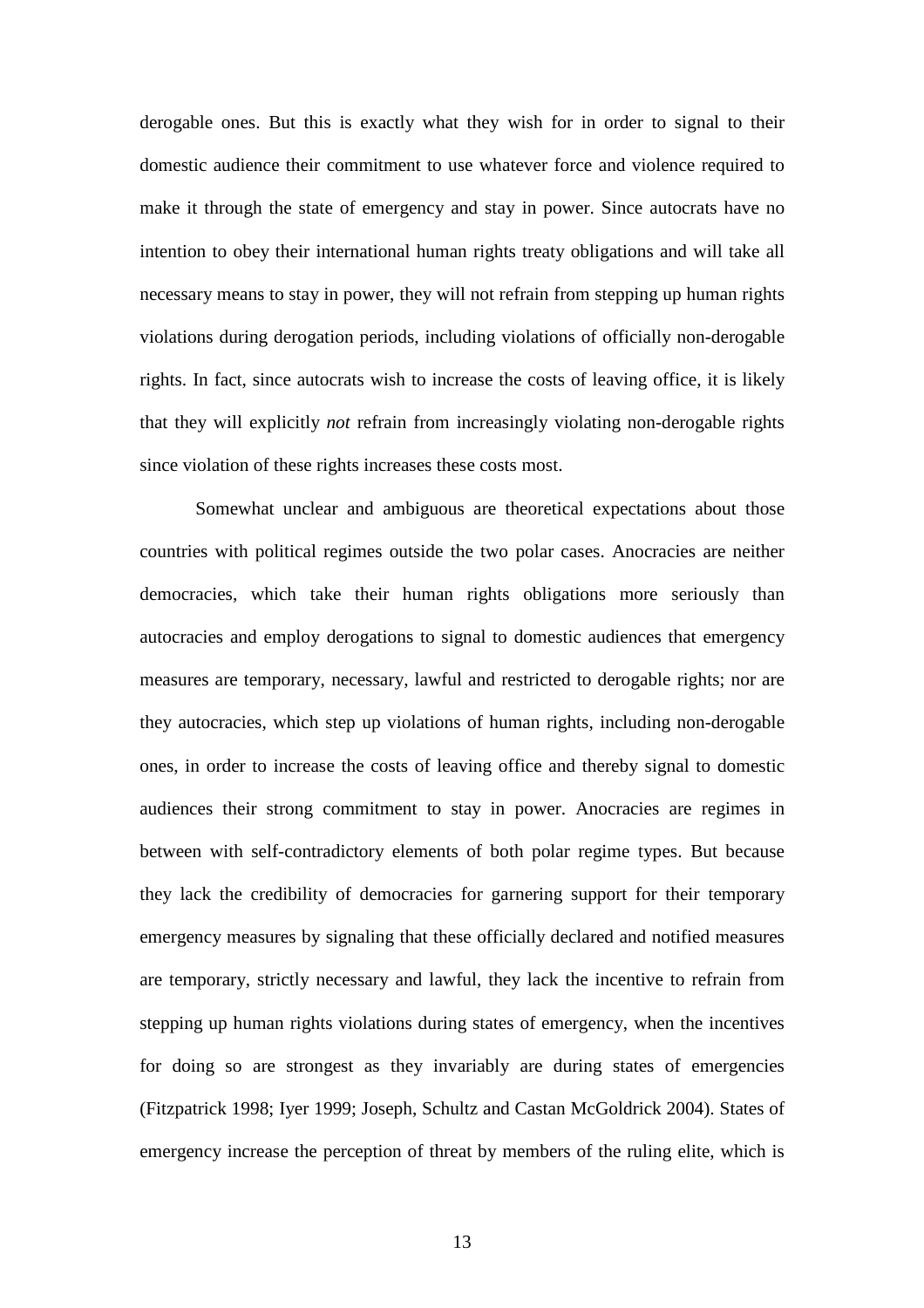one of the most important reasons identified by Poe (2004) why regimes employ human rights violations as part of their attempt to stay in office.

These theoretical considerations lead to the following set of hypotheses:

- Hypothesis 1: Democracies may or may not step up violation of derogable human rights during derogation periods, but they do not step up violation of non-derogable rights.
- Hypothesis 2: Autocracies step up violation of both derogable and nonderogable human rights during derogation periods.
- Hypothesis 3: Anocracies have fewer incentives than autocracies to step up violation of human rights, but lack the self-restraining power of democracies and are therefore likely to step up violation of both derogable and non-derogable human rights during derogation periods.

### **5. Empirical Research Design**

 $\overline{a}$ 

Information on the dependent variables comes from Cingranelli and Richards (2010a). One of the advantages of this dataset over the alternative Political Terror Scale measure is that Cingranelli and Richards provide information on specific human rights violations rather than merely one aggregate measure.<sup>6</sup> Specifically, I will analyze the following human rights and human rights violations:

- Extrajudicial killings: the killing of people without due process of law.
- Torture: the infliction of extreme pain or the use of physical and other force that is cruel, inhuman or degrading.

<sup>&</sup>lt;sup>6</sup> See Cingranelli and Richards (2010b) and Wood and Gibney (2010) for an exchange of arguments on the relative merits and disadvantages of each measure.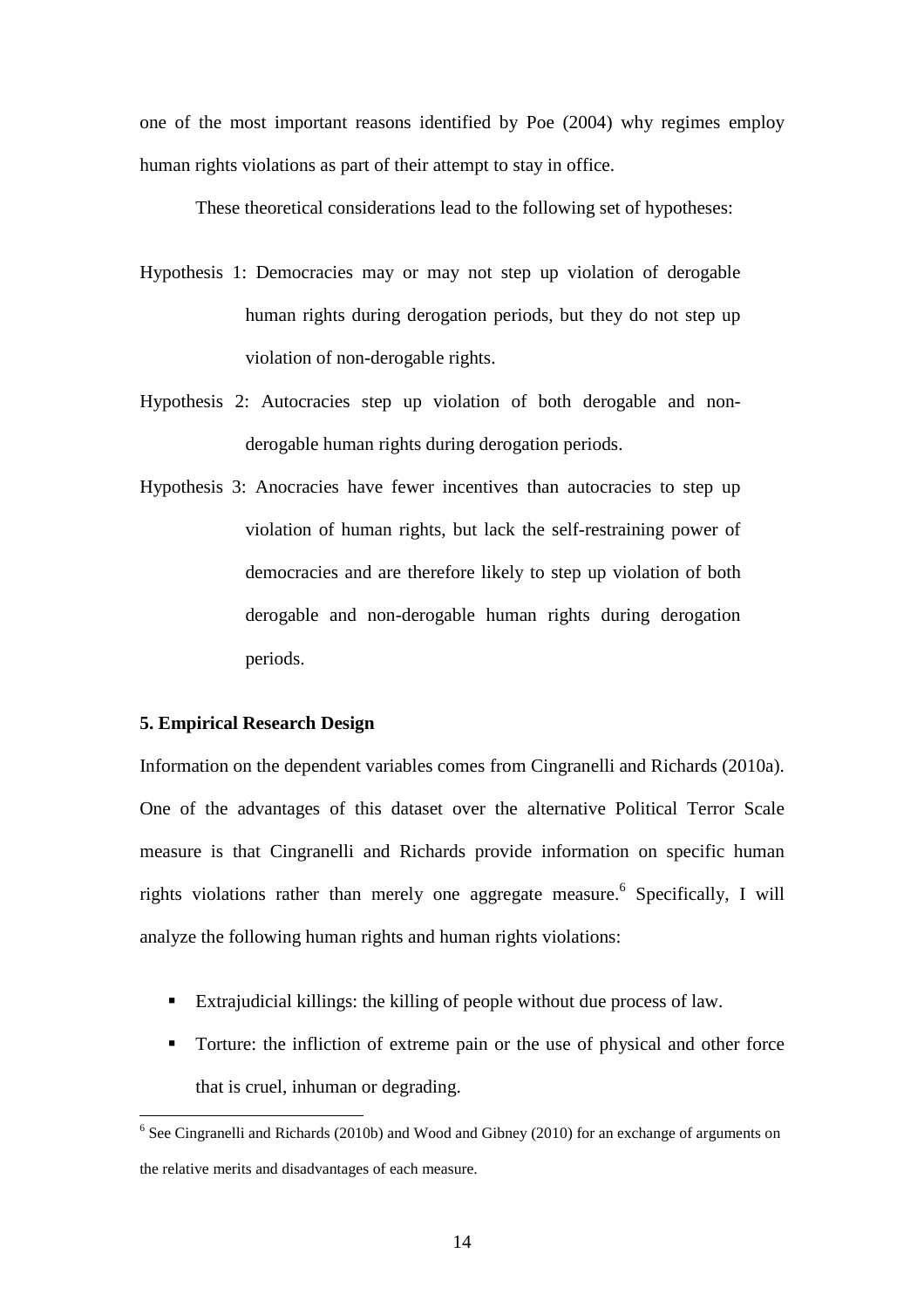- Freedom of Religion: the freedom to exercise and practice one's religious beliefs.
- Disappearances: the disappearing of people instigated for political motivation without knowledge of their whereabouts.
- Political imprisonment: the incarceration of people because of their religious, political, or other beliefs.
- Freedom of Assembly and Association: the freedom to assemble and associate with others in political parties, trade unions and other groups.
- Freedom of Movement: the freedom to travel within the country as well as to leave and return to the country.
- Freedom of Speech: the freedom of expression, speech and press freedom.
- Electoral Self-determination: the freedom of political choice and the right to elect the governing bodies.

In all cases, violation of rights must either come from government officials or be instigated by government officials. The rights not to be subjected to extrajudicial killings, torture and the freedom of religion are explicitly exempted from derogation under Art 4:3 of the ICCPR. Note, however, that it is somewhat debatable whether the way Cingranelli and Richards (2010a) code freedom of religion truly represents a non-derogable right as it refers to the freedom to exercise and practice one's religious beliefs, which may not be fully covered by the non-derogable right to freedom of thought, conscience and religion and might be partly derogable instead. Disappearances are implicitly covered by the list of exemptions from derogation since when victims are not found this will often be because they have been killed or have been subjected to torture and the government wishes to conceal this fact by detaining the victims at an unknown location without acknowledgement of detention.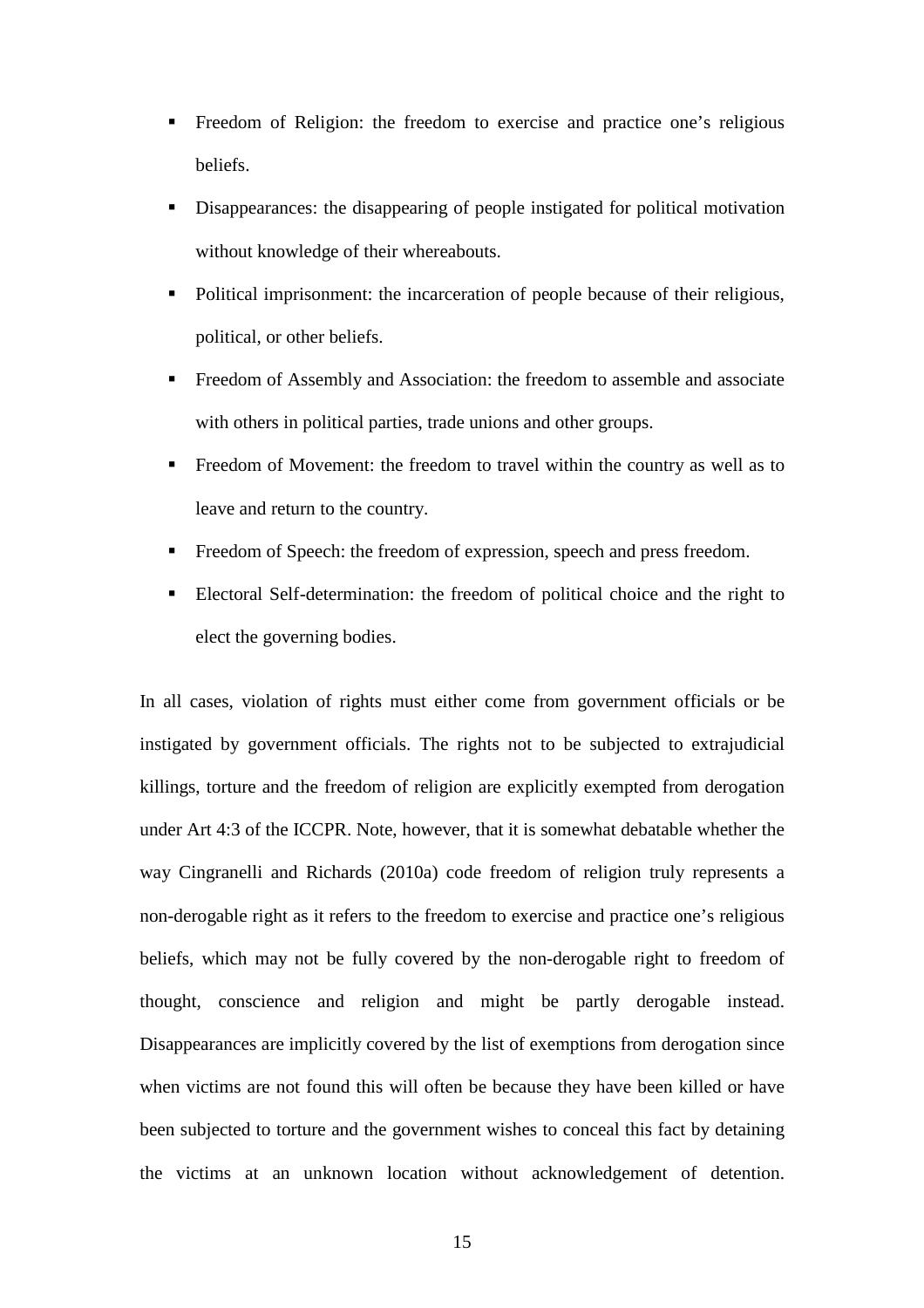Alternatively, it may actively employ uncertainty about the fate of disappeared people as a weapon of state terror against its citizens.

The disaggregated specific human rights are all coded as either zero, one or two with zero indicating that the exercise of the human right in question was severely restricted or denied to all citizens or that relevant human rights violations were practiced frequently; one indicating that the exercise of the right was limited for all citizens or severely restricted for selected groups or that rights violations occurred occasionally; while two indicates full enjoyment of the right by all and that violations did not occur. Cingranelli and Richards (2010a) report two measures of freedom of movement, one for freedom of domestic, the other for international movement. These two measures were combined to one single freedom of movement measure by taking the minimum of the two constituent measures. Coding is based principally on US State Department Country Reports on Human Rights Practices and for extrajudicial killings, torture, disappearances and political imprisonment also on *amnesty international*'s Annual Reports on the State of the World's Human Rights.

In addition to these dis-aggregated rights, I will also analyze the following two aggregations of specific non-derogable and derogable rights:

- Non-derogable rights index: an additive index (running from 0 to 6) constructed from the Torture, Extrajudicial Killings and Disappearance indicators.
- Derogable rights index: an additive index (running from 0 to 10) constructed from the Political Imprisonment, Freedom of Assembly and Association, Freedom of Movement, Freedom of Speech, and Electoral Self-determination indicators.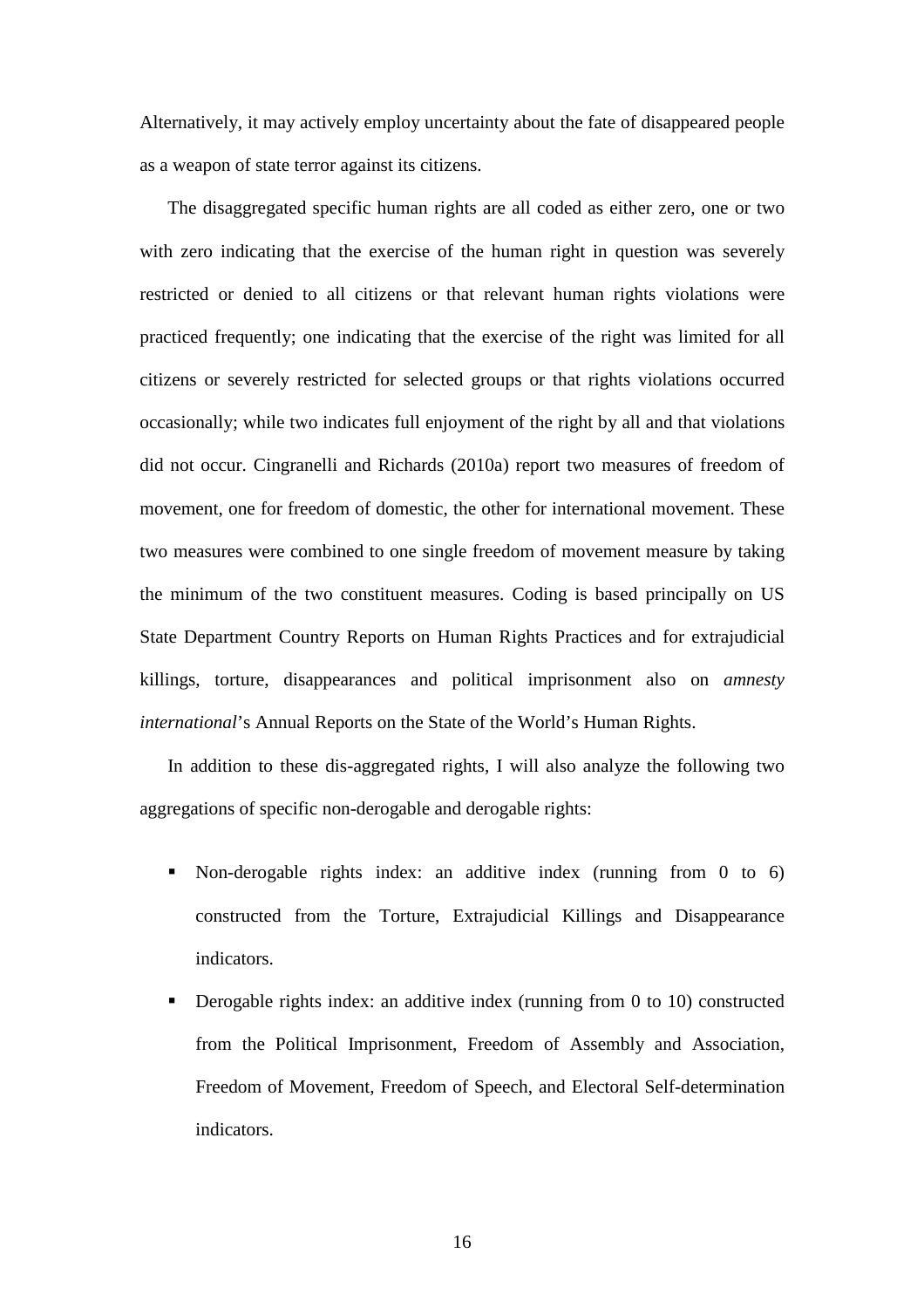Aggregate measures have the advantage that they capture a more comprehensive picture of the state of human rights protection than individual rights do on their own. Whether human rights can and should be aggregated into indices is disputed, however. McCormick and Mitchell (1997: 513) make the case against aggregation, arguing that it confounds rights that are different "in type not just amount". Cingranelli and Richards (1999, 2010b) make the case for aggregation, arguing that their Mokken Scaling Analysis suggests they "can confidently sum the scores" (1999: 410) of the individual rights to their physical integrity rights and empowerment indices, which they regard as "empirically-verified unidimensional scales" (2010b: 411). Since the non-derogable rights index largely overlaps with the physical integrity rights index, while the derogable rights index largely overlaps with the empowerment index, Cingranelli and Richards's argument for the aggregation of individual rights should carry over to my aggregate indices as well. Given that aggregation is contested, however, it is prudent to analyze both rights individually and in aggregation, which is what I do.

The main explanatory variable measures the number of days during a given year that a state party to the ICCPR has derogated, if at all, with data taken from http://www.unhchr.ch.<sup>7</sup> However, results using a dummy variable indicating country years with one or more derogations in place instead are reported in the robustness section 7. Whilst some derogations are very short-lived, lasting no longer than a couple of days, others are much more extensive, lasting several weeks, months or even years. 29 countries have derogated at least once from their ICCPR obligations

<sup>7</sup> Since only a minority of derogating governments provided information on which rights they derogated from, at this stage no attempt was made to distinguish among different types of derogation. I leave this to future research.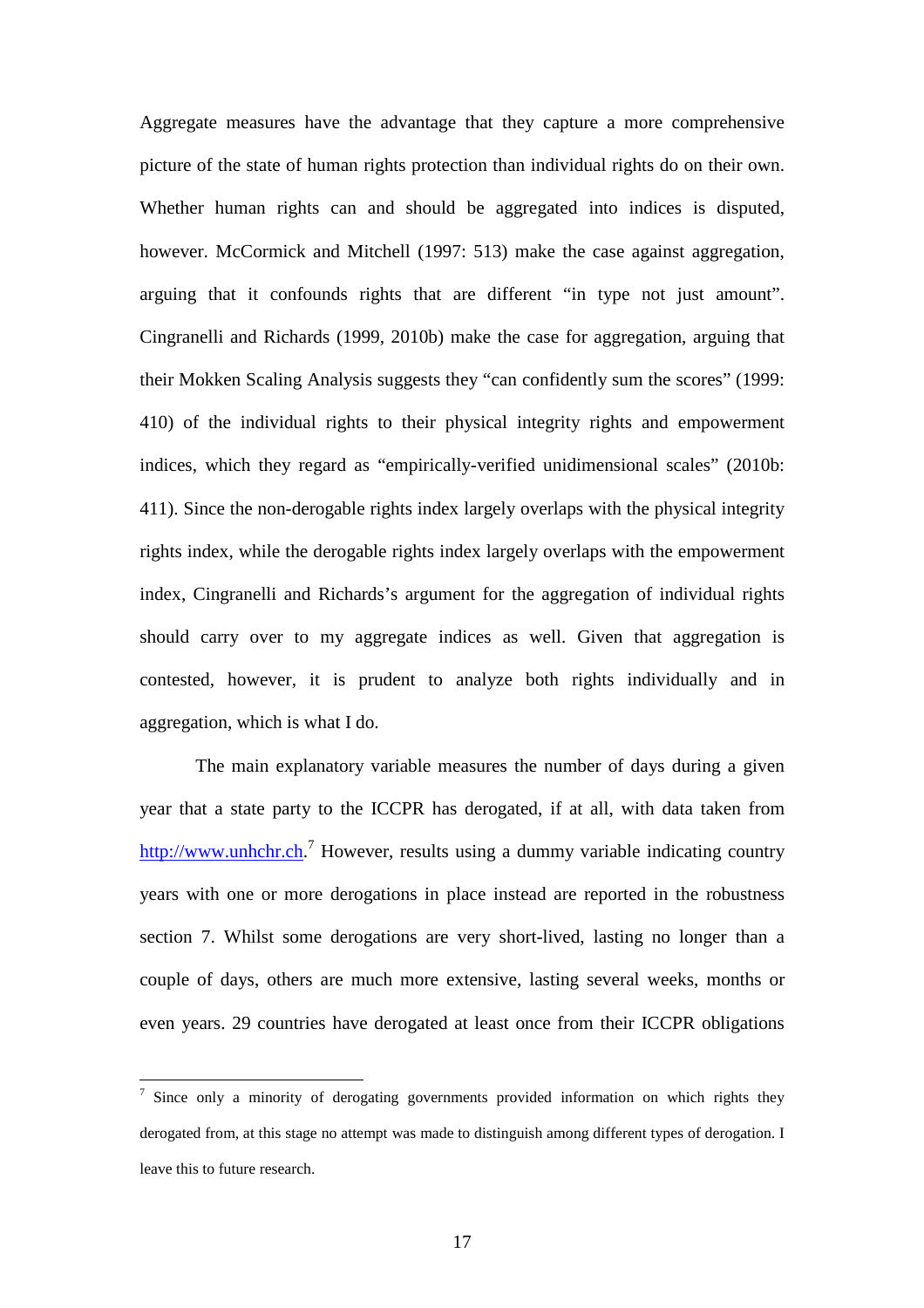according to my measure during the period of my study. For derogators, the average duration of one or more derogations occurring in one year is around 271 days, with little difference between democracies (266 days on average) and anocracies (242 days on average), while autocracies tend to take out longer derogations (311 days on average). Democracies are responsible for the majority of the 228 country years with one or more derogations in place, accounting for 170, 147 and 130 of these country years, depending on whether the threshold of democracy is set at a *polity2* value of 5, 6 or 7 – see the discussion on the definition of democracy below.

For a few instances a termination of the period of derogation could not be established since the relevant state party failed to inform other state parties about when, if so, the state of emergency has ended. $8$  The main estimation results presume that the open-ended derogation has stayed in place until a new state of emergency was declared or until the end of the sample period, whichever is earlier. However, in robustness tests results are reported for estimations in which observations with openended derogations are set to missing on the basis that reliable information could not be established.

To test whether any changes to human rights during derogation periods systematically depend on the type of political regime, I condition the derogation measure on autocracy, anocracy and democracy dummy variables, such that one measures derogations in autocracies, one measures derogations in anocracies and the last measures derogations in democracies. Employing an exhaustive set of derogation

<sup>&</sup>lt;sup>8</sup> This applies to the following: Chile 11/03/1976 to 07/09/1986, Ecuador 30/11/1999 to 04/01/2000 and 17/08/2005 to 20/03/2006, Georgia 07/11/2007 to 31/12/2008 (end of sample period), Guatemala 28/08/2006 to 16/11/2006, Russian Federation (Soviet Union) 21/09/1988 to 01/11/1991, Sri Lanka 01/09/1989 to 31/12/2002, Uruguay 30/07/1979 to 31/12/2008 (end of sample period). Note that because the sample starts in 1981, Uruguay has no within-variation on the derogation variable.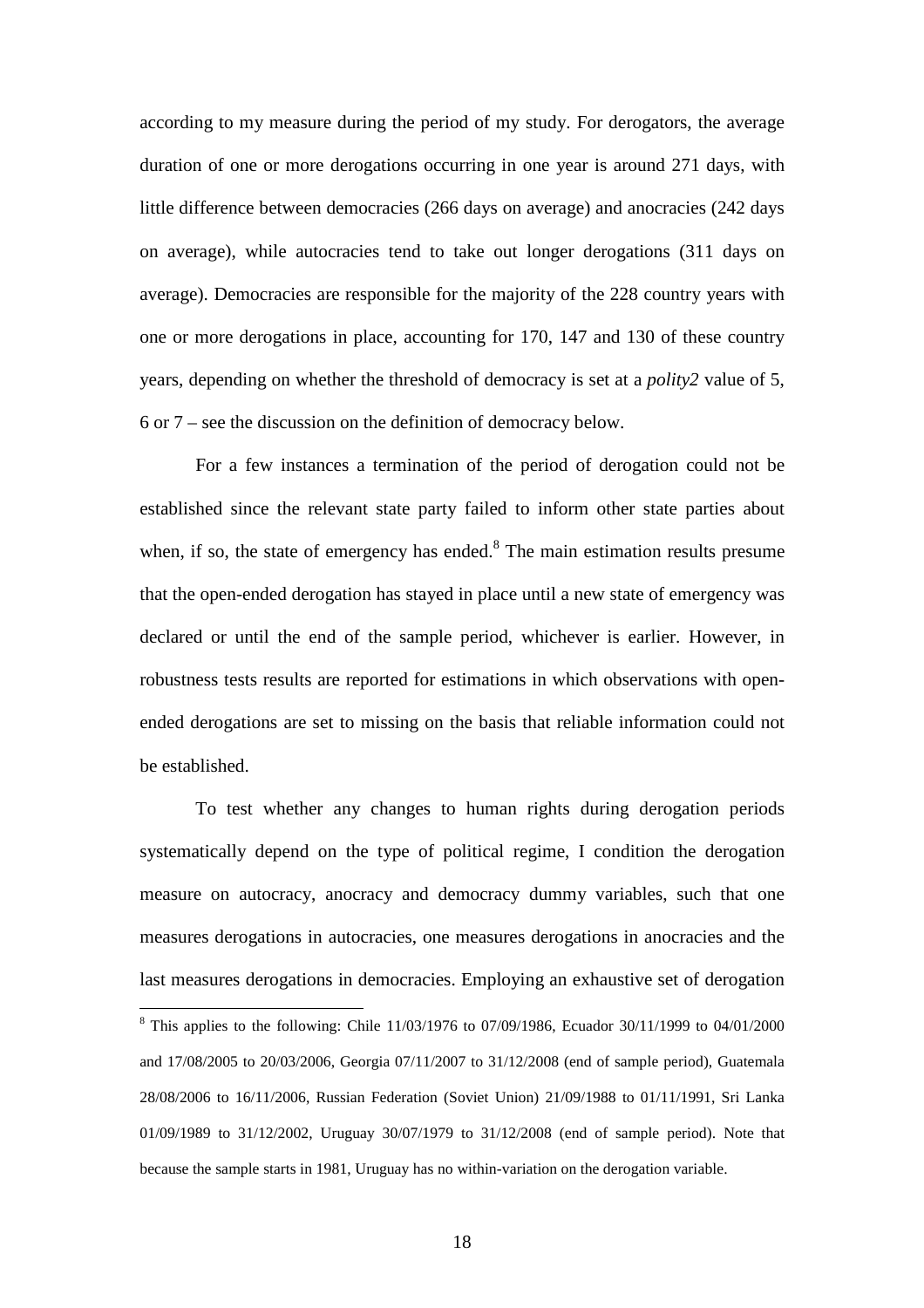variables covering all regime types (all countries fall into one of these three regime type categories) represents an alternative, but exactly equivalent, model specification to an interaction effects model, in which the derogation variable would be interacted with two of the regime type dummy variables, leaving the third as omitted reference category.<sup>9</sup>

If my chosen model specification is the exact equivalent of a full interaction effect model, then why not estimate the latter? The reason is that my chosen model specification is more easily interpreted as it allows me to directly estimate the effect of derogations in all political regime types. Moreover, it allows an easy check on whether derogations have a systematic effect in a specific political regime type that is statistically significantly different from zero, even if the effect may not be statistically distinguishable from the effect in other regime types. If, for example, autocracies have systematically worse human rights during derogation periods, but anocracies and democracies do not react systematically as a group such that the confidence interval around their estimated effects are very wide, then the derogation variable will be statistically significantly different from zero in autocracies, it will be insignificant in anocracies and democracies and, for wide enough confidence intervals in these two regime types, the three coefficients will be statistically indistinguishable from each other. But even if statistically indistinguishable from each other, the result that

<sup>&</sup>lt;sup>9</sup> To see this, imagine an estimation model of the form  $y = b_1x + b_2z + b_3xz$ , with *x* a continuous and, for simplicity's sake, *z* the only conditioning dummy variable. The marginal effect of *x* on *y* is given by  $b_1$ for  $z=0$  and by  $(b_1+b_3)$  for  $z=1$ . Now consider instead an estimation model of the form  $y = b_4x$  (for  $z=0$ )  $+$  b<sub>5</sub>*x* (for *z*=1) + b<sub>6</sub>*z*. b<sub>4</sub> is the same as b<sub>1</sub>, while b<sub>5</sub> is the same as (b<sub>1</sub>+b<sub>3</sub>). In the first model, the interaction effect is statistically significant if  $b_3$  is statistically significantly different from zero. In the second model, it is significant if  $b_4$  and  $b_5$  are statistically significantly different from each other.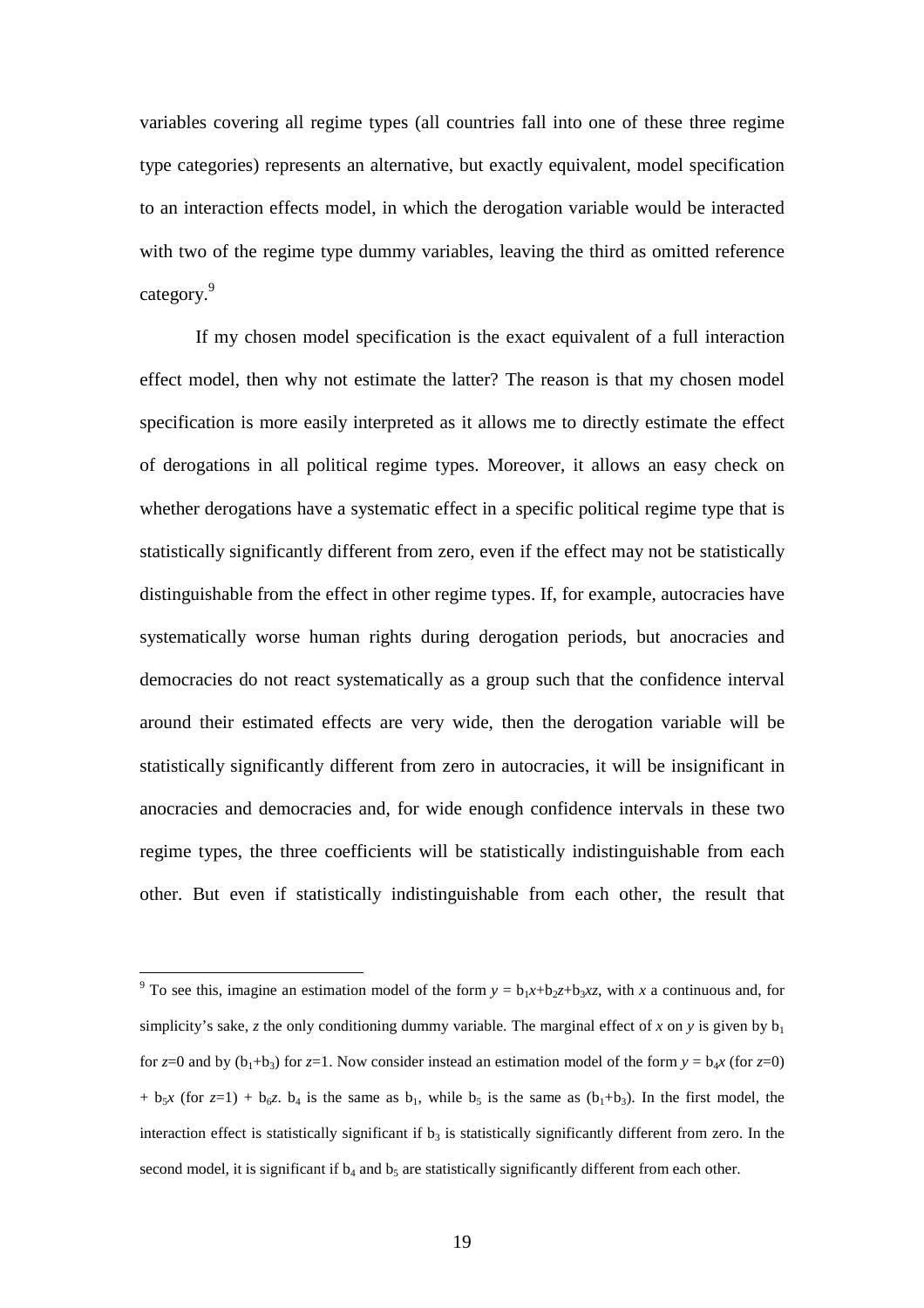autocracies as a group have systematically worse human rights during derogations is still important information for the purpose of my research question.

Much existing evidence suggests that the effect of democracy on human rights violation is not smoothly continuous, but instead follows distinct threshold effects (Davenport and Armstrong 2004; Bueno de Mesquita et al. 2005). This evidence thus corroborates the use of distinct dummy variables. There is, however, controversy on what cut-off points should be used to classify regimes into autocracies, anocracies and, particularly, democracies. In the main estimations, I define a democracy as having a *polity2* value of 5 or above, but section 7 reports results from robustness tests using cut-off points of 6 or 7 on the *polity2* scale, which runs from -10 (most autocratic) to 10 (most democratic). For simplicity and to restrict the space of possible regime type classifications, I keep the definition of autocracies fixed at a value of *polity2* of -5 or below. The different cut-off points for democracies imply a global share of democracies of roughly 48, 45 or 39 percent of country years, a global share of anocracies of roughly 11, 14 or 20 percent of country years and a global share of autocracies of roughly 31 percent of country years, respectively.<sup>10</sup>

Control variables include categorical measures of the extent of external and internal armed conflict, coded between 0 (no conflict), 1 (between 25 and 999 battlerelated deaths in a given year) and 2 (at least 1,000 battle-related deaths in a given year) (Gleditsch et al. 2002), anocracy and democracy dummy variable measures of political regime type based on *polity2* values as described above (Marshall, Jaggers and Gurr 2010) with autocracies as the omitted reference category, per capita income as a measure of economic development, and population size (both taken from World

 $10$  The shares of democracies and anocracies are higher in-sample than globally because only countries which have ratified the ICCPR enter the sample and these countries are more likely to be state parties.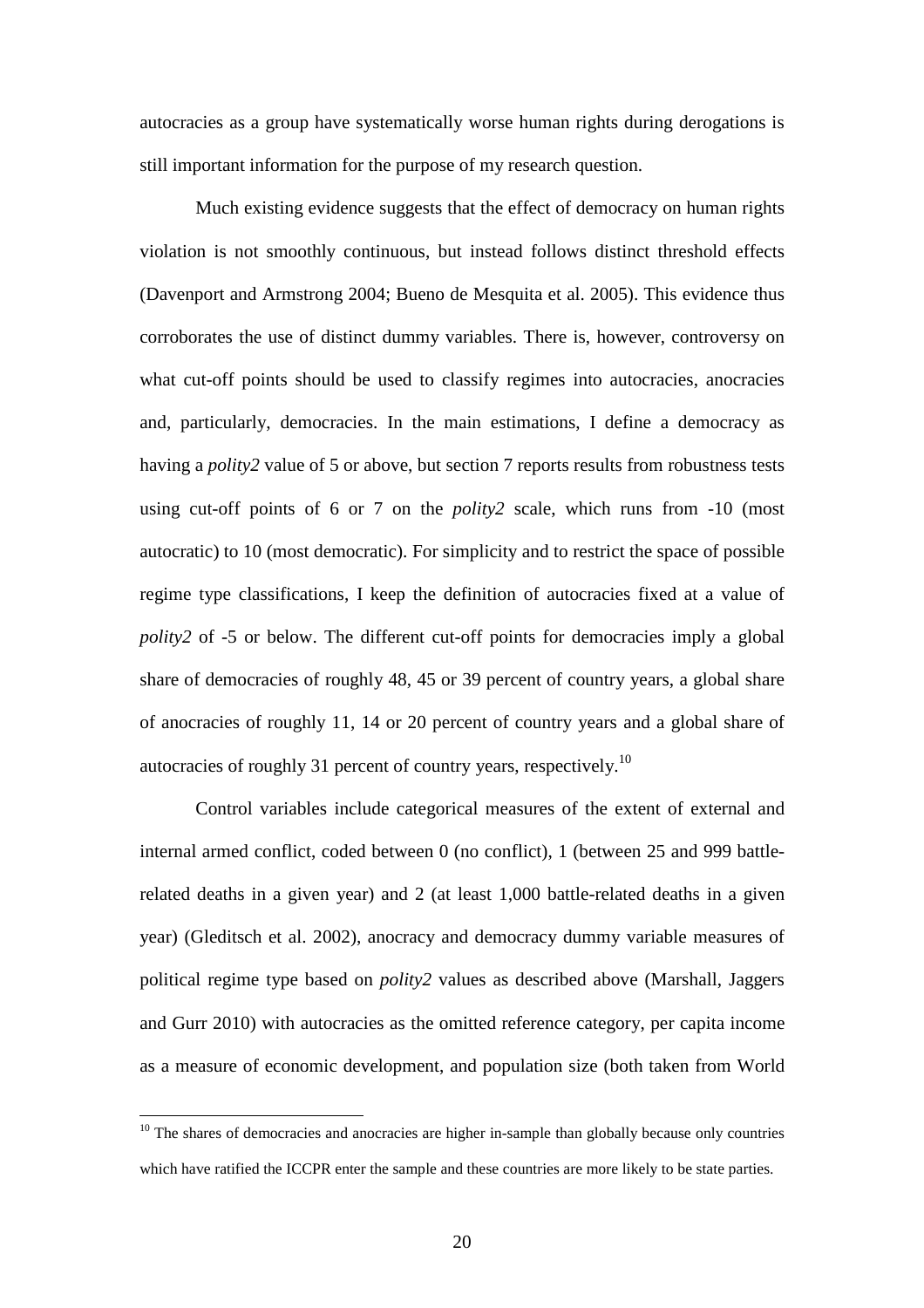Bank 2010). In addition to this set of control variables, which might be considered almost standard in human rights studies (Poe 2004), I include event counts of strikes, riots and anti-government demonstrations, taken from Arthur Banks' Cross-National Time-Series Data Archive, as well as a count of natural disaster events, taken from the International Disaster Database EM-DAT.<sup>11</sup> The purpose of the control variables is to comprehensively control for relevant confounding factors.

I wish to analyze whether the human rights situation within a country is systematically worse during derogation periods. I therefore need to take out all level effects across countries. Contrary to linear models with a continuous dependent variable, simply including country dummy variables does not result in a consistent fixed effects estimator (Stata 2003). Baetschmann et al. (2011) have recently developed a "Blow-up and Cluster" (BUC) consistent estimator for the fixed effects ordered logit model. Every observation is replaced ("blown-up") by *K*-1 copies of itself (*K* stands for the number of categories of the dependent variable), every copy is dichotomized at a different cutoff point and the entire sample is estimated with a conditional logit estimator with standard errors clustered at the country level. Riedl and Geishecker (2011) find this estimator to perform as well or even better than any of the five different estimation strategies they analyze in their Monte Carlo estimations, which is why I use this estimator for the main estimations. For the estimations, in which I explicitly account for the endogeneity of the derogation decision, I cannot use an ordered logit estimator and instead I use a standard linear Heckman selection model. Year-specific dummy variables control for any global shocks affecting all countries equally. The estimation model is thus:

<sup>&</sup>lt;sup>11</sup> http://www.databanksinternational.com/ and http://www.emdat.be/.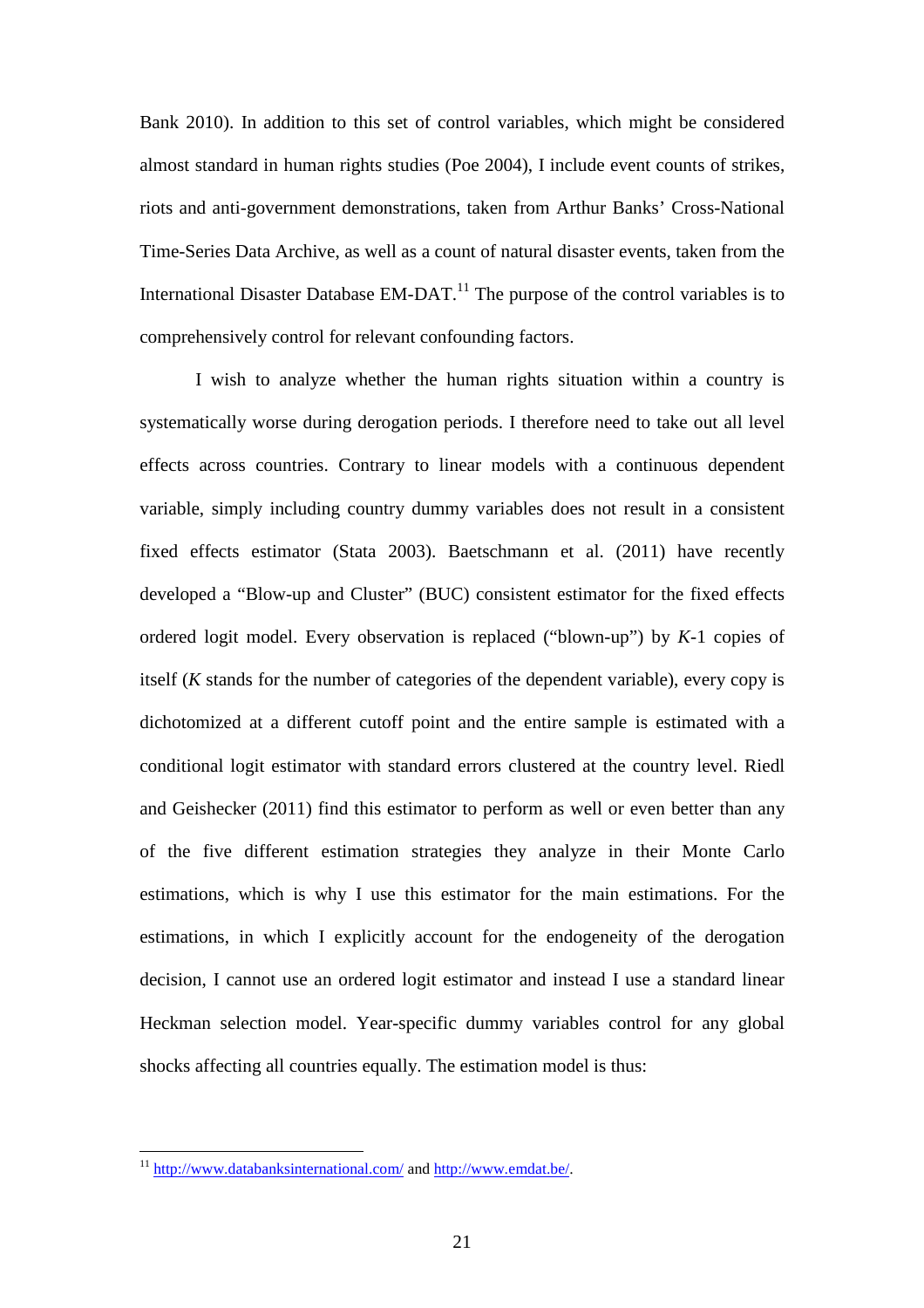$$
y_{ii} = \alpha_i + \beta_1 Derog(autocracy)_{ii} + \beta_2 Derog(anocracy)_{ii} + \beta_3 Derog(democracy)_{ii}
$$
  
+  $\beta_4$ International Armed Conflict<sub>ii</sub> +  $\beta_5$ Domestic Armed Conflict<sub>ii</sub>  
+  $\beta_5$ Strikes<sub>ii</sub> +  $\beta_6$ Riots<sub>ii</sub> +  $\beta_7$ Demonstrations<sub>ii</sub> +  $\beta_8$ Nat.Disasters<sub>ii</sub>  
+  $\beta_9$  Anocracy<sub>ii</sub> +  $\beta_{10}$ Democracy<sub>ii</sub> +  $\beta_{11}$  In GDPpc<sub>ii</sub> +  $\beta_{12}$  In Population<sub>ii</sub>  
+  $\delta_i$  +  $u_{ii}$  (1)

The sample is restricted to country years from which onwards states have become parties to the ICCPR since logically one can only derogate from one's ICCPR obligations if one is a party to the treaty. The sample covers the period 1981 (the earliest year for which Cingranelli and Richards (2010a) provide data on human rights) to 2008 and up to 130 countries.<sup>12</sup> Table 1 presents descriptive summary variable statistics. Note, however, that this is based on the sample for the aggregate non-derogable rights index and that the sample varies and is smaller for all other regressions since the BUC fixed effects ordered logit estimator discards all countries, which have no variation over time on the dependent variable.

### **6. Results**

 $\overline{a}$ 

Table 2 presents the main estimation results. Model 1 refers to the non-derogable rights index as dependent variable, while models 2 to 4 refer to, respectively, disappearances, extrajudicial killings and torture, the individual components of the non-derogable rights index. Model 5 has religious freedom as the dependent variable. The human rights situation deteriorates in autocratic states during derogation periods

 $12$  Note that many of these countries have no within-variation on the derogation variables and have thus no impact on the estimated coefficient of the main variables of interest – they do, of course, impact on the other estimated coefficients, however.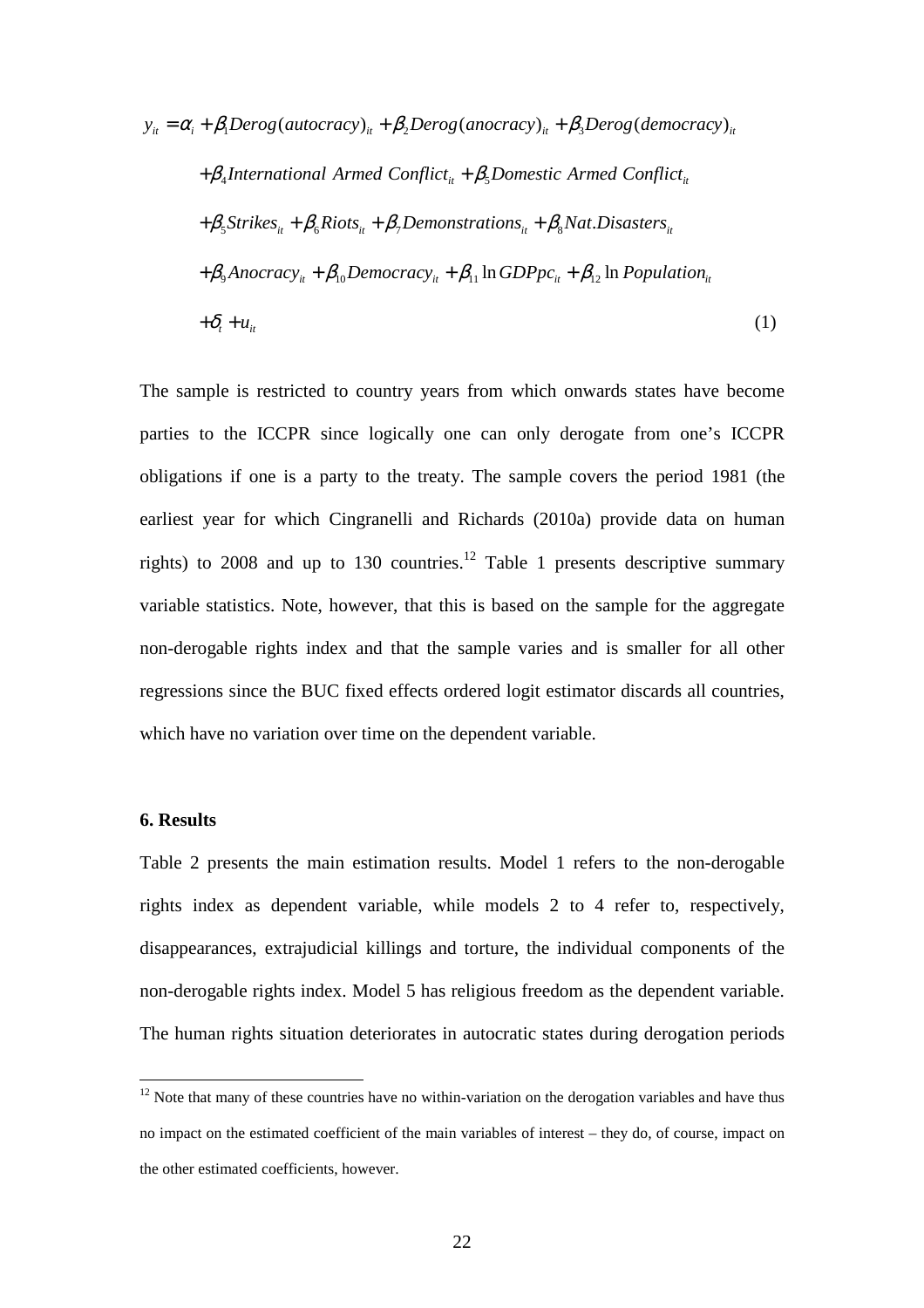with respect to all non-derogable rights individually and the aggregate non-derogable rights index as well. As concerns freedom of religion and torture, there are more human rights violations in anocracies during periods of derogations. None of the other rights are statistically significantly affected in anocracies and none of these rights statistically significantly deteriorate in democracies. Note that for killings the confidence intervals around the estimated coefficient for derogation periods in anocracies and democracies are so wide that the coefficients are statistically indistinguishable from the coefficient in autocracies. Hence, while autocracies systematically fare worse, anocracies and democracies as distinct groups do not systematically fare worse during derogation periods; the differences across regime types are statistically indistinguishable due to the imprecision of estimates in anocracies and democracies. The same holds, analogously, for freedom of religion.

Models 6 to 11 refer to, respectively, the aggregate derogable rights index, political imprisonment, freedom of assembly and association, freedom of movement, freedom of speech, and electoral self-determination, which are all in principle derogable. With the exception of electoral self-determination (which tends to be fully restricted even during normal times), all derogable rights statistically significantly worsen during derogation periods in autocracies. The same is true for anocracies for all derogable rights but the freedom of assembly and the freedom of movement, for which the estimated coefficient is also negative, but not statistically distinguishable from zero. Whenever derogable human rights deteriorate statistically significantly in anocracies, there is no statistically distinguishable difference to the situation in autocracies due to the large confidence intervals. Democracies do not statistically significantly step up restrictions of any derogable rights during derogation periods. However, the confidence interval of the coefficient is large enough for freedom of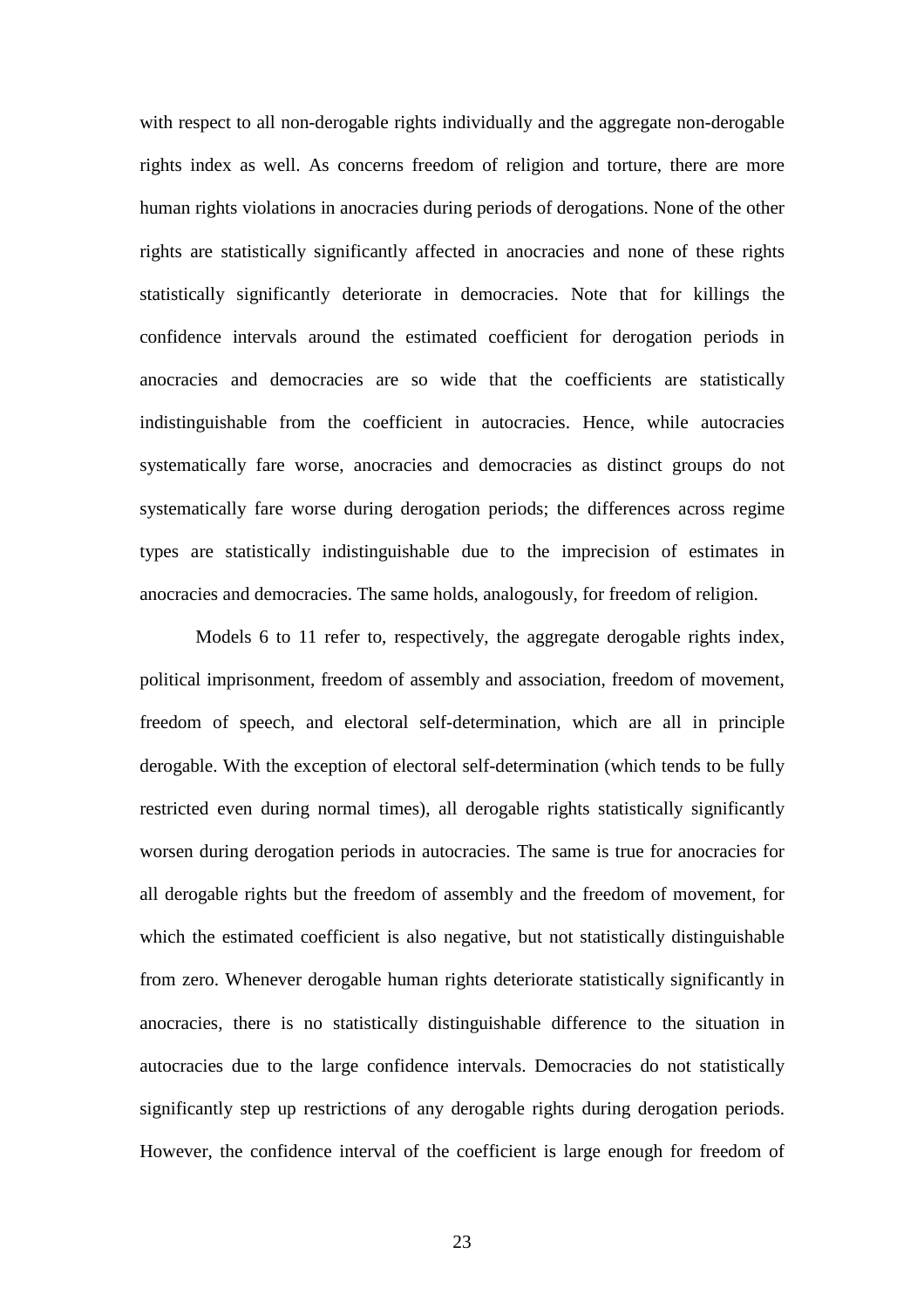assembly and for freedom of movement as to be statistically indistinguishable from the coefficient in other regime types. This points toward heterogeneity within the group of democracies – a point to be addressed in more detail further below in section 8.

Coefficients from the fixed effects ordered logit estimator are very difficult to interpret substantively. To gauge substantive importance, I have re-estimated table 1 with a linear fixed effects estimator (results not shown). There is some evidence that the bias of this estimator might be small (Ferrer-i-Carbonell and Frijters 2004; Riedl and Geishecker 2011) and its results are easy to interpret. Applying a linear fixed effects estimator, a derogation that lasts for 242 days, the average duration period in anocracies in any one year (not counting derogations that span more than one year), is associated with lower respect for the aggregate derogable rights index by 1.6 units. For autocracies, an average derogation period of 311 days is associated with lower respect for the derogable rights index by 1.1 units and lower respect for the nonderogable rights index by one unit. Keeping in mind that the derogable and nonderogable rights indices run from 0 to 10 and from 0 to 6, respectively, these are substantively large deteriorations of the human rights situation and for autocracies the substantive worsening is stronger for non-derogable rights than it is for derogable rights.

As concerns the control variables, countries experiencing domestic or international armed conflict sometimes have worse human rights during such periods. Strike, riot, anti-governmental demonstration and natural disaster events have no statistically significant effect conditional on the other variables and the country fixed effects in the model. Becoming an anocracy or a democracy typically improves the human rights situation relative to autocracies, the omitted reference category. For the

24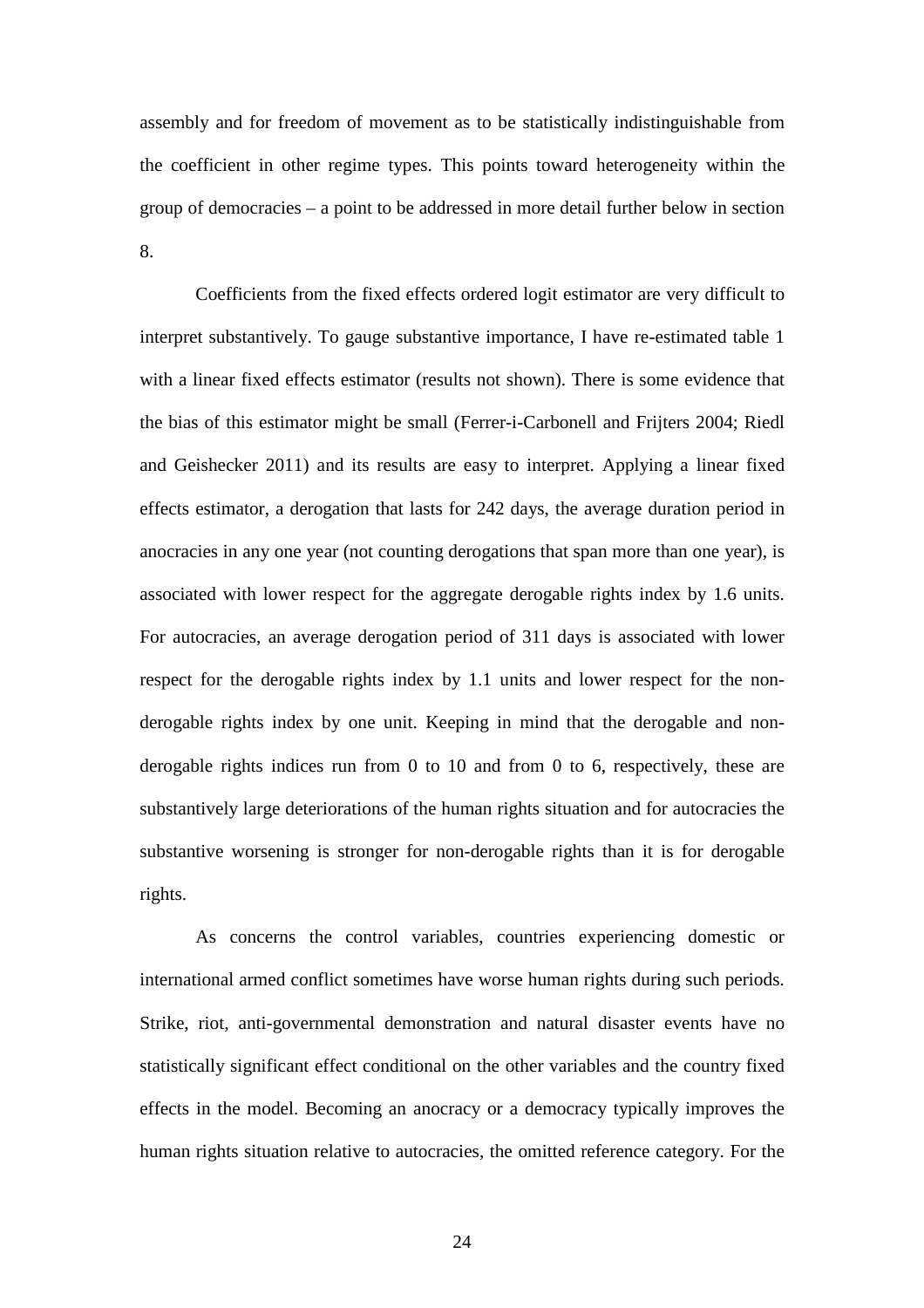aggregate derogable rights index, for which there is more variation in the data than for the individual rights, the positive effect of becoming a democracy on human rights is statistically significantly stronger than the effect of becoming an anocracy, all relative to autocracy, the omitted reference category. Per capita income has no consistent effect, but one needs to keep in mind that the effect of income is net of the effects of democracy and conflict, which are both highly correlated with income – once positively, once negatively. A larger population size has a negative effect on human rights.

In table 3, I explicitly account for the potential non-random self-selection process into derogations with a Heckman selection model, which accounts for the process of whether an ICCPR state party has ever derogated from its obligations over the period of study. The identifying assumptions are that the potential non-random processes of ratification of the ICCPR and any impact of governmental behavior on states of emergency themselves can be neglected in my analysis, such that I can exclusively concentrate on the non-random process of derogation. Heckman selection models are unreliable if there is no variable fulfilling the exclusion restriction. I use the existence of an actual state of emergency during a country year as this variable, with data from Hafner-Burton et al. (2011). The additional identifying assumption is that actual states of emergency have a strong effect on the decision to derogate and that, conditional on the other control variables in the second stage of the estimations, the existence of a state of emergency has no direct effect on human rights.

Given these identifying assumptions, table 4 shows that accounting for the non-random process of derogating does not change the main results. Autocracies significantly step up violation of the non-derogable rights index – that the effect is not significant for the individual rights could be because the linear Heckman model is less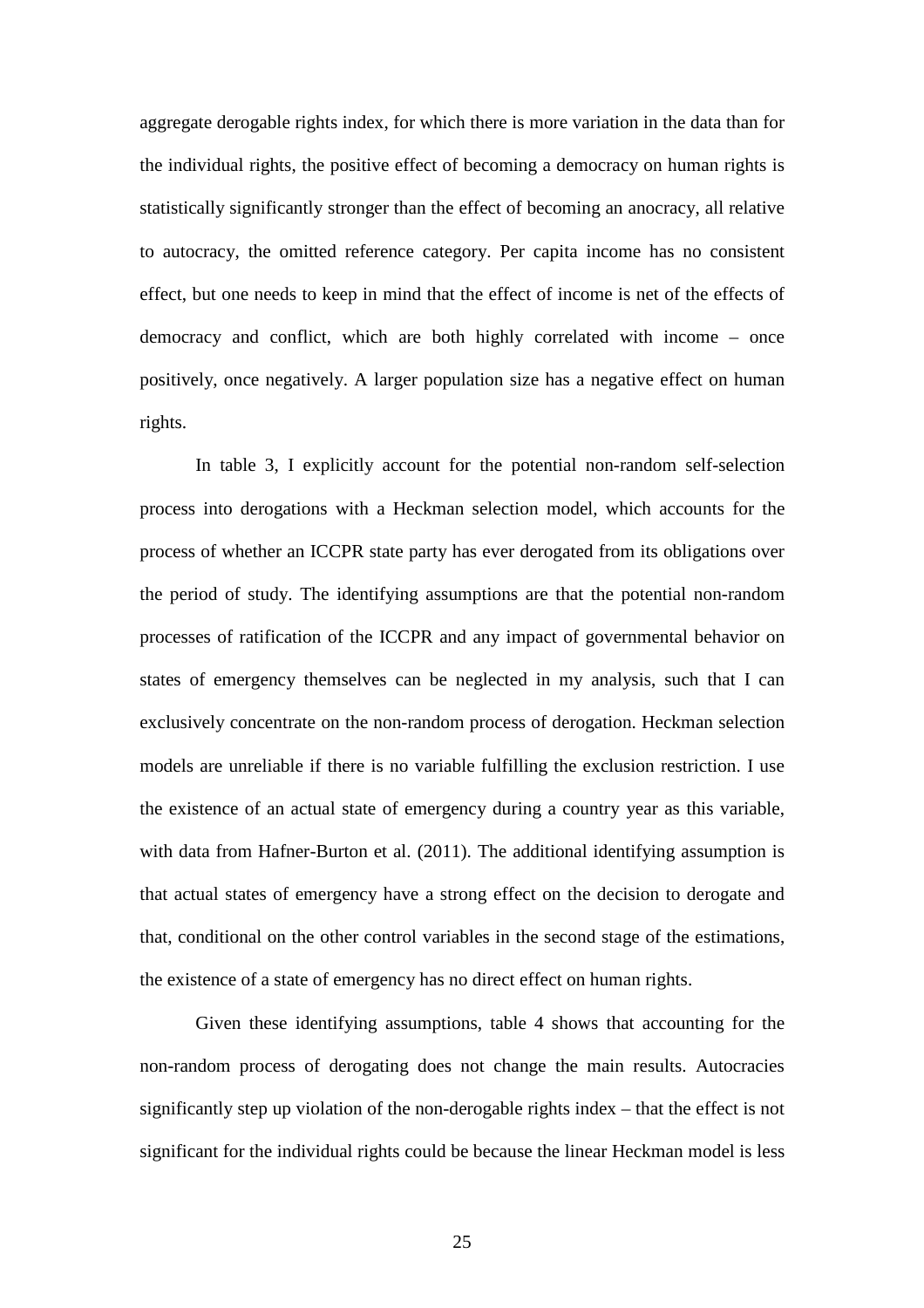appropriate for the three-category individual rights dependent variable than for the seven-category aggregate index. Autocracies also step up violations of derogable rights, as do in some cases anocracies. Democracies never experience a statistically significant deterioration of any human rights during derogation periods, with the exception of electoral self-determination.

For reasons of space constraints, I cannot discuss the first or selection stage results in detail. However, of note, actual states of emergency are a statistically significant predictor of derogations (with large z-values, not shown in table for reasons of space). This makes this variable a suitable candidate for the first stage. Also, in line with Hafner-Burton (2011) and my theoretical expectations, democracies are much more likely to officially declare and notify a state of emergency (i.e., derogate) than either anocracies or autocracies.<sup>13</sup>

The results so far paint a clear picture. Autocracies systematically step up violations not only of derogable rights, but also of non-derogable rights, thereby violating the letter and spirit of the ICCPR's derogation provision by increasingly violating non-derogable rights, which would suggest that the ICCPR does not exert the constraining effect on autocracies during states of emergency it is supposed to have for these rights. This is consistent with my second hypothesis. Anocracies with their combination of contradictory elements from a more autocratic and a more democratic political regime fare better than autocracies in that they do not resort to increasingly violating non-derogable rights other than torture and restrictions to freedom of religion, but at the same time fare worse than democracies as concerns

 $13$ <sup>13</sup> Hafner-Burton et al. (2011) also argue that judicial independence affects the derogation decision. I do not include this variable here as its inclusion leads to a significant loss of observations due to missing data. However, results are robust and available on request.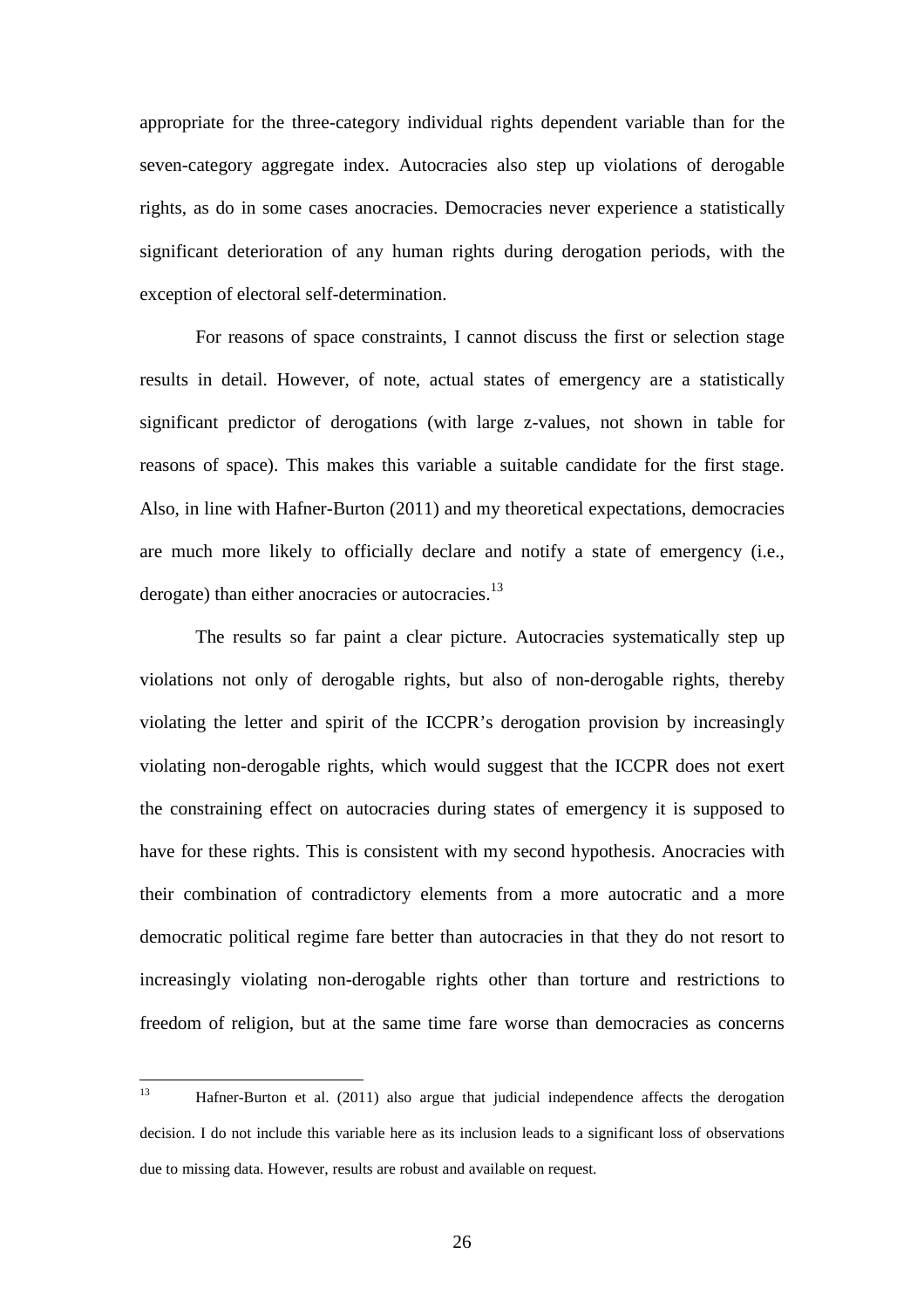derogable rights, which experience no statistically significant deterioration of any human right during derogation periods, with the possible exception of electoral selfdetermination. These results are in line with my first and third hypotheses.

One of the theoretical arguments developed in section 4 was that autocracies not only know that official derogations attract international scrutiny, but that they welcome such scrutiny as it helps them to strengthen the signal they wish to send to their domestic audience. To be sure: they may on the surface of things denounce such scrutiny as unjustified interference in their own domestic business, but they need such scrutiny to render their signal more credible. This can only work if derogating autocracies do in fact receive increased attention for their human rights behaviour. Average marginal effects reported in table 4 indicate that autocracies which derogate from their ICCPR obligations are more likely to be targeted by the UN Commission on Human Rights over the period 1981 to 2000 (model 1) and also targeted by a stronger measure (model 2) ranging from discussion, to a confidential measure, advisory measure to a public resolution, using data taken from Lebovic and Voeten (2006). Note that this is despite controlling for the level of respect for human rights in these countries. These results would suggest that the autocracies which derogate from their ICCPR obligations get what they seek.

### **7. Robustness**

In this section I explore the robustness of my findings, which can be found in the online Appendix available at this journal's webpage. The first three rows of online appendix table 1 report results for the various human rights analyzed for models that include the lagged dependent variable. To save space, results on the control variables are not reported and the standard errors of the derogation variables are also not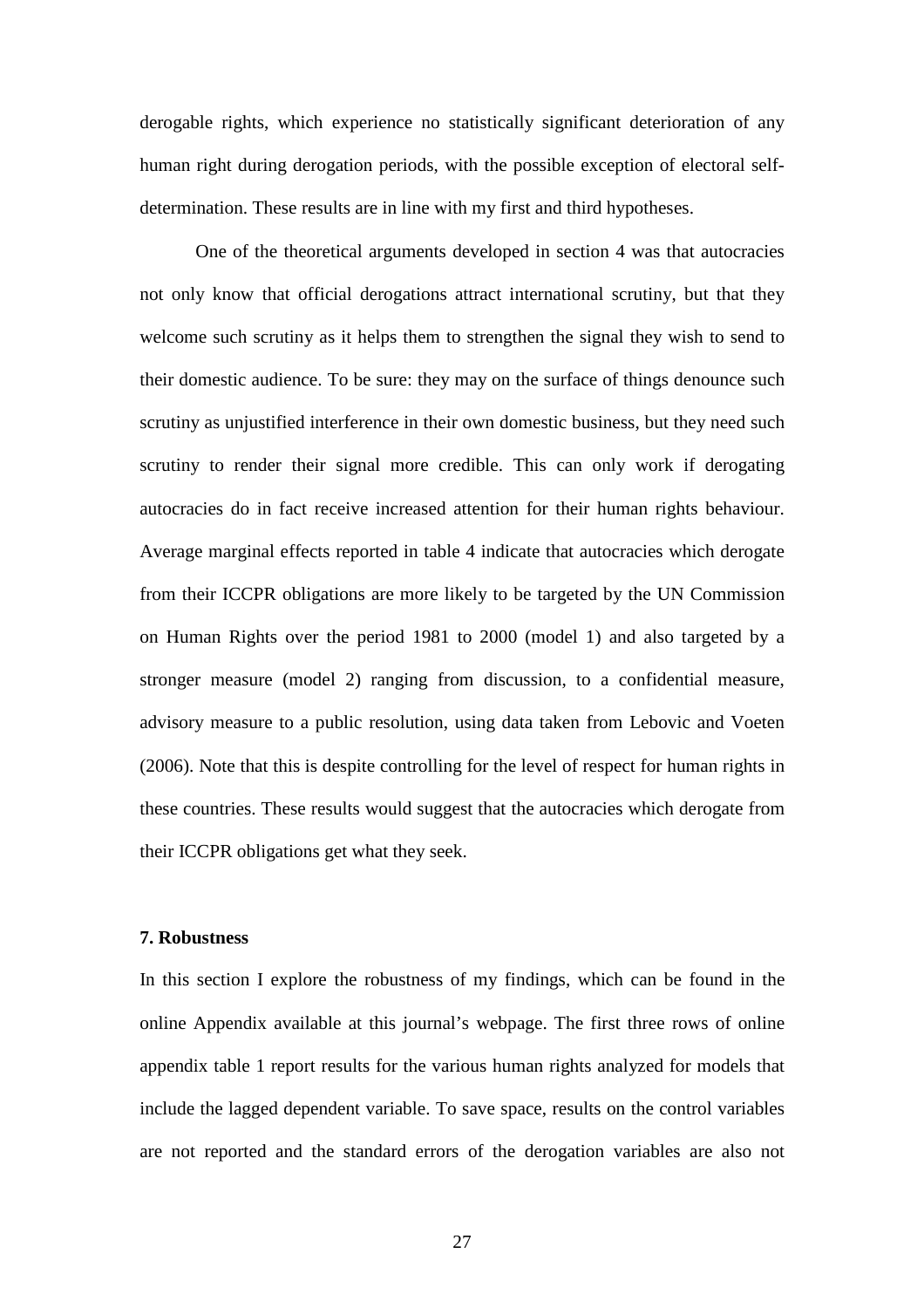shown. The coefficient of the derogation variable in autocracies becomes insignificant for killings as does the coefficient in anocracies for freedom of religion, but derogations in anocracies are now also associated with increased restrictions on the freedom of assembly. Otherwise, results on the effect of derogations are fully consistent with the results from models without the lagged dependent variable included.

The next three rows report estimated coefficients where derogations are measured by a simple dummy variable for country years in which derogations took place. The coefficient of the derogation variable in autocracies becomes insignificant for disappearances and freedom of assembly as does the coefficient in anocracies for freedom of religion, but country years with at least one derogation in place always see significantly worse derogable rights on all dimensions in anocracies. There is a statistically significant deterioration in democracies, but only for the aggregate derogable rights index. Otherwise, results are consistent with the ones reported in table 2.

The next six rows report results from models, which employ again the continuous measure of derogation days in a country year, but – given the stark contrast between regime types – test for the effect of altering the threshold from which onwards a country is declared a democracy to 6 and 7 on the *polity2* scale, respectively. There is not much difference to the main results if democracies need to score 6 or higher or even 7 or higher. There is a surprising result for extrajudicial killings, the state of which worsens in democracies during derogation periods if democracies need to score 7 or higher on *polity2*. This result needs to be taken with caution, however, since most democracies in this category have no or almost no variation on this variable (i.e., do not engage in such killings) and closer inspection of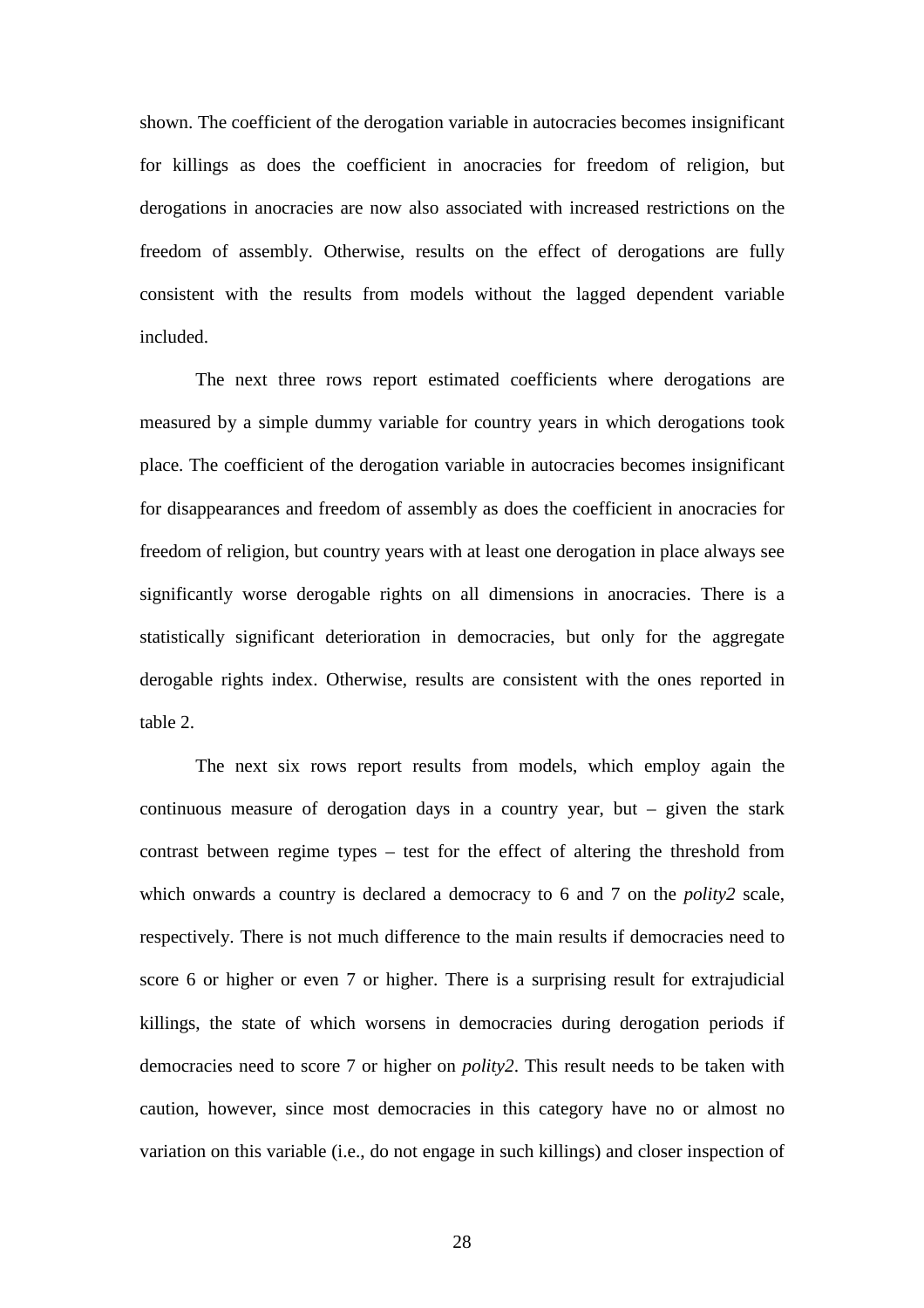the data shows that the statistically significant coefficient is almost entirely due to the United Kingdom, which according to Cingranelli and Richards (2010a) engaged several times in such practices on the coding level of 1 during its two long derogation periods from 1981 to 1984 and 1988 to 2005.

In the next three rows results are reported from models, in which country years of open-ended derogations have been set to missing on the basis that one cannot establish with certainty whether a derogation has still been in place or not. Results are consistent with those reported in table 2, suggesting that the main results are not driven by a potential mis-coding of open-ended derogations.

Another concern is that countries may switch their political regime during periods of derogation. After all, some of the derogable rights such as freedom of assembly and association or electoral self-determination are constitutive components of Polity's definition of democracy. Is the reason why I find that, on the whole, democracies do not increasingly violate human rights during derogation periods because they become anocracies or autocracies during such periods? Plausible as this concern is in principle, there are only five country years during derogation periods in which countries slipped from democracy to anocracy or to autocracy according to any of the thresholds used for defining a democracy above.<sup>14</sup> Regime transition is therefore unlikely to drive the results, which is confirmed by the last three rows of online Appendix table 1, in which derogation periods are dropped from the analysis in which regime transitions toward an autocratic regime occurred, using the most exacting definition of democracy of a *polity2* value of 7 or above.

<sup>&</sup>lt;sup>14</sup> These are Ecuador in 2000, Georgia in 2007, Nepal in 2002, Sudan in 1989 and Serbia/Montenegro in 2003. Nepal and Sudan became autocracies, the other countries (marginally) slipped into the anocracy category.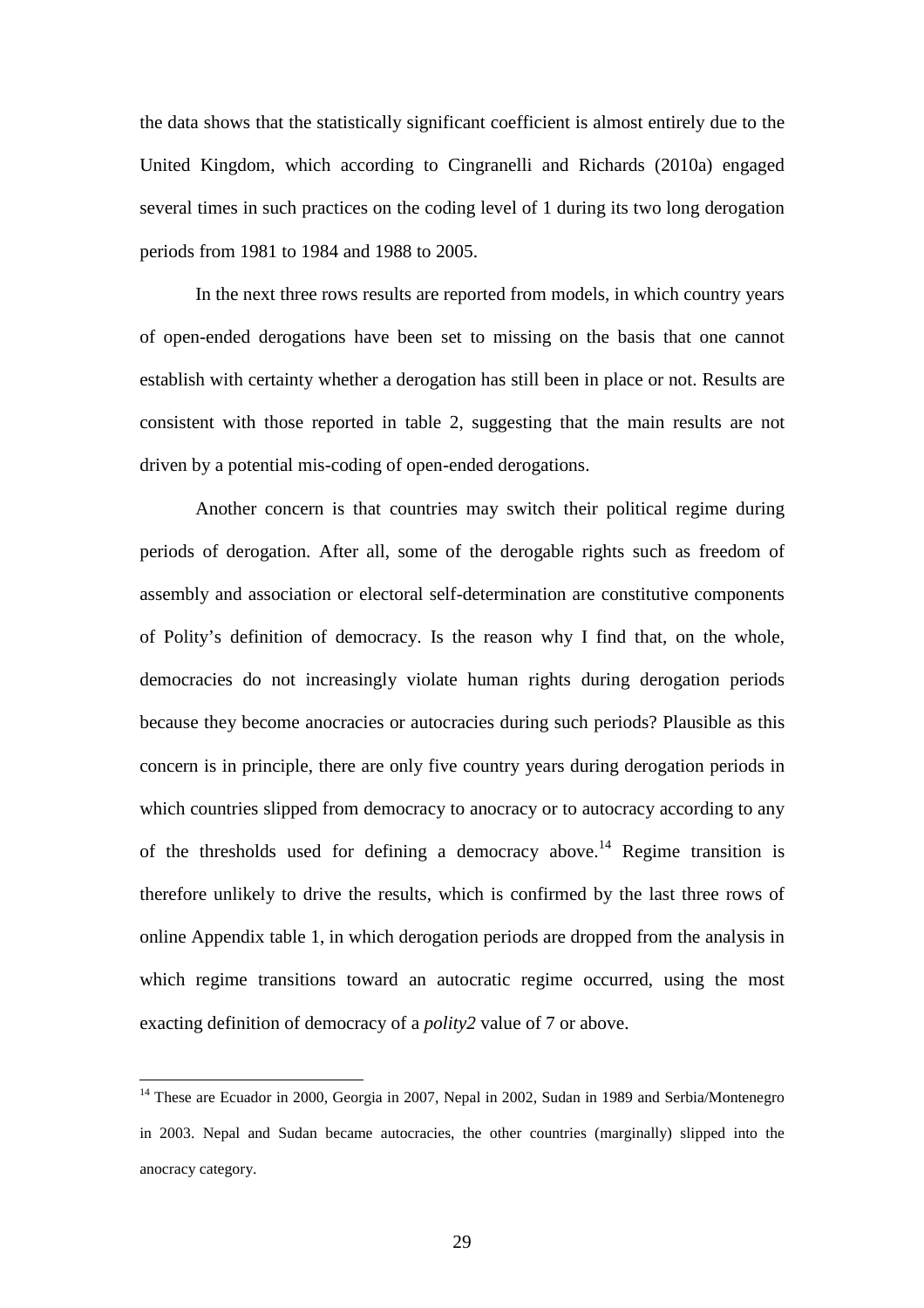In online Appendix table 2, I investigate whether it is really regime type that matters or whether results might be driven by whether countries have a domestic judiciary with the power to rule on executive acts, the extent to which they are generally domestically subject to the rule of law as well as the strength of domestic civil society, defined as the number of international non-governmental organizations with domestic participation relative to population size. All three factors represent alternative theoretical hypotheses of why some countries might step up human rights violations during derogation periods while others do not (Roy Chowdhury 1989; Cole 2003; Powell and Staton 2009). Data are taken from the Binghamton University's Institutions and Elections Project, $^{15}$  from the International Country Risk Guide<sup>16</sup> and from Wiik (2002). For the dummy variable capturing the presence of a judiciary I report the effect of derogations in the two groups of countries similar to the presentation of differences in political regime type, whereas for the rule of law and civil society strength variables I need to employ a traditional interaction effect model since in these cases both interacting variables are continuous. The results suggest it is simply not the case that countries with a court with power to rule on executive acts systematically differ from countries without such a court during periods of derogation. To start with, the existence of such a court has no significantly separating effect on derogation periods for non-derogable rights. For derogable rights, sometimes countries with such a court fare better during derogation periods than countries without such a court, but at other times the reverse is the case. Moreover, with one exception the difference is never statistically significant and where it is, as is the case for freedom from political imprisonment, it is in fact the countries with an

<sup>&</sup>lt;sup>15</sup> www2.binghamton.edu/political-science/institutions-and-elections-project.html.

<sup>&</sup>lt;sup>16</sup> www.prsgroup.com.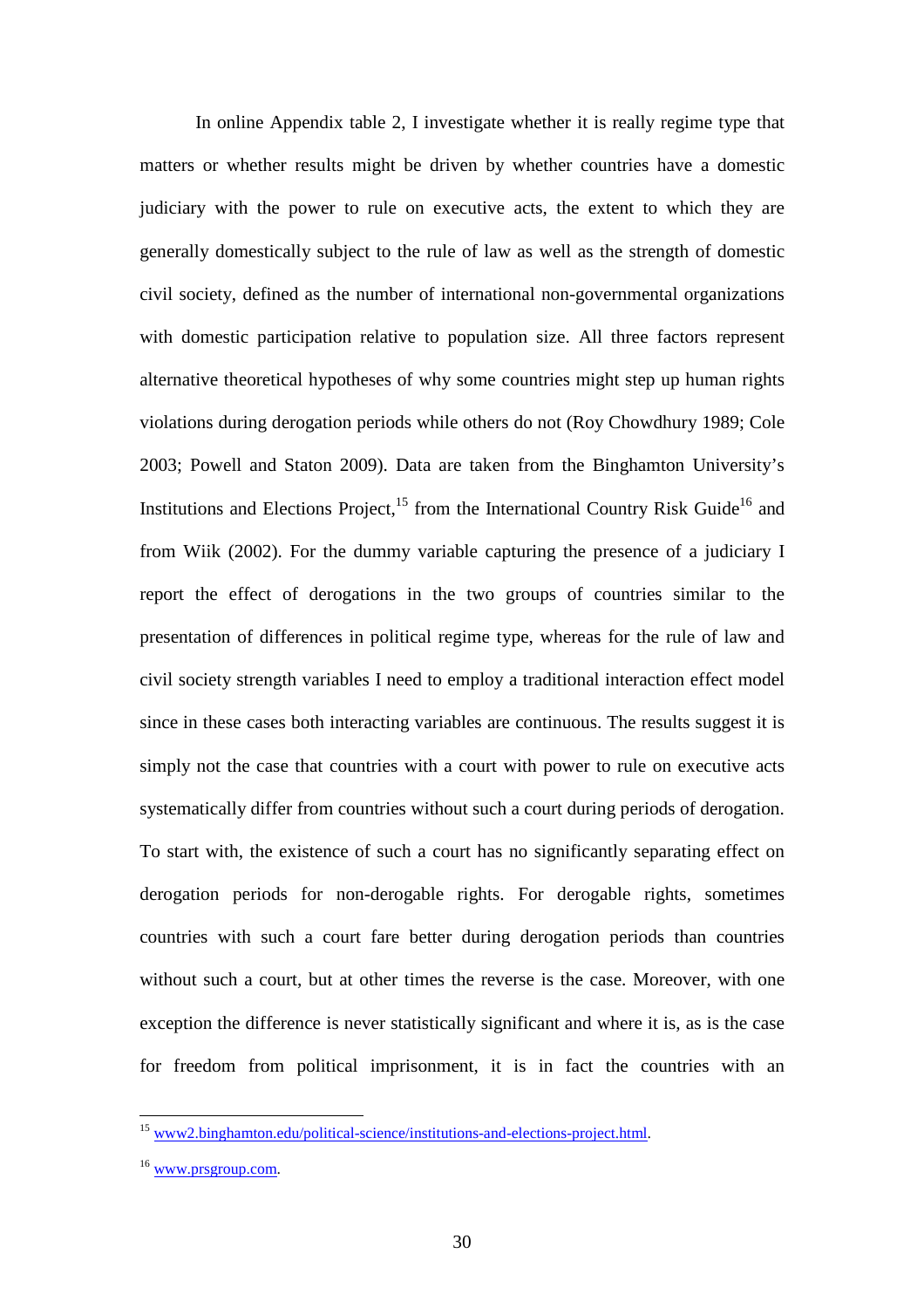independent court that fare worse, rather than the opposite. Similarly, while a better rule of law mitigates the worsening of human rights during derogation periods for freedom from political imprisonment and restrictions to freedom of speech, there is no evidence for such a mitigating effect for the other human rights. The presence of a strong civil society also does not seem to consistently result in improved human rights conditions during derogation periods.

### **8. Dis-aggregating Democracy and Autocracy**

What the results from the robustness tests imply is that it is really political regime type that matters, not the presence of a court with power to rule on executive acts, nor general rule of law nor civil society strength. In this section, I dis-aggregate democracy and autocracy further in order to examine different aspect of their respective regime types.

Given how remarkably different democracies are from anocracies and autocracies in their human rights behavior during periods of derogation, I first take a closer look at democracies. Another reason for doing so derives from the observation that the derogation variable in democracies is estimated almost invariably with a negative coefficient sign (indicating a deterioration of human rights), even if it never reaches conventional levels of statistical significance. This could be because of large variation among democracies in their behavior, which would lead to large standard errors of the estimations. Similar to Bueno de Mesquita et al. (2005), I look at the most important and relevant sub-components that make up the aggregate democracy and autocracy scales of the *polity2* variable. Roughly speaking, the executive constraints variable XCONST measures whether there are limits on discretion in the executive's decision-making, whereas the competitiveness of participation and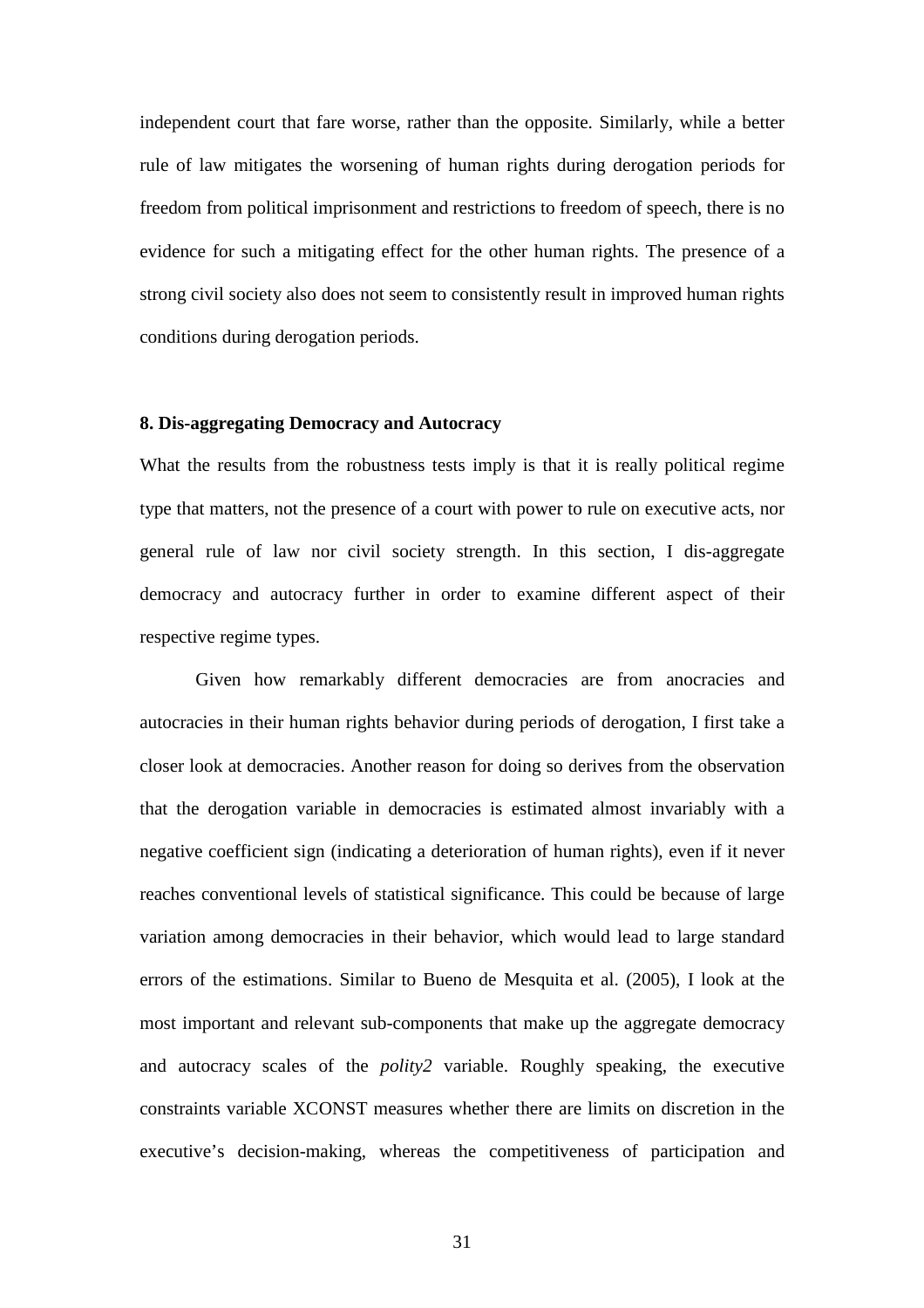regulation of participation variables PARCOMP and PARREG together with the competitiveness of executive recruitment variable XRCOMP measure the existence of truly competitive multi-party elections. Note that whilst the existence of an independent judiciary affects the coding of the XCONST variable, it only plays a minor role, being predominantly focused instead on constraints imposed by the legislature. It thus measures something distinct from an independent judiciary. I generate two separate dummy variables, one is set to one if countries achieve the highest value on the seven-step XCONST dimension, the other is set to one if they achieve, simultaneously, the highest value on the six-step PARCOMP dimension or on the five-step PARREG dimension and the highest value on the four-step XRCOMP measure.<sup>17</sup> About 62 percent of democratic country years with a *polity2* value of 5 or above achieve the highest value of XCONST, whereas about 42 percent of these country years fall into the highest categories of PARCOMP/PARREG and XRCOMP.

Table 5 reports results on dis-aggregating democracies in this way. Note that because the BUC maximum likelihood estimator failed to converge for some human rights, these results (as well as the results in table 6 reported further below on disaggregating autocracies) are based on a linear rather than ordered logit fixed effects estimator. Results reported in table 5 suggest that the presence or absence of truly competitive multi-party elections is no separating factor by which democracies differ in the effect of derogations on human rights. If anything, democracies with truly competitive mutli-party elections possibly fare worse during derogation periods on extrajudicial killings and the aggregate derogable rights index. In contrast, the presence or absence of the highest level of executive constraints does matter.

<sup>&</sup>lt;sup>17</sup> PARCOMP and PARREG are extremely highly correlated with each other. All country years with the highest score on PARCOMP also carry the highest score on PARREG.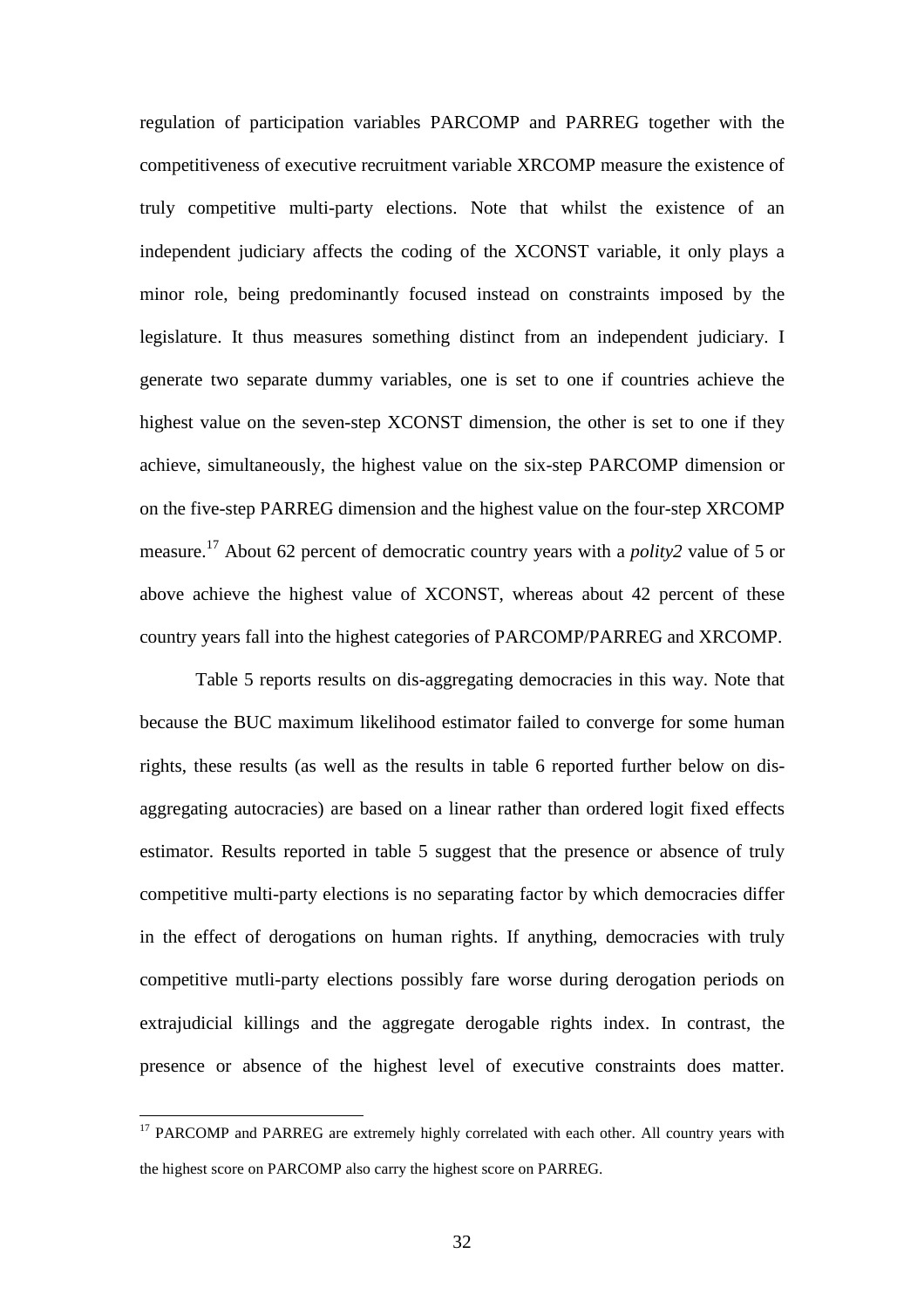Democracies with the highest constraints on its executive never experience a worsening of any of the human rights, while democracies without the highest constraints experience more political imprisonment, more restrictions on electoral self-determination, a lower aggregate derogable rights index and also more torture during derogation periods. One interpretation of this evidence is that a lack of the highest level of constraints on executive decision-making allows governments in democracies to increasingly resort to human rights violations during officially declared and notified states of emergency.

Interestingly, Keith (2002), Bueno de Mesquita et al. (2005) and Davenport (2007b) find that competitive multi-party elections are most important in improving human rights. My findings do not contradict these earlier studies. Firstly, with one exception the direct effect of truly competitive multi-party elections on human rights is positive on all rights and statistically significant in eight out of eleven estimations. In contrast, the highest level of executive constraints only has a significantly positive human rights effect in two estimations. Secondly, I analyze the fate of human rights during specific periods, namely officially declared and notified states of emergency. What my results suggest is that while multi-party competition is most important for improvements in human rights generally, it is the lack of the highest level of executive constraints that allows democracies to engage in some forms human rights abuse during such derogation periods.

As a final step of the analysis, I now account for heterogeneity among autocracies. Autocratic regimes have been found to increasingly violate both derogable and, importantly, non-derogable rights during declared states of emergency, but autocracies strongly differ in the way in which they organize and execute authoritarian rule, which is likely to affect their human rights behavior as well.

33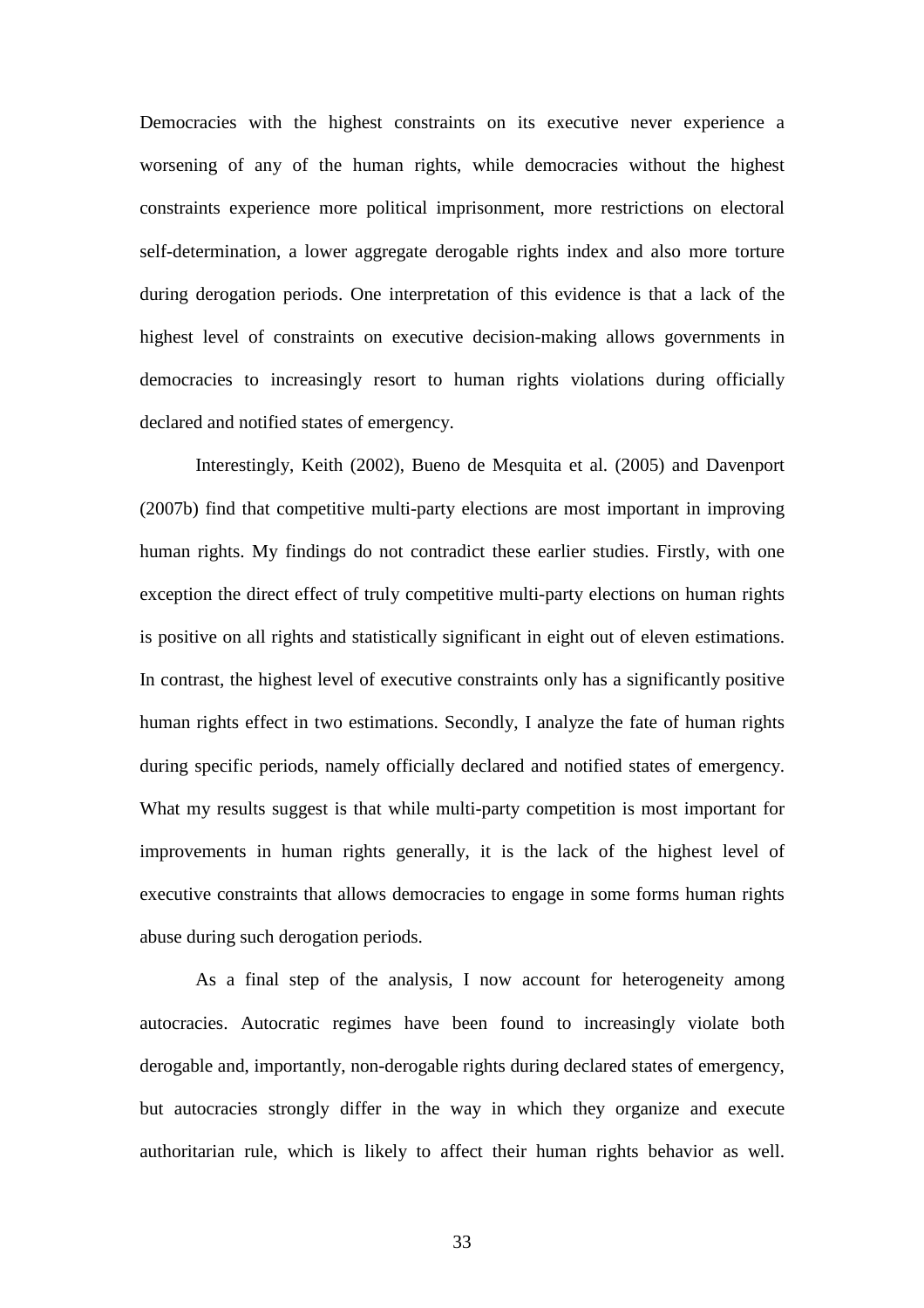Davenport (2007c), based on prior work by Barbara Geddes, distinguishes among seven categories of autocracies. I cannot use these many categories since only a minority of autocracy country years have derogations in place such that categories would be empty or filled by only few observations. However, Davenport (2007c) finds single-party autocratic governments to be least repressive of all rights and military governments to be most repressive of physical integrity rights. He argues that this finding is roughly in line with what one would theoretically expect, given that single-party regimes offer some form of political venue in which individuals can get involved politically, thereby reducing the need for repression, whereas military governments are not only closer to 'personalist' dictatorships without such a venue, but also have the training and skills to repress.<sup>18</sup>

In table 6, I therefore examine whether autocracies with military-led governments differ from other autocracies and whether autocracies with single-party systems differ from other autocracies during derogation periods. In six regressions, autocracies with military governments experience a statistically significant worsening of human rights during derogation periods, whereas this is only once the case in autocracies without such governments. For single-party systems the picture is less clear-cut, but in autocracies without single-party systems there is more evidence for a statistically significant worsening of human rights during derogation periods than in single-party autocratic systems. Where coefficients are significant in both types of autocratic rule, the effect in autocracies without single-party systems is typically stronger, even if the difference is not statistically significant. All in all, table 6 suggests that autocracies with military governments and autocracies without singleparty systems are the worst offenders of human rights, including non-derogable ones,

 $18$  Davenport (2007c: 491) notes that the latter part of the argument is controversial.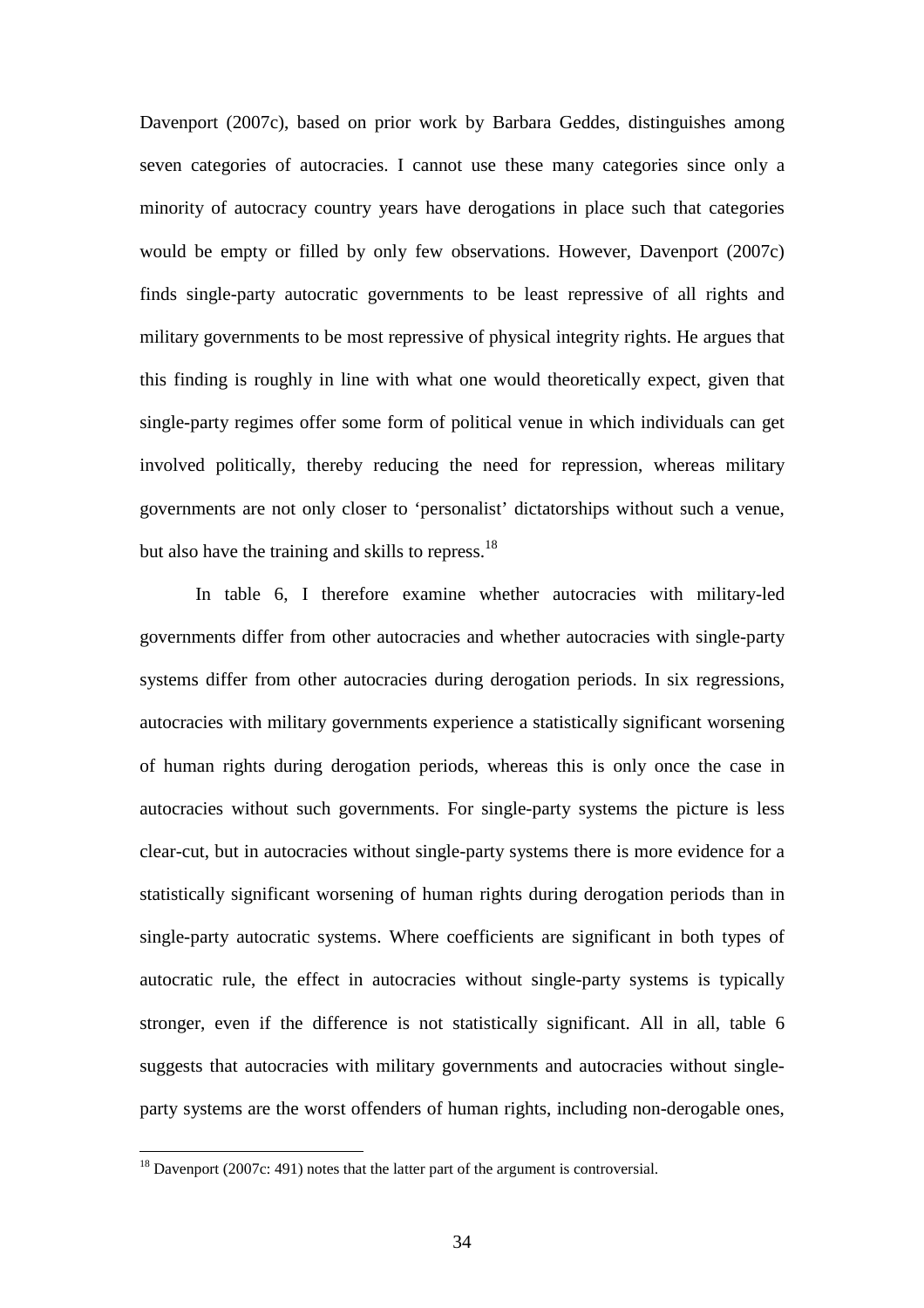during derogation periods. At the same time, I find military governments to be less engaged in extrajudicial killings and more respective of the freedom of speech and the aggregate derogable rights index than other autocracies during "normal" times. As Davenport (2007c: 491) notes, military governments might be in less need of repression outside derogation periods given that citizens "know that the government could and is well prepared to use repressive behaviour".

#### **9. Conclusion**

Do governments step up human rights violations when they derogate from their obligation to protect the rights they have committed to at the time of ratifying the ICCPR? This paper's analysis has shown that the answer to this question crucially depends on the type of political regime in place. The human rights situation does not statistically significantly worsen during periods of derogation from ICCPR obligations in democracies, even though democracies account for the majority of derogation instances. Things are different in anocracies and autocracies, however. Anocracies tend to step up violation of derogable rights as well as restrictions to freedom of religion and increasingly engage in torture, while autocracies increasingly violate both derogable and non-derogable rights with few exceptions. When autocracies derogate, they mean business and they increasingly violate even the human rights that should be non-derogable. The same is true, to some extent, for anocracies. These results are robust to accounting for the process that leads to derogation, different model specifications, different operationalizations of the derogation variable and different thresholds for the definition of a democracy.

What can be inferred from the findings of this article? First, the ICCPR does not exert a sufficient constraining effect on autocracies. The fact that autocracies and

35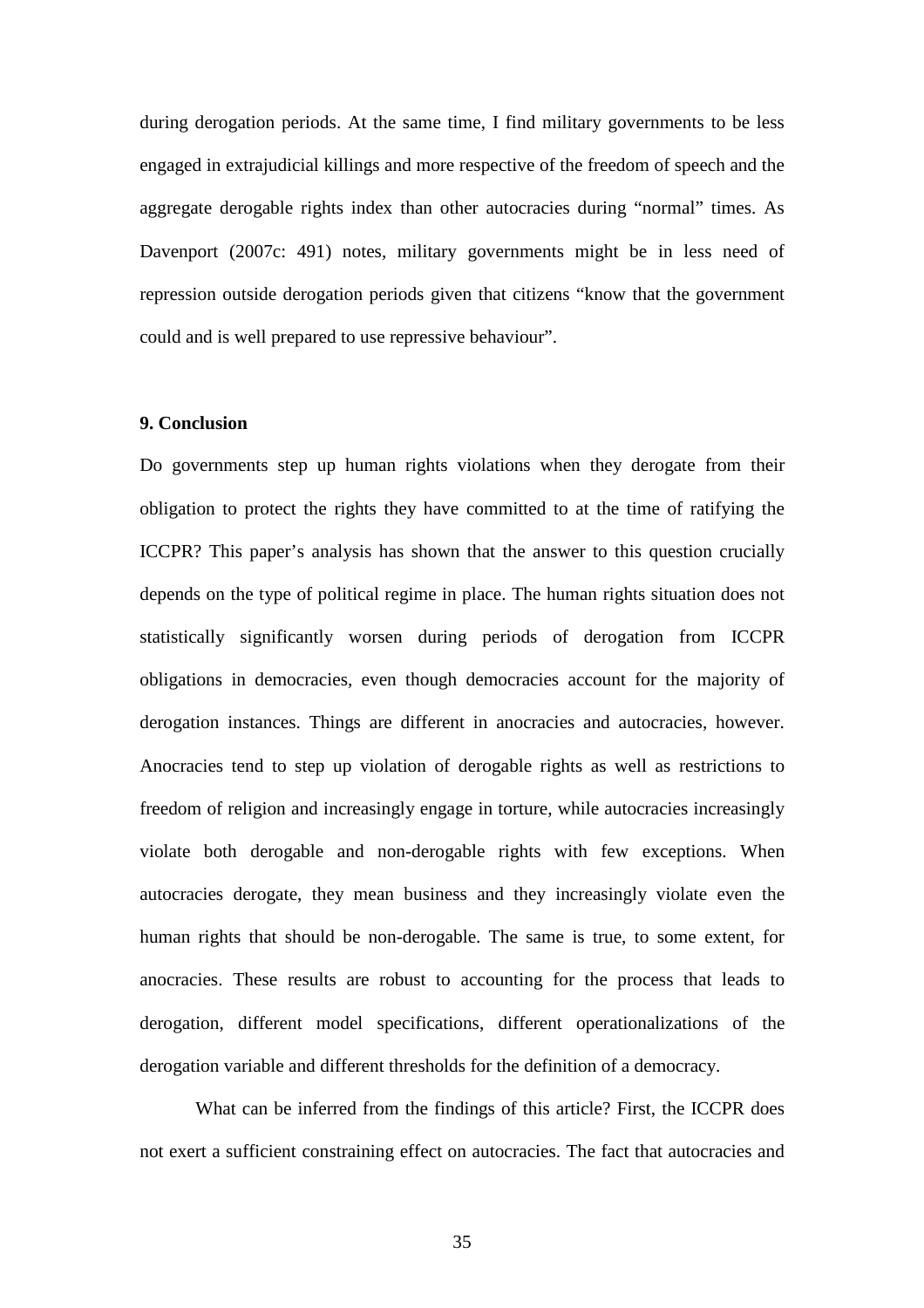anocracies increasingly violate non-derogable rights shows that the ICCPR does not achieve the objective of its Art. 4:2, namely to protect certain rights from the discretion of derogating state parties. Second, whether the ICCPR has a constraining effect on democracies depends on how plausible one finds the identifying assumptions that go into the Heckman selection model. Actual states of emergency strongly affect the likelihood of derogation, but not perfectly so. Some democratic governments of ICCPR state parties intending to violate human rights do not officially declare and notify a state of emergency to the ICCPR, even though they experience events that would legally require them to do so. A good example is the United States. Having ratified the ICCPR in 1992, it has not derogated from its obligations after the 9/11 attacks. Yet, it seems to justify its detention and interrogation practices and its more or less acknowledged practice of making people disappear with recourse to a rhetoric of a state of a "public emergency which threatens the life of the nation", just as specified by Art. 4:1 of the ICCPR.<sup>19</sup> Similarly, while some democracies such as Israel, Sri Lanka and the UK have taken out derogations, others who are similarly faced with secessionist armed conflicts such as India and Turkey have not. It is unclear how representative these examples are. Given that the majority of derogations are taken out by democracies suggests that democracies on the whole take seriously their obligation to declare states of emergencies.

If democracies were constrained by the ICCPR's non-derogation clause, it is still unclear what the causal mechanism is. The analysis presented in table 5 explored two possibilities by dis-aggregating the democratic regime type, namely whether it is constraints on the executive or the presence of truly competitive multi-party elections

<sup>&</sup>lt;sup>19</sup> Cingranelli and Richards (2010a) downgrade the US on Extrajudicial Killings from 2 to 1 from 2004 onwards, from 1 to 0 on Torture in 2005 and 2006 and from 2 to 1 on Disappearances in 2004.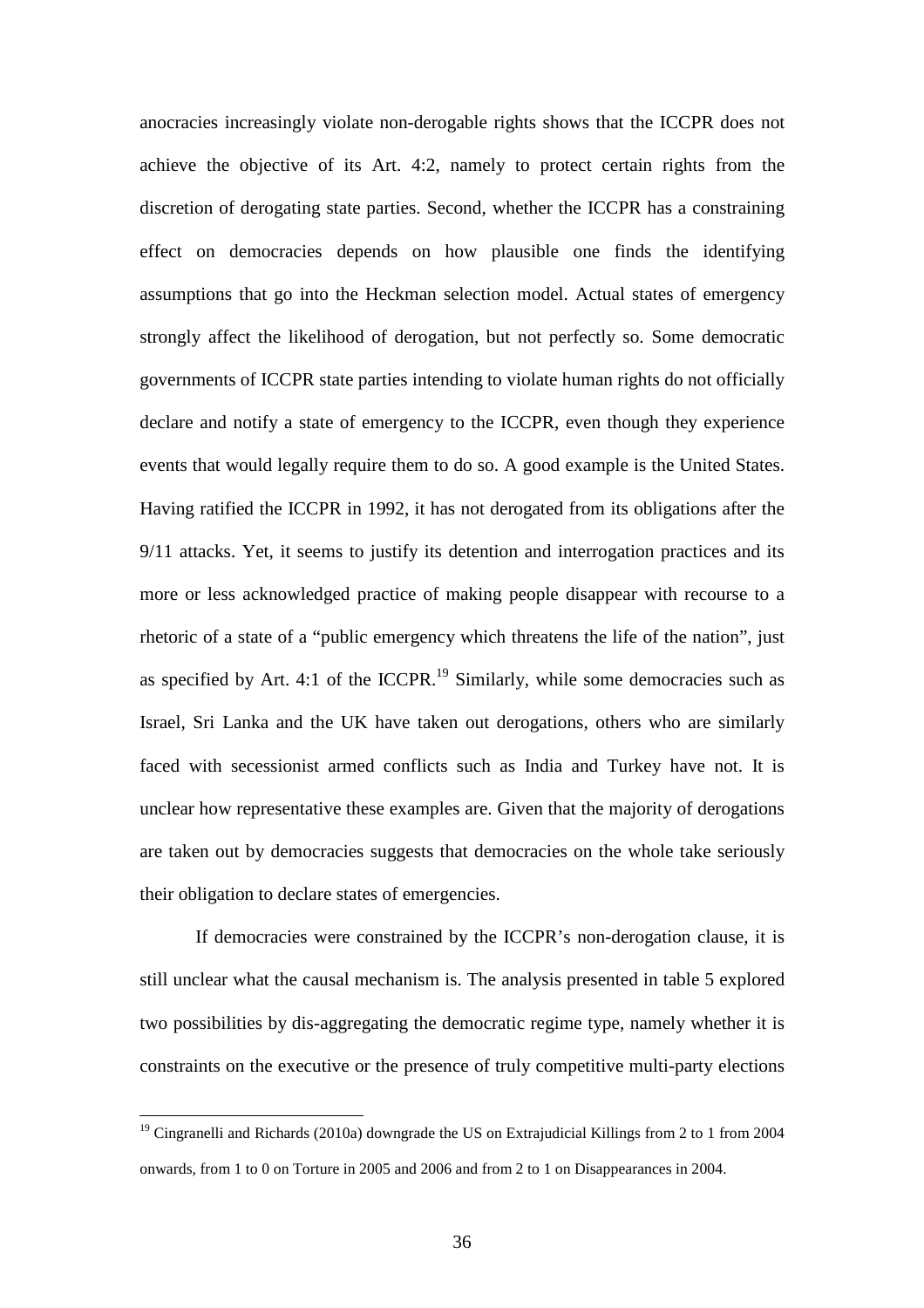that matter for the human rights behavior of democracies during periods of derogations. The results suggest that if the democratic government is not fully constrained in its decision-making by other policy-relevant actors then derogable rights such as freedom from political imprisonment, the right to electoral selfdetermination as well as the aggregate derogable rights index, but also freedom from torture may suffer during derogation periods. By contrast, whether a government can, in principle at least, be penalized for gross violations of human rights by bringing another government into power in truly competitive multi-party elections does not seem to matter. One possible reason is that voters may often reward "tough" leaders despite human rights violations if they are widely regarded as dealing successfully with the state of emergency.

The results reported here suggest an apparent paradox of any potentially behavior-constraining effect of the ICCPR: where such an effect would be needed most, as in autocracies and anocracies, it is absent. Possibly, external watchdogs could try and prevent these regimes from stepping up human rights violations during derogation periods. International civil society groups such as *amnesty international* or *Human Rights Watch* can employ naming and shaming (Hafner-Burton 2008), but have no recourse to more forceful means. They can, however, also link up with domestic civil society groups, with the media or even nation-states to form transnational advocacy networks that can put pressure on human rights violators (Keck and Sikkink 1998). Note, however, that the results reported in robustness tests suggest that the presence of a strong domestic civil society is not enough to deter governments from human rights violations during derogation periods.

In principle, the Human Rights Committee to the ICCPR is supposed to monitor whether derogating state parties comply with the restrictive conditions under

37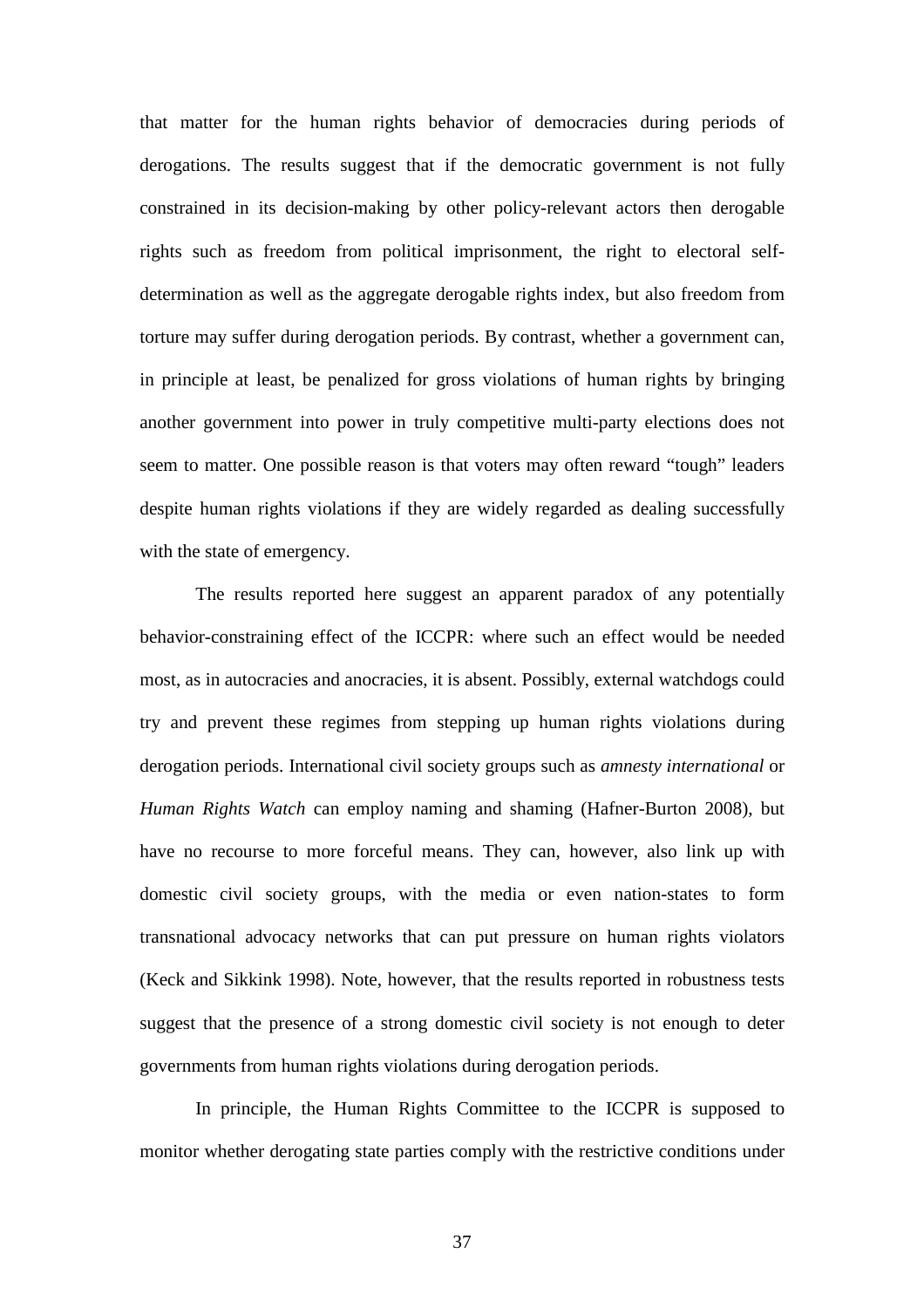which rights can be derogated from and with the obligation to continue to respect nonderogable rights. In practice, critics argue it is often akin to a dog that only barks little and bites even less. The same is said of the UN Human Rights Council (formerly UN Commission on Human Rights (UNCHR)), even if there is some evidence that it has become less partisan and politically motivated over time (Lebovic and Voeten 2006). As shown in section 6, the UNCHR perfectly understands that autocracies which derogate from their ICCPR obligations require special scrutiny and act accordingly. Yet, the results show that such targeting does not prevent derogating autocracies from stepping up violations of human rights, including non-derogable ones, during derogation periods. Of course, if my theoretical argument, based on an extension of Hollyer and Rosendorff (2011), is correct that derogating autocracies welcome such scrutiny as it helps them strengthen the signal of commitment to ride through the state of emergency and stay in office, then the simultaneous presence of increased scrutiny and increased human rights violations is entirely unsurprising.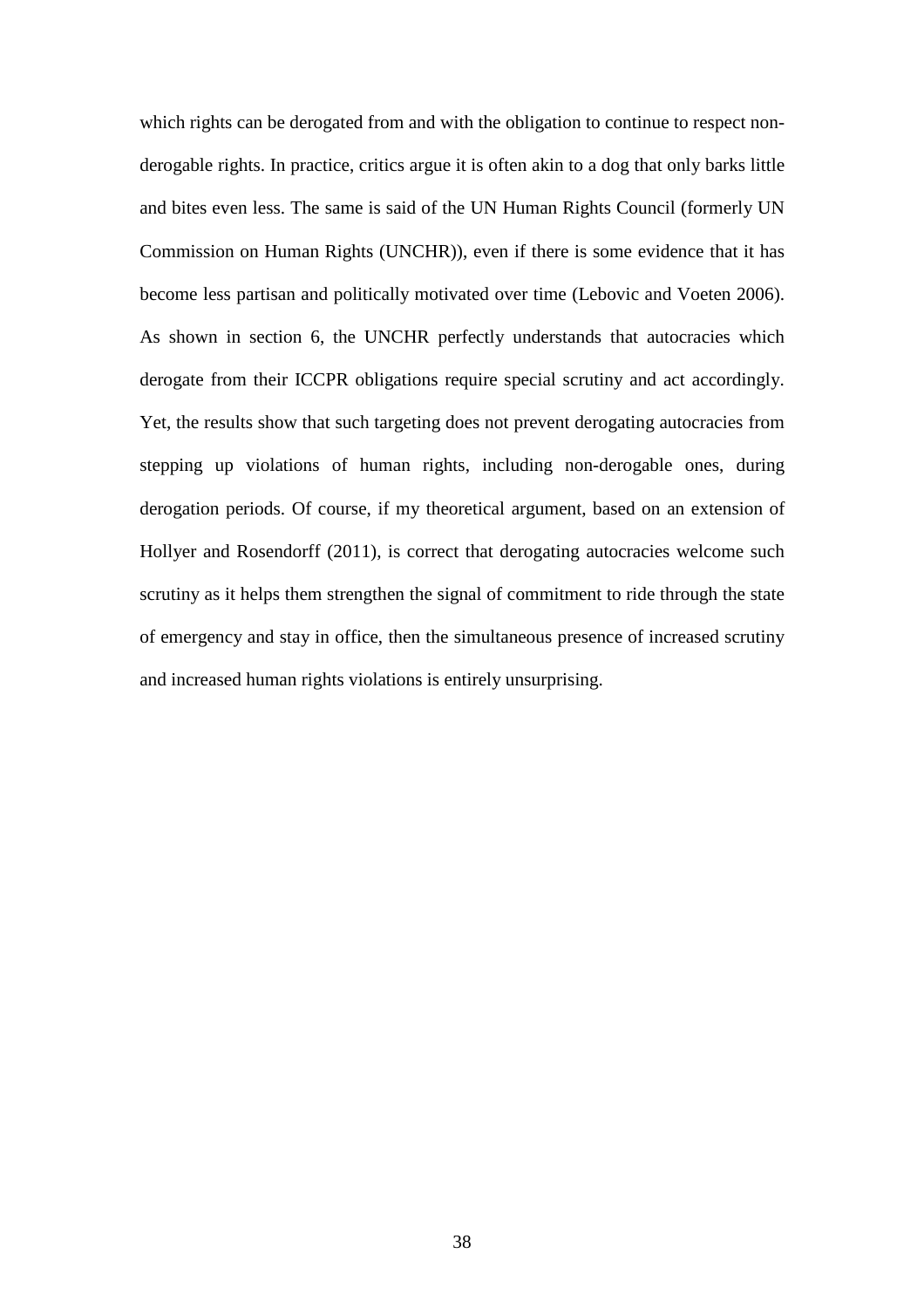### **References**

- Baetschmann, Gregori, Kevin E. Staub and Rainer Winkelmann. 2011. Consistent Estimation of the Fixed Effects Ordered Logit Model. Working Paper No. 4. University of Zurich: Department of Economics.
- Bueno de Mesquita, Bruce, George W. Downs, Alastair Smith and Feryal Marie Cherif. 2005. Thinking Inside the Box: A Closer Look at Democracy and Human Rights. *International Studies Quarterly* 49: 439-457.
- Cingranelli, D.L. and D.L. Richards. 1999. Measuring the Level, Pattern, and Sequence of Government Respect for Physical Integrity Rights. *International Studies Quarterly* 43: 407-417.
- Cingranelli, D.L. and D.L. Richards. 2010a. *Cingranelli and Richards Human Rights Dataset*. http://ciri.binghamton.edu/.
- Cingranelli, D.L. and D.L. Richards. 2010b. The Cingranelli and Richards (CIRI) Human Rights Data Project. *Human Rights Quarterly* 32 (2): 401-424.
- Cole, David D. 2003. Judging the Next Emergency: Judicial Review and Individual Rights in Times of Crisis. *Michigan Law Review* 101 (8): 2565-2595.
- Davenport, Christian A. 1996. 'Constitutional Promises' and Repressive Reality: A Cross-National Time-Series Investigation of Why Political and Civil Liberties are Suppressed. *Journal of Politics* 58 (3): 627-654.
- Davenport, Christian A. 2004. The Promise of Democratic Pacification: An Empirical Assessment. *International Studies Quarterly* 48: 539-560.
- Davenport, Christian A. 2007a. State Repression and Political Order. *Annual Review of Political Science* 10: 1-23.
- Davenport, Christian A. 2007b. *State Repression and the Domestic Democratic Peace*. Cambridge: Cambridge University Press.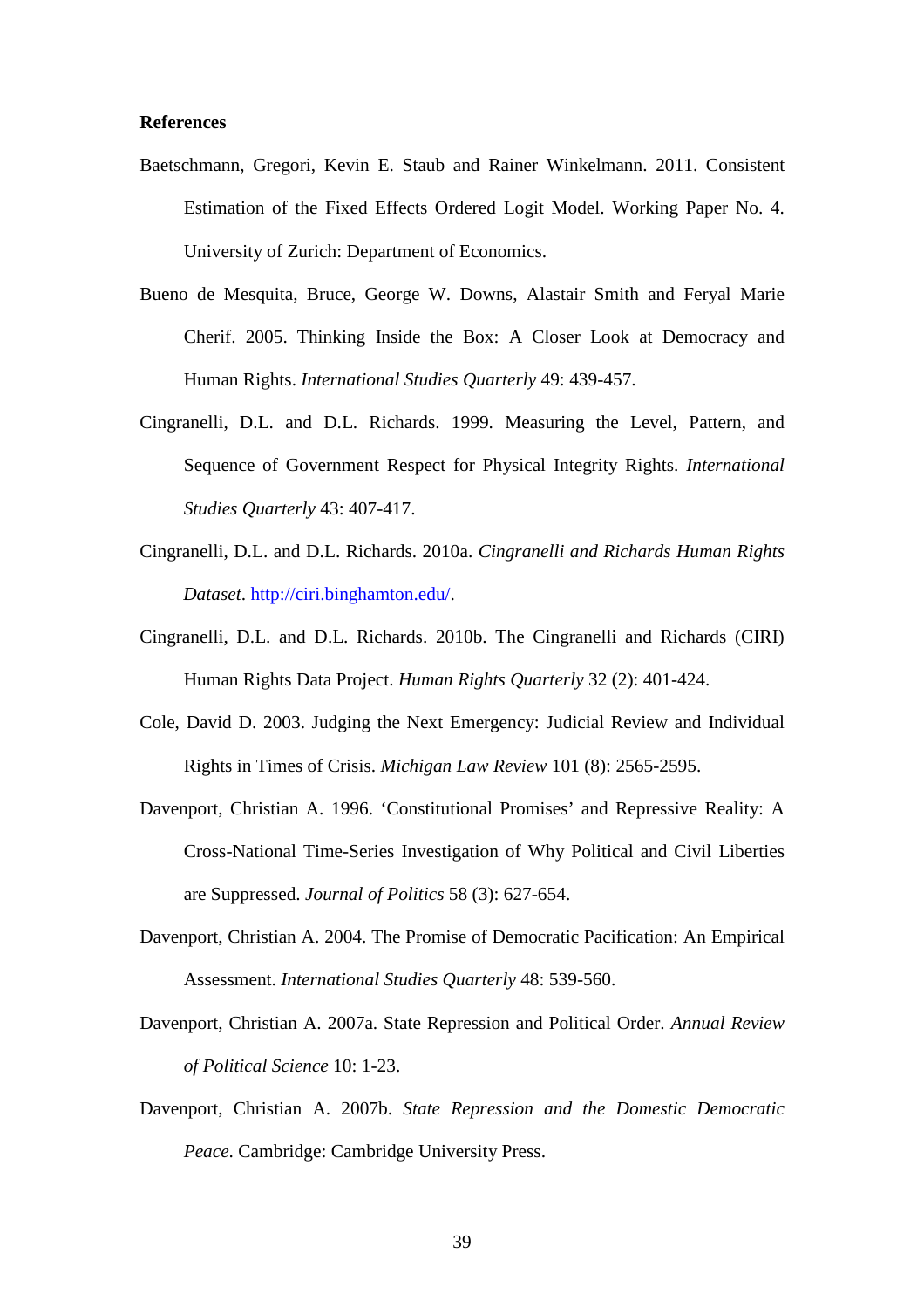- Davenport, Christian A. 2007c. State Repression and the Tyrannical Peace. *Journal of Peace Research* 44 (4): 485-504.
- Davenport, Christian A. and David A. Armstrong II. 2004. Democracy and the Violation of Human Rights: A Statistical Analysis from 1976 to 1996. *American Journal of Political Science* 48 (3): 538-554.
- Fein, Helen. 1995. More Murder in the Middle: Life-Integrity Violations and Democracy in the World, 1987. *Human Rights Quarterly* 17: 170-191.
- Ferrer-i-Carbonell, Ada and Paul Frijters. 2004. How Important is Methodology for the Estimates of the Determinants of Happiness?, *Economic Journal* 114 (497): 641-659.
- Fitzpatrick, Joan. 1998. States of Emergency in the Inter-American Human Rights System. In: David J. Harris and Stephen Livingstone (eds.): *The Inter-American System of Human Rights*. New York: Oxford University Press, 371-394.
- Gilligan, Michael J. and Nathaniel H. Nesbitt. 2009. Do Norms Reduce Torture? *Journal of Legal Studies* 38 (2): 445-470.
- Gleditsch, Nils Petter; Peter Wallensteen, Mikael Eriksson, Margareta Sollenberg, and Håvard Strand. 2002. Armed Conflict 1946–2001: A New Dataset. *Journal of Peace Research* 39:615-37.
- Goldsmith, Jack L. and Eric Posner. 2005. *The Limits of International Law*. New York: Oxford University Press.
- Hafner-Burton, Emilie M. 2008. Sticks and Stones: Naming and Shaming the Human Rights Enforcement Problem. *International Organization* 62 (4): 689-716.
- Hafner-Burton, Emilie M. and Kiyoteru Tsutsui. 2007. Justice Lost! The Failure of International Human Rights Law To Matter Where Needed Most. *Journal of Peace Research* 44 (4): 407-425.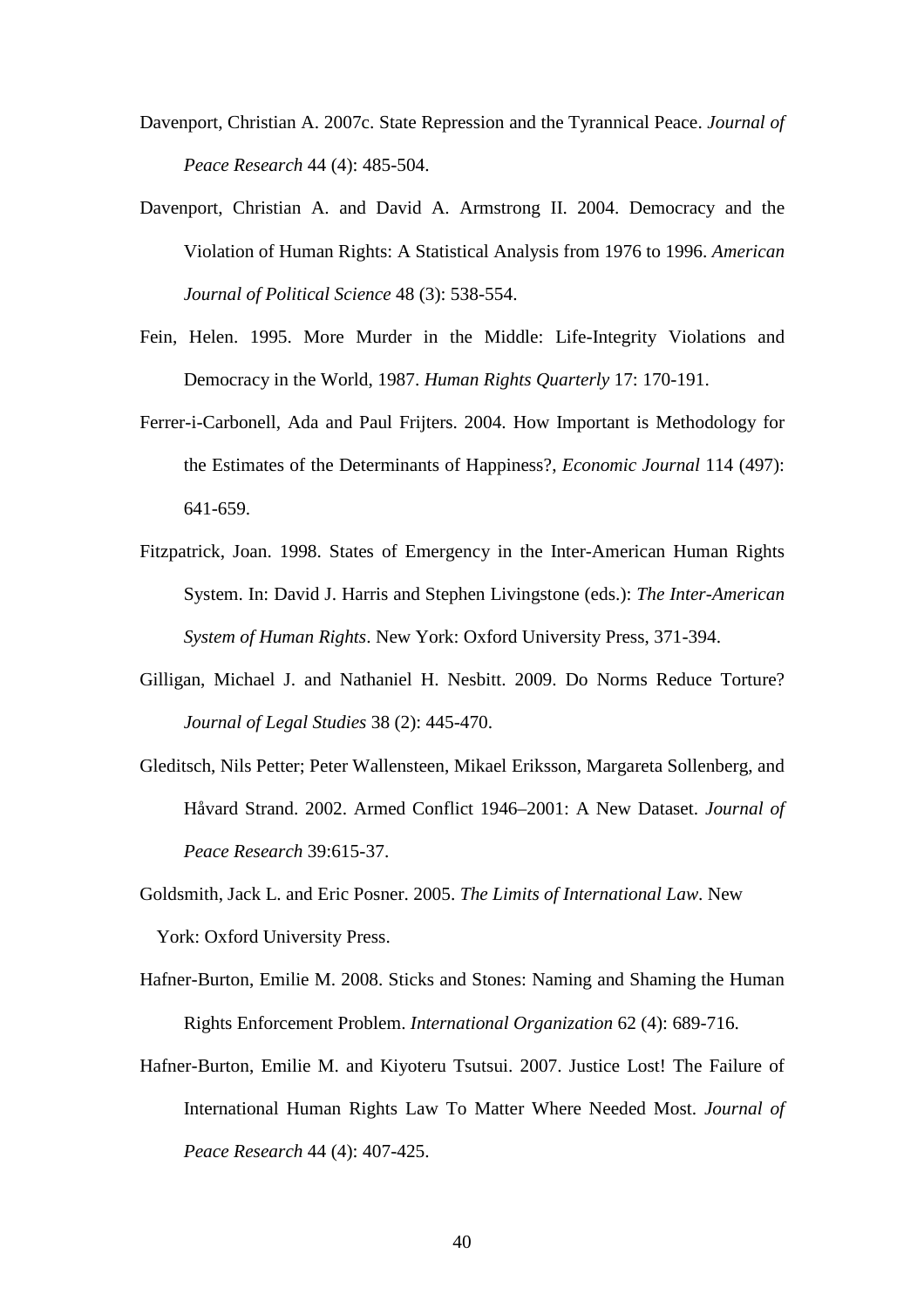- Hafner-Burton, Emily, Laurence R. Helfer, and Christopher J. Fariss. 2011. Emergency and Escape: Explaining Derogations from Human Rights Treaties. *International Organization* 65 (4): 673-707.
- Hartman, Joan F. 1981. Derogation from Human Rights Treaties in Public Emergencies. *Harvard International Law Journal* 22 (1): 1-52.
- Hathaway, Oona. 2002. Do Human Rights Treaties Make a Difference? *Yale Law Journal* 111:1935-2042.
- Hill, Daniel W. Jr. 2010. Estimating the Effects of Human Rights Treaties on State Behavior. *Journal of Politics* 72 (4): 1161-1174.
- Hollyer, James R. and B. Peter Rosendorff. 2011. Why do Authoritarian Regimes Sign the Convention against Torture? Signaling, Domestic Politics and Non-Compliance. *Quarterly Journal of Political Science* 6 (3-4): 275-327.
- Iyer, Venkat. 1999. States of Emergency Moderating their Effects on Human Rights. *Dalhousie Law Journal* 22 (2): 125-189.
- Joseph, Sarah, Jenny Schultz and Melissa Castan. 2000. *The International Covenant on Civil and Political Rights: Cases, Materials, and Commentary*. New York: Oxford University Press.
- Keck, Margaret E. and Kathryn Sikkink. 1999. *Activists Beyond Borders Advocacy Networks in International Politics*. Ithaca and London: Cornell University Press.
- Keith, Linda Camp. 1999. The United Nations International Covenant on Civil and Political Rights: Does it Make a Difference in Human Rights Behavior? *Journal of Peace Research* 36 (1): 95-118.
- Keith, Linda Camp. 2002. Constitutional Provisions for Individual Human Rights (1977-1996): Are They More than Mere 'Window Dessing?'. *Political Research Quarterly* 55 (1): 111-143.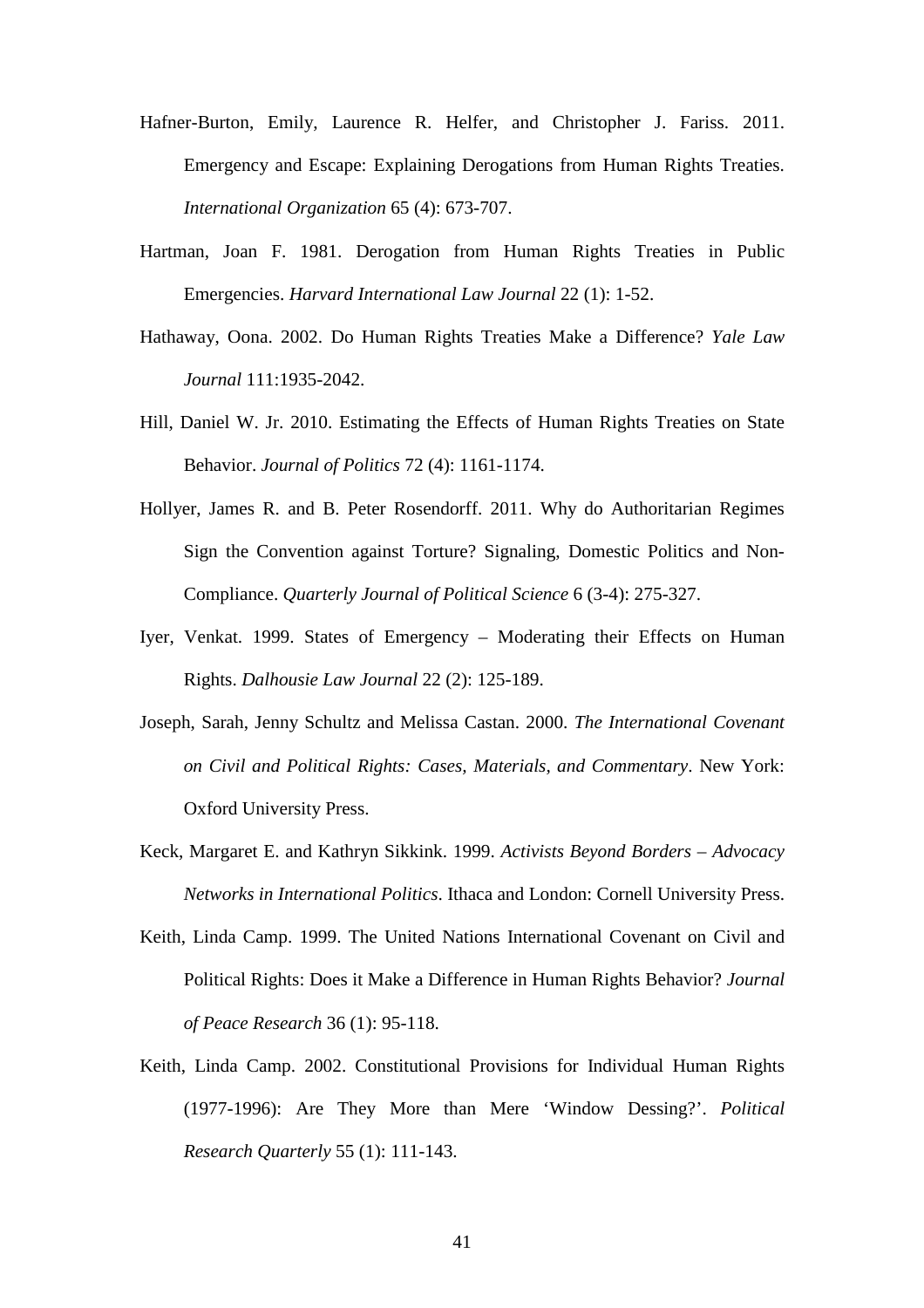- Keith, Linda Camp and Steven C. Poe. 2004. Are Constitutional State of Emergency Clauses Effective? An Empirical Exploration. *Human Rights Quarterly* 26: 1071-1097.
- Lebovic, James H. and Erik Voeten. 2006. The Politics of Shame: The Condemnation of Country Human Rights Practices in the UNCHR. *International Studies Quarterly* 50: 861-888.
- Marshall, Monty G., Keith Jaggers, and Ted Robert Gurr. 2010. *Polity IV Project*. University of Maryland.
- McCormick, James M. and Neil J. Mitchell 1997. Human Rights Violations, Umbrella Concepts, and Empirical Analysis. *World Politics* 49 (4): 510-525.
- McGoldrick, Dominic. 2004. The Interface Between Public Emergency Powers and International Law. *International Journal of Constitutional Law* 2 (2):380-430.
- Morrow, James D. 2007. When do States Follow the Laws of War? *American Political Science Review* 101: 559-572
- Neumayer, Eric. 2005. Do international human rights treaties improve respect for human rights? *Journal of Conflict Resolution* 49 (6): 925-953.
- Neumayer, Eric. 2007. Qualified ratification: Explaining reservations to international human rights treaties. *Journal of Legal Studies* 36 (2): 397-430.
- Oraá, Jaime. 1992. *Human Rights in States of Emergency in International Law*. Oxford: Clarendon Press.
- Poe, Steven C. 2004. The Decision to Repress: An Integrative Theoretical Approach to the Research on Human Rights and Repression. In: Sabine C. Carey and Steven C. Poe (eds.): *Understanding Human Rights Violations*. Aldershot: Ashgate, pp. 16-38.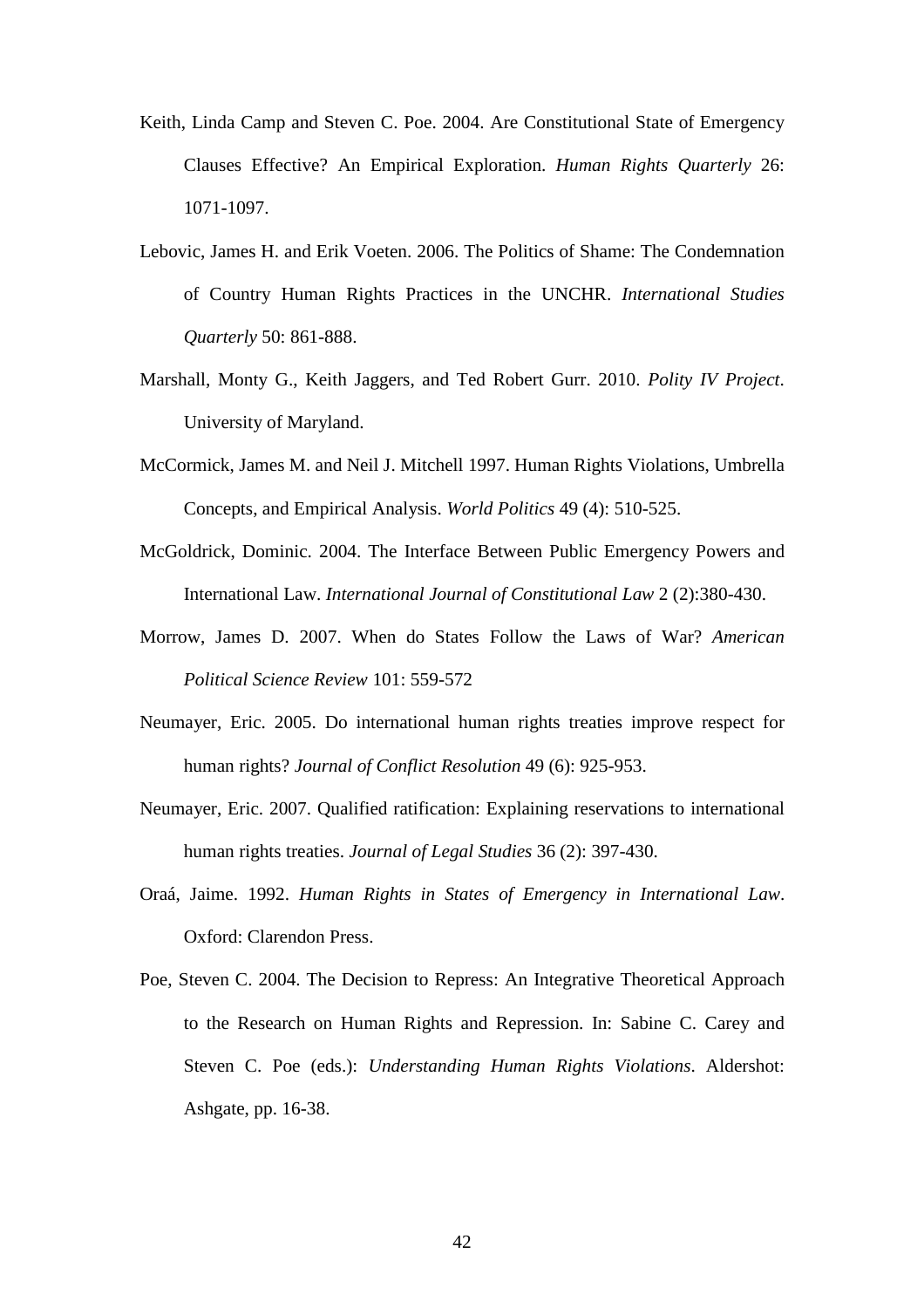- Powell, Emilia Justyna and Jeffrey K. Staton. 2009. Domestic Judicial Institutions and Human Rights Treaty Violation. *International Studies Quarterly* 53 (1): 149- 174.
- Regan, Partick M. and Errol A. Henderson. 2002. Democracy, Threats and Political Repression in Developing Countries: Are Democracies Internally Less Violent? *Third World Quarterly* 23 (1): 119-136.
- Richards, David L. and K. Chad Clay. 2010. States of Emergency and Respect for Peremptory Norms. Research Paper 7. University of Connecticut: Human Rights Institute.
- Riedl, Maximilian and Ingo Geishecker. 2011. Ordered Response Models and Nonrandom Personality Trails: Monte Carlo Simulations and a Practical Guide. Discussion Paper 116. University of Göttingen: Centre for European, Governance and Economic Development Research.

Roy Chowdhury, Subrata. 1989. *Rule of Law in a State of Emergency*. London: Pinter.

- Simmons, Beth A. 2009. *Mobilizing for Human Rights International Law in Domestic Politics*. Cambridge: Cambridge University Press.
- Stata. 2003. *Fixed effects ordered probit regression*. College Station: Stata Corporation. http://www.stata.com/statalist/archive/2003-09/msg00103.html
- University of Minnesota. n.d. *Human Rights in the Administration of Justice*. University of Minnesota Human Rights Library. http://www1.umn.edu/humanrts/
- Wiik, R. 2002. Democratisation in the name of civil society: A quantitative analysis of the impact of nongovernment organisations on democratisation. Norwegian University of Science and Technology. http://www.sv.ntnu.no/iss/Robert.Wiik/thesis.pdf.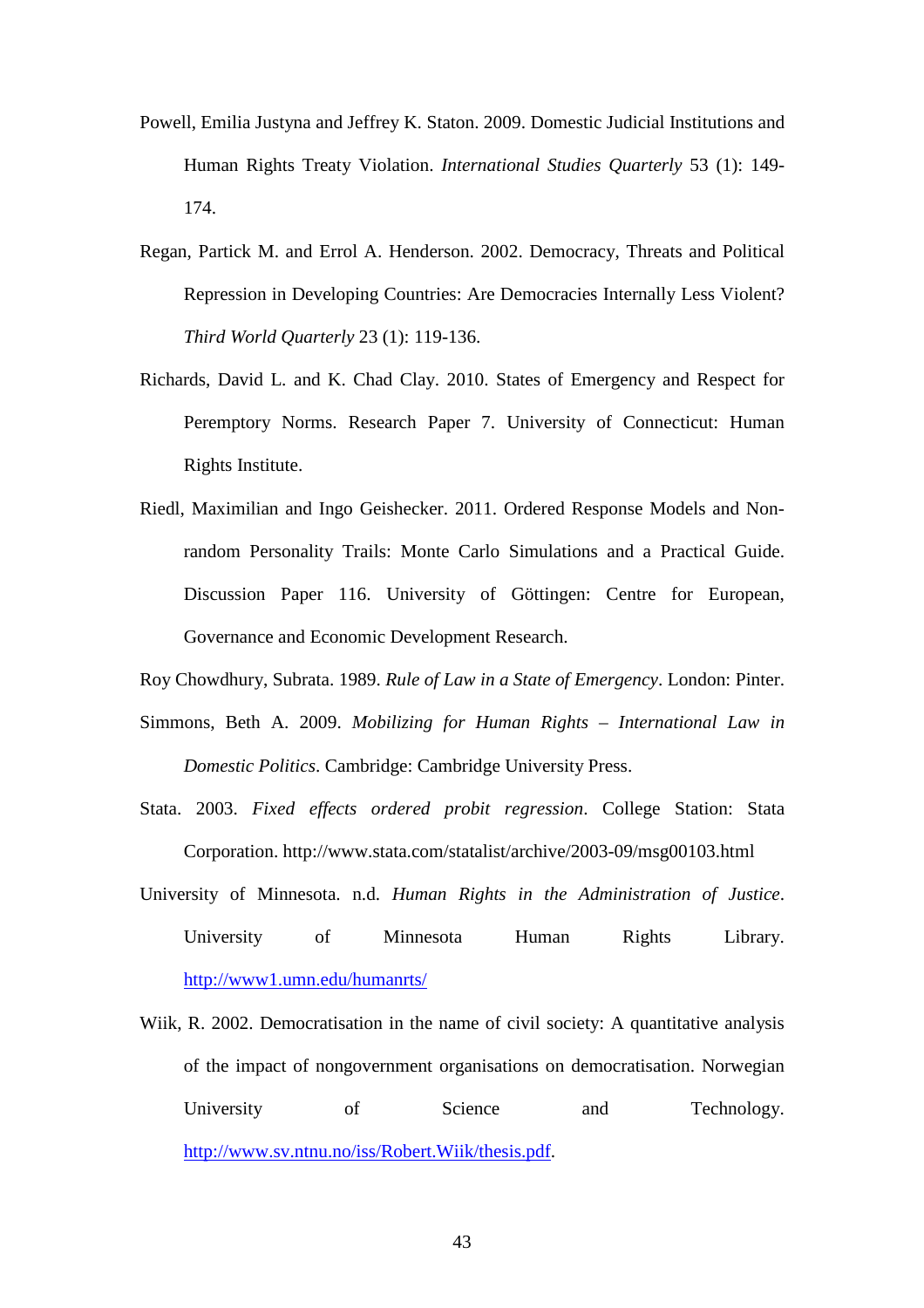- Wood, Reed M. and Mark Gibney. 2010. The Political Terror Scale (PTS): A Reintroduction and a Comparison to CIRI. *Human Rights Quarterly* 32 (2): 367- 400.
- World Bank. 2010. *World development indicators online*. http://data.worldbank.org/data-catalog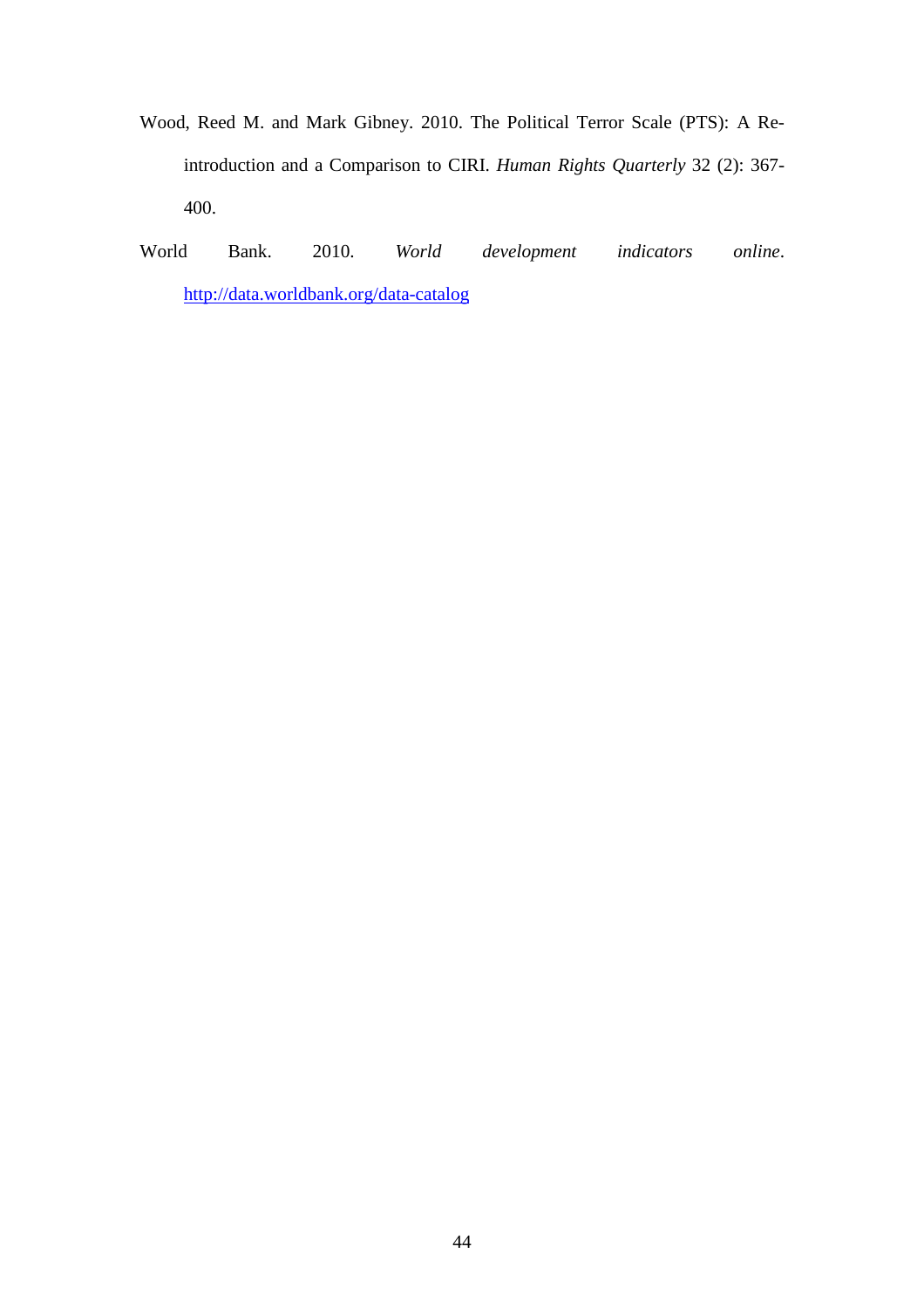Table 1. Descriptive summary variable statistics.

| Variable                     | Obs  | Mean   | Std. Dev. | Min            | Max            |
|------------------------------|------|--------|-----------|----------------|----------------|
| Non-derogable rights index   | 2684 | 3.709  | 1.704     | $\overline{0}$ | 6              |
| Disapp.                      | 2684 | 1.294  | 0.768     | $\theta$       | $\overline{2}$ |
| Killings                     | 2684 | 0.723  | 0.718     | $\overline{0}$ | $\overline{2}$ |
| Torture                      | 2684 | 1.692  | 0.606     | $\overline{0}$ | $\overline{2}$ |
| Rel. freed.                  | 2664 | 1.387  | 0.771     | $\overline{0}$ | $\overline{2}$ |
| Derogable rights index       | 2676 | 6.203  | 3.210     | $\overline{0}$ | 10             |
| Imprisonment                 | 2682 | 1.191  | 0.832     | $\overline{0}$ | $\overline{2}$ |
| Assembly                     | 2679 | 1.272  | 0.783     | $\overline{0}$ | $\overline{2}$ |
| Movement                     | 2684 | 1.295  | 0.790     | $\overline{0}$ | $\overline{2}$ |
| Speech                       | 2684 | 1.137  | 0.714     | $\overline{0}$ | $\overline{2}$ |
| Electoral self-determination | 2683 | 1.308  | 0.788     | $\overline{0}$ | $\overline{2}$ |
| Derogations (days)           | 2684 | 20.778 | 81.442    | $\overline{0}$ | 365            |
| Derogations (dummy)          | 2684 | 0.077  | 0.267     | $\overline{0}$ | $\mathbf{1}$   |
| International armed conflict | 2684 | 0.018  | 0.163     | $\overline{0}$ | $\overline{2}$ |
| Domestic armed conflict      | 2684 | 0.216  | 0.516     | $\overline{0}$ | $\overline{2}$ |
| Strike events                | 2684 | 0.153  | 0.533     | $\theta$       | 6              |
| Riot events                  | 2684 | 0.326  | 1.379     | $\overline{0}$ | 26             |
| Anti-gov. demonstrations     | 2684 | 0.578  | 1.387     | $\overline{0}$ | 15             |
| Natural disaster events      | 2684 | 4.784  | 10.778    | $\theta$       | 182            |
| Anocracy                     | 2684 | 0.193  | 0.394     | $\overline{0}$ | 1              |
| Democracy                    | 2684 | 0.637  | 0.481     | $\overline{0}$ | 1              |
| In GDP p.c.                  | 2684 | 7.574  | 1.582     | 4.395          | 10.662         |
| In Population                | 2684 | 16.227 | 1.346     | 13.331         | 20.854         |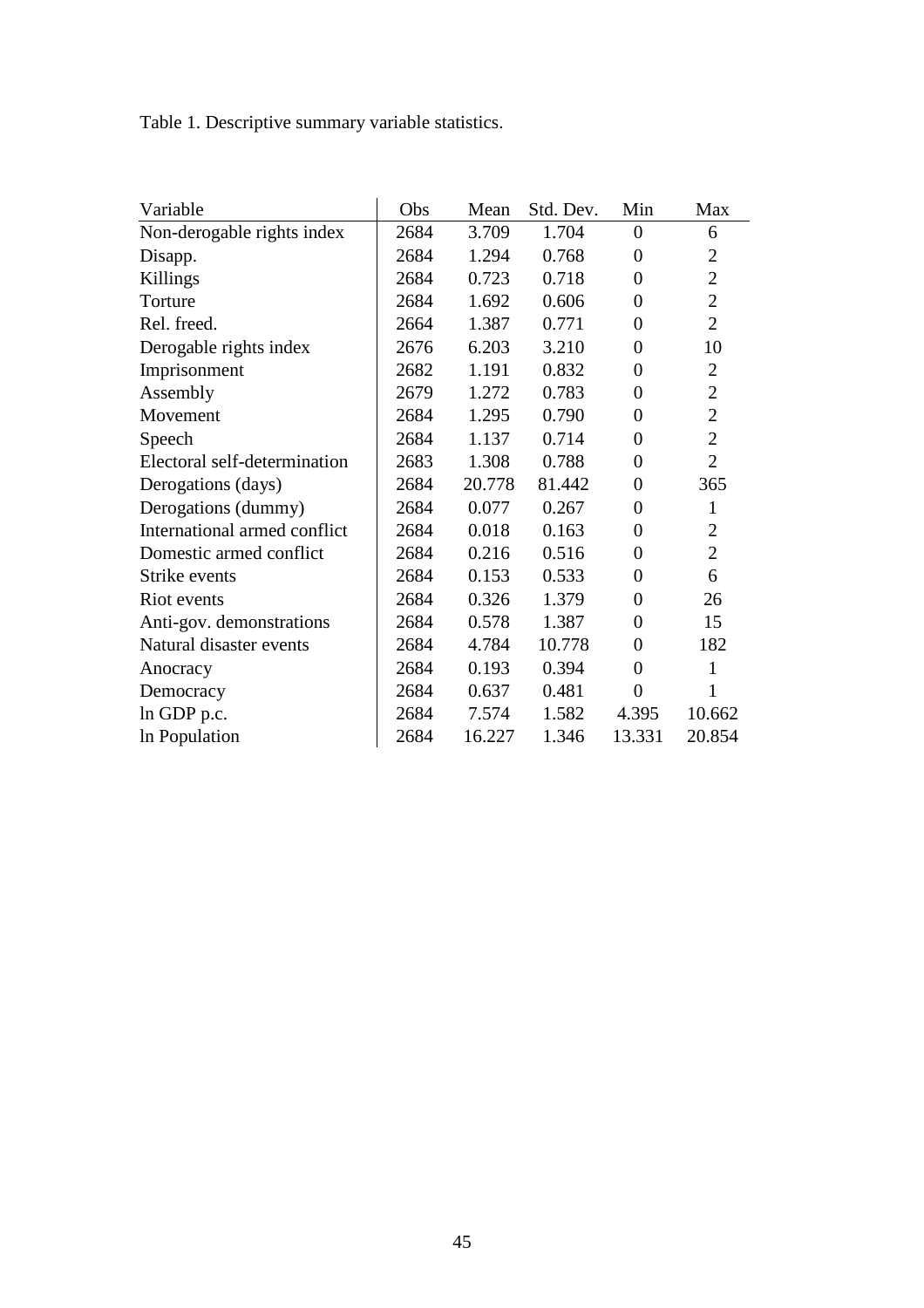## Table 2. Main estimation results.

|                              |                | 2                                | 3          | $\overline{\mathcal{A}}$ | 5                       | 6                                           | 7           | 8                               | 9           | 10                      | 11                     |
|------------------------------|----------------|----------------------------------|------------|--------------------------|-------------------------|---------------------------------------------|-------------|---------------------------------|-------------|-------------------------|------------------------|
|                              | Non-derogable  |                                  |            |                          |                         | Derogable                                   |             |                                 |             |                         |                        |
|                              | rights index   | Disapp.                          | Killings   | Torture                  | Rel. freed.             | rights index Imprisonment Assembly Movement |             |                                 |             | Speech                  | Electoral              |
| derogations in autocracies   | $-0.00802$ *** | $-0.00399***-0.00739**-0.479***$ |            |                          | $-0.00344$              | $-0.00951***$                               | $-0.566***$ | $-0.0160***-0.00787**-0.225***$ |             |                         | $-0.00130$             |
|                              | [0.00163]      | [0.00145]                        | [0.00311]  | [0.0659]                 | [0.00264]               | [0.00347]                                   | [0.0589]    | [0.00404]                       | [0.00369]   |                         | $[0.0818]$ $[0.00457]$ |
| derogations in anocracies    | $-0.000794$    | 0.00125                          | 0.00278    |                          | $-0.0787***-0.00846***$ | $-0.00945**$                                | $-0.409***$ | $-0.0501$                       | $-0.0100$   | $-0.337***-0.421***$    |                        |
|                              | [0.00339]      | [0.00265]                        | [0.00696]  | [0.00635]                | [0.00325]               | [0.00374]                                   | [0.0314]    | [0.0326]                        | [0.00927]   |                         | $[0.0351]$ $[0.0313]$  |
| derogations in democracies   | 0.000306       | 3.87e-05                         | $-0.00223$ | $-0.00103$               | 0.00203                 | $-0.00234$                                  | $-0.00210$  | $-0.000846$                     | $-0.00194$  | 0.000493 -0.00285       |                        |
|                              | [0.00168]      | [0.00160]                        | [0.00186]  | [0.00239]                | [0.00159]               | [0.00165]                                   | [0.00263]   | [0.00207]                       | [0.00184]   | $[0.00140]$ $[0.00243]$ |                        |
| international armed conflict | $-0.630$       | $-0.467$                         | $-0.338$   | $-18.80***$              | 0.278                   | $-0.335$                                    | $-0.927$    | $-0.824$                        | $-0.414$    | $-17.89***$             | $-0.940$               |
|                              | [0.663]        | [0.504]                          | [1.113]    | [0.730]                  | [0.644]                 | [0.771]                                     | [1.999]     | [0.894]                         | [0.765]     | [0.643]                 | [1.709]                |
| domestic armed conflict      | $-1.171***$    | $-1.282***$                      | $-0.607*$  | 0.209                    | $-0.162$                | $-0.360$                                    | $-0.225$    | $-0.166$                        | $-0.285$    | $-0.274$                | $0.468*$               |
|                              | [0.342]        | [0.338]                          | [0.357]    | [0.381]                  | [0.206]                 | [0.236]                                     | [0.308]     | [0.251]                         | [0.315]     | [0.333]                 | [0.267]                |
| strike events                | $-0.0602$      | 0.0901                           | $-0.0960$  | 0.0662                   | $-0.0524$               | $-0.186$                                    | $-0.122$    | $-0.134$                        | 0.275       | $-0.207$                | $-0.141$               |
|                              | [0.125]        | [0.164]                          | [0.148]    | [0.229]                  | [0.150]                 | [0.125]                                     | [0.154]     | [0.163]                         | [0.212]     | [0.146]                 | [0.132]                |
| riot events                  | 0.0156         | $0.107*$                         | $-0.0929$  | $-0.122$                 | $-0.0486$               | $0.0953**$                                  | $-0.0909$   | 0.0994                          | $0.370***$  | $-0.0434$               | 0.00821                |
|                              | [0.0744]       | [0.0636]                         | [0.0856]   | [0.0868]                 | [0.0603]                | [0.0477]                                    | [0.0759]    | [0.0722]                        | [0.0973]    | [0.0650]                | [0.0567]               |
| anti-government demonstr.    | 0.00796        | 0.0483                           | $-0.0610$  | $0.205*$                 | 0.103                   | $-0.0272$                                   | $-0.0121$   | $-0.0807$                       | $-0.0681$   | $-0.0269$               | 0.0207                 |
|                              | [0.0413]       | [0.0574]                         | [0.0658]   | [0.106]                  | [0.0701]                | [0.0411]                                    | [0.0552]    | [0.0693]                        | [0.0796]    | [0.0674]                | [0.0821]               |
| natural disaster events      | 0.00209        | 0.00942                          | 0.00188    | 0.000408                 | $-0.0670***$            | 0.0172                                      | 0.00556     | $-0.0127$                       | $0.0440**$  | $-0.0207$               | 0.0309                 |
|                              | [0.0112]       | [0.0198]                         | [0.0194]   | [0.0316]                 | [0.0206]                | [0.0133]                                    | [0.00768]   | [0.0284]                        | [0.0216]    | [0.0262]                | [0.0217]               |
| anocracy                     | 0.0553         | $-0.554$                         | 0.668      | $1.975**$                | $0.940*$                | $1.964***$                                  | 1.067*      | 3.284***                        | 2.408**     | 5.327***                | $3.274***$             |
|                              | [0.368]        | [0.474]                          | [0.422]    | [0.804]                  | [0.555]                 | [0.532]                                     | [0.608]     | [0.785]                         | [1.004]     | [1.343]                 | [0.860]                |
| democracy                    | 0.554          | $-0.239$                         | 0.396      | 1.375                    | $1.863**$               | $3.467***$                                  | 1.237*      | 3.771***                        | 2.354***    | 5.746***                | 4.317***               |
|                              | [0.403]        | [0.465]                          | [0.483]    | [1.246]                  | [0.753]                 | [0.458]                                     | [0.658]     | [0.753]                         | [0.860]     | [1.422]                 | [0.861]                |
| In GDP p.c.                  | 0.0231         | $-0.855$                         | 0.178      | $-1.737*$                | $-1.528**$              | $-0.422$                                    | $-0.00639$  | $-0.931$                        | $-1.213$    | 1.460                   | 0.603                  |
|                              | [0.683]        | [0.808]                          | [0.644]    | [0.969]                  | [0.733]                 | [0.597]                                     | [0.543]     | [0.882]                         | [0.892]     | [0.916]                 | [0.876]                |
|                              | 0.576          | $-2.464$                         | $-0.998$   | $-3.877*$                | $-0.709$                | $-4.245***$                                 | $-2.274$    | $-3.313*$                       | $-11.61***$ | $-4.332**$              | $-3.162*$              |
| In population                | [1.265]        | [2.213]                          | [1.104]    | [2.246]                  | [1.877]                 | [1.280]                                     | [1.468]     | [1.721]                         | [2.668]     | [1.803]                 | [1.790]                |
| Countries                    | 130            | 85                               | 96         | 64                       | 93                      | 129                                         | 91          | 84                              | 68          | 86                      | 89                     |
|                              |                |                                  |            |                          |                         |                                             |             |                                 |             |                         |                        |
| Pseudo R-squared             | 0.10           | 0.10                             | 0.11       | 0.27                     | 0.13                    | 0.22                                        | 0.11        | 0.22                            | 0.26        | 0.21                    | 0.26                   |

Note: Fixed effects ordered logit estimator. Standard errors adjusted for clustering on countries in parentheses.<br>\* significant at .1 level \*\* at .05 level \*\*\* at .01 level.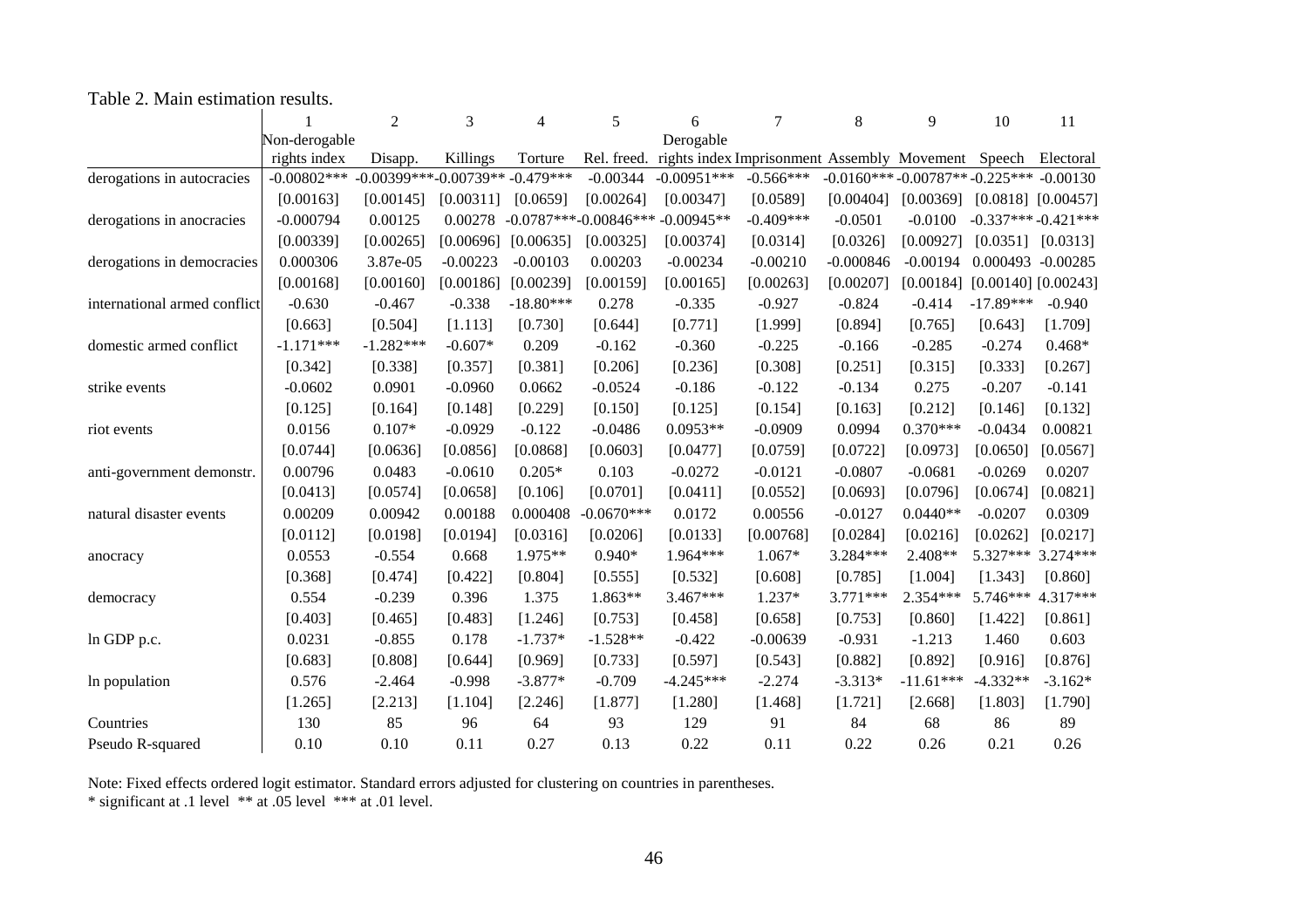|                              |               | $\overline{c}$         | 3          | 4                                           | 5          | 6                                                               | 7            | 8                         | 9           | 10          | 11                                            |
|------------------------------|---------------|------------------------|------------|---------------------------------------------|------------|-----------------------------------------------------------------|--------------|---------------------------|-------------|-------------|-----------------------------------------------|
|                              | Non-derogable |                        |            |                                             |            | Derogable                                                       |              |                           |             |             |                                               |
|                              | rights index  | Disapp.                | Killings   |                                             |            | Torture Rel. freed. rights index Imprisonment Assembly Movement |              |                           |             | Speech      | Electoral                                     |
| derogations in autocracies   | $-0.00214***$ |                        |            |                                             |            | $-0.00103 - 0.000162 - 0.000923 - 0.000727 - 0.00765$ ***       | $-0.000833$  |                           |             |             | $-0.00219***-0.00132**-0.00106***-0.00192***$ |
| derogations in anocracies    | 0.000756      |                        |            |                                             |            | 0.000608 0.000331 -0.000181 -0.00168* -0.00826***               | $-0.00150**$ | $-0.00205***$ $-0.00197*$ |             | $-0.000471$ | $-0.00204***$                                 |
| derogations in democracies   | $-0.000314$   |                        |            | 5.66e-05 -0.000185-0.000203 0.000298        |            | $-0.00128$                                                      | $-3.57e-05$  | $-0.000248$               | $-0.000269$ | 3.30e-05    | $-0.000462**$                                 |
| international armed conflict | 0.00422       | $-0.0838$              | 0.0404     | 0.0389                                      | 0.0108     | $-3.747**$                                                      | $-1.424***$  | $-0.884**$                | $-0.224$    | $-0.721*$   | $-0.697$                                      |
| domestic armed conflict      | $-0.709***$   | $-0.462***$ $-0.202**$ |            | $-0.0467$                                   | 0.00513    | $-0.243$                                                        | 0.0417       | 0.0141                    | $-0.0252$   | $-0.0970$   | 0.00618                                       |
| strike events                | $-0.00433$    | 0.0319                 | 0.0206     | $-0.0601**$                                 | 0.00617    | $-0.128$                                                        | 0.00124      | 0.00882                   | 0.0174      | $-0.0231$   | $-0.0589**$                                   |
| riot events                  | 0.0101        | 0.0301                 | $-0.00644$ | $-0.0121$                                   | $-0.00165$ | 0.0272                                                          | $-0.00881$   | 0.000274                  | $0.0225**$  | $-0.0105$   | 0.00514                                       |
| anti-government demonstr.    | $0.122***$    | $0.0614***0.0354**$    |            | 0.0241                                      | 0.0287     | 0.0492                                                          | $0.0541***$  | $-0.0117$                 | 0.0129      | 0.0256      | 0.00299                                       |
| natural disaster events      | 0.000181      | $-0.00352$             |            | 0.00336 -0.000311 -0.00952                  |            | $-0.0366**$                                                     | $-0.0214**$  | $-0.00592$                | $-0.00693$  | $-0.00317$  | $-0.00371$                                    |
| anocracy                     | 0.142         | $-0.115$               | 0.131      | 0.147                                       | $-0.144$   | 0.0264                                                          | 0.165        | $-0.228$                  | $-0.106$    | 0.166       | $-0.0168$                                     |
| democracy                    | $0.966***$    | 0.191                  | $0.401***$ | $0.385**$                                   | 0.157      | 2.348***                                                        | $0.827***$   | $0.278*$                  | $0.308*$    | $0.486***$  | $0.623***$                                    |
| ln GDP p.c.                  | 0.529         | $-0.325$               | $0.677**$  | 0.208                                       | $-0.360$   | $-0.126$                                                        | $-0.306$     | 0.0555                    | 0.0382      | $-0.0375$   | 0.0960                                        |
| In population                | 1.365         | $-0.281$               | 0.698      | $1.010**$                                   | 1.166      | $-1.876$                                                        | $-0.722$     | 0.538                     | $-0.885**$  | $-1.306**$  | 0.534                                         |
| Selection stage:             |               |                        |            |                                             |            |                                                                 |              |                           |             |             |                                               |
| international armed conflict | $-1.277**$    | $-1.299**$             |            | $-1.266** -1.279**$                         | $-1.296**$ | $-1.294**$                                                      | $-1.295**$   | $-1.284**$                | $-1.325***$ | $-1.296**$  | $-1.293**$                                    |
| domestic armed conflict      | $0.685***$    |                        |            | $0.713***$ $0.675***$ $0.696***$ $0.705***$ |            | $0.697***$                                                      | $0.666***$   | $0.702***$                | $0.715***$  | $0.701***$  | $0.704***$                                    |
| strike events                | $0.366***$    |                        |            | $0.367***$ $0.376***$ $0.378***$ $0.386***$ |            | $0.381***$                                                      | $0.377***$   | $0.380***$                | $0.373***$  | $0.379***$  | $0.382***$                                    |
| riot events                  | $-0.0829*$    | $-0.0848*$             |            | $-0.0860* -0.0887*$                         | $-0.0887*$ | $-0.0884*$                                                      | $-0.0876*$   | $-0.0905*$                | $-0.0888*$  | $-0.0870*$  | $-0.0900*$                                    |
| anti-government demonstr.    | $0.139***$    |                        |            | $0.140***$ $0.139***$ $0.144***$ $0.142***$ |            | $0.141***$                                                      | $0.140***$   | $0.145***$                | $0.143***$  | $0.143***$  | $0.145***$                                    |
| natural disaster events      | $-0.0275**$   |                        |            | $-0.0273* -0.0275** -0.0275** -0.0274**$    |            | $-0.0273**$                                                     | $-0.0282**$  | $-0.0280**$               | $-0.0277**$ | $-0.0274**$ | $-0.0274**$                                   |
| anocracy                     | $-0.199$      | $-0.224$               | $-0.205$   | $-0.227$                                    | $-0.216$   | $-0.228$                                                        | $-0.216$     | $-0.231$                  | $-0.228$    | $-0.227$    | $-0.233$                                      |
| democracy                    | $0.909***$    |                        |            | $0.904***0.917***0.910***0.930***$          |            | $0.902***$                                                      | $0.912***$   | $0.906***$                | $0.917***$  | $0.912***$  | $0.914***$                                    |
| ln GDP p.c.                  | $0.154*$      | $0.152*$               | $0.154*$   | $0.152*$                                    | $0.150*$   | $0.153*$                                                        | $0.155*$     | $0.154*$                  | $0.147*$    | $0.151*$    | $0.150*$                                      |
| In population                | $-0.0667$     | $-0.0677$              | $-0.0675$  | $-0.0697$                                   | $-0.0695$  | $-0.0680$                                                       | $-0.0589$    | $-0.0682$                 | $-0.0661$   | $-0.0694$   | $-0.0700$                                     |
| state of emergency dummy     | $0.906***$    | $0.885***$             |            | $0.921***0.895***$                          | $0.892***$ | $0.911***$                                                      | $0.923***$   | $0.895***$                | $0.879***$  | $0.888***$  | $0.888***$                                    |
| Observations/uncensored      | 2,620/612     |                        |            | 2,620/6122,620/6122,620/6122,618/610        |            | 2,618/610                                                       | 2,618/610    | 2,620/612                 | 2,620/612   | 2,620/612   | 2,620/612                                     |
| Wald-test indep. equations   | 0.0019        | 0.1266                 | 0.0000     | 0.4992                                      | 0.1940     | 0.0000                                                          | 0.0000       | 0.0454                    | 0.0073      | 0.1058      | 0.2585                                        |

Table 3. Accounting for the process of derogation.

Note: Heckman selection model with fixed effects in second stage. Standard errors adjusted for clustering. Only coefficients shown. significant at .1 level \*\* at .05 level \*\*\* at .01 level.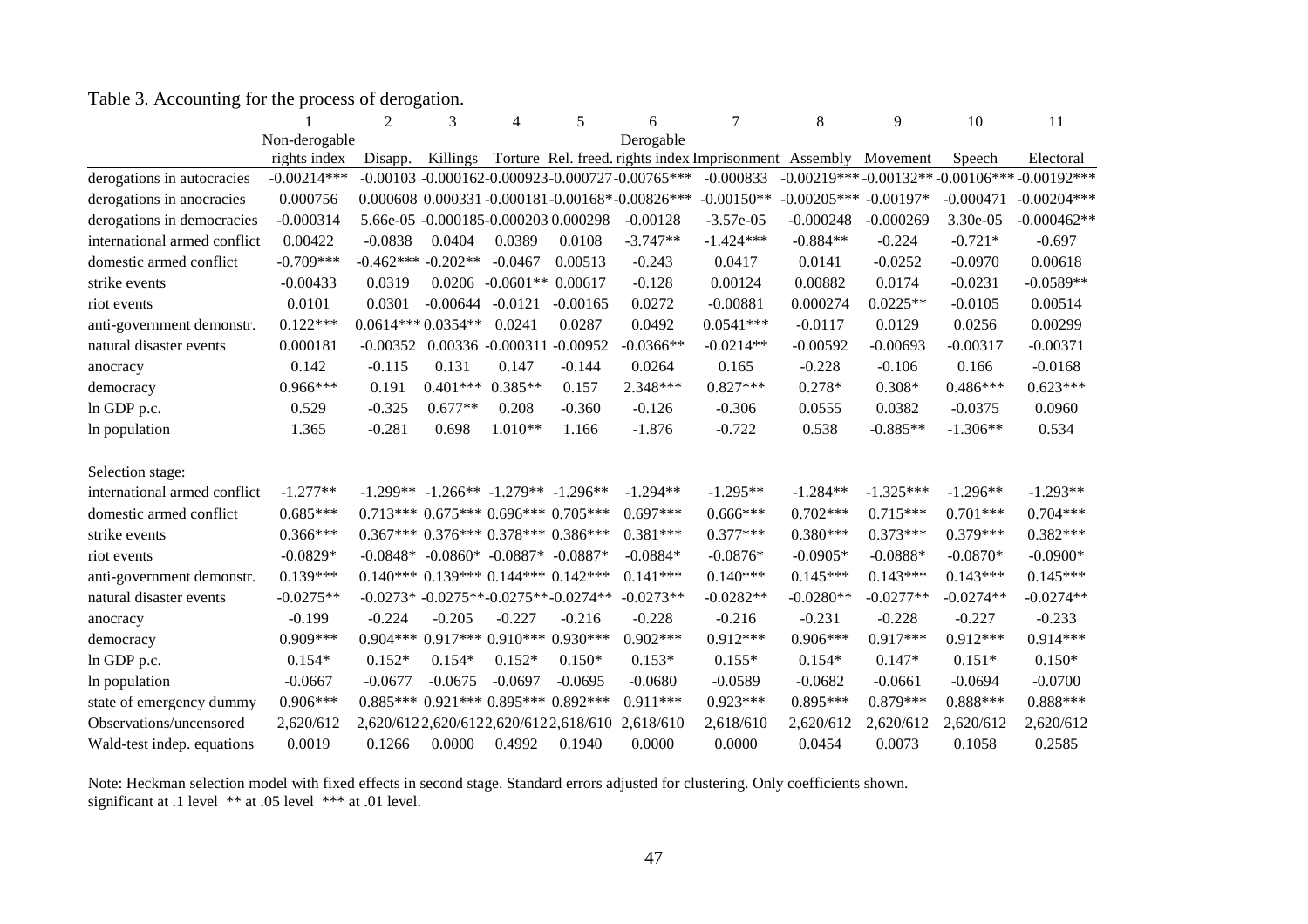# Table 4. Estimation results for UNCHR targeting.

|                              | model 1      | model 2                  |               |                                 |                           |               |  |  |  |  |
|------------------------------|--------------|--------------------------|---------------|---------------------------------|---------------------------|---------------|--|--|--|--|
|                              | <b>UNCHR</b> |                          |               | <b>UNCHR</b> targeting strength |                           |               |  |  |  |  |
|                              | targeting    | none                     | discussed     | conf. meas. adv. meas.          |                           | publ. res.    |  |  |  |  |
| derogations in autocracies   |              | 0.000953*** -0.000653*** | $0.000100**$  |                                 | 6.69e-05** $0.000143*$    | $0.000343***$ |  |  |  |  |
|                              | [0.000275]   | [0.000195]               | $[4.62e-05]$  | $[3.05e-05]$                    | $[7.50e-05]$              | $[9.23e-05]$  |  |  |  |  |
| derogations in anocracies    | 0.000172     | $-0.000183$              | 2.81e-05      | 1.87e-05                        | 4.00e-05                  | 9.60e-05      |  |  |  |  |
|                              | [0.000332]   | [0.000406]               | $[6.25e-05]$  | $[4.17e-05]$                    | $[8.77e-05]$              | [0.000217]    |  |  |  |  |
| derogations in democracies   | 3.18e-05     | $-6.64e-05$              | 1.02e-05      | 6.81e-06                        | 1.45e-05                  | 3.49e-05      |  |  |  |  |
|                              | [0.000223]   | [0.000256]               | $[3.94e-05]$  | $[2.64e-05]$                    | $[5.50e-05]$              | [0.000136]    |  |  |  |  |
| non-derogable rights index   | $-0.0351***$ | $0.0374***$              | $-0.00573***$ |                                 | $-0.00383** -0.00817**$   | $-0.0196***$  |  |  |  |  |
|                              | [0.00983]    | [0.0100]                 | [0.00165]     | [0.00161]                       | [0.00383]                 | [0.00641]     |  |  |  |  |
| derogable rights index       | $-0.0151*$   | $0.0165*$                | $-0.00254*$   | $-0.00170*$                     | $-0.00362$                | $-0.00869$    |  |  |  |  |
|                              | [0.00897]    | [0.00939]                | [0.00133]     | [0.000942]                      | [0.00232]                 | [0.00565]     |  |  |  |  |
| international armed conflict | $0.0807*$    | $-0.105**$               | $0.0161**$    | $0.0108*$                       | 0.0230                    | $0.0552*$     |  |  |  |  |
|                              | [0.0461]     | [0.0502]                 | [0.00777]     | [0.00550]                       | [0.0145]                  | [0.0286]      |  |  |  |  |
| domestic armed conflict      | 0.0240       | $-0.0271$                | 0.00416       | 0.00278                         | 0.00593                   | 0.0142        |  |  |  |  |
|                              | [0.0253]     | [0.0267]                 | [0.00384]     | [0.00254]                       | [0.00626]                 | [0.0148]      |  |  |  |  |
| strike events                | $-0.0170$    | 0.0156                   | $-0.00240$    | $-0.00160$                      | $-0.00342$                | $-0.00821$    |  |  |  |  |
|                              | [0.0149]     | [0.0147]                 | [0.00228]     | [0.00163]                       | [0.00359]                 | [0.00773]     |  |  |  |  |
| riot events                  | $-0.00208$   | 0.00197                  | $-0.000302$   | $-0.000202$                     | $-0.000430$               | $-0.00103$    |  |  |  |  |
|                              | [0.00587]    | [0.00608]                | [0.000938]    | [0.000620]                      | [0.00132]                 | [0.00323]     |  |  |  |  |
| anti-government demonstr.    | $0.0187***$  | $-0.0210***$             | $0.00322***$  | $0.00215**$                     | $0.00459**$               | $0.0110***$   |  |  |  |  |
|                              | [0.00706]    | [0.00672]                | [0.00121]     | [0.000933]                      | [0.00233]                 | [0.00397]     |  |  |  |  |
| natural disaster events      | $0.00210**$  | $-0.00200**$             | $0.000307**$  | $0.000205*$                     | 0.000438                  | $0.00105**$   |  |  |  |  |
|                              | [0.000816]   | [0.000867]               | [0.000153]    |                                 | $[0.000115]$ $[0.000278]$ | [0.000440]    |  |  |  |  |
| anocracy                     | $-0.0452$    | 0.0499                   | $-0.00766$    | $-0.00512$                      | $-0.0109$                 | $-0.0262$     |  |  |  |  |
|                              | [0.0450]     | [0.0472]                 | [0.00696]     | [0.00492]                       | [0.00986]                 | [0.0270]      |  |  |  |  |
| democracy                    | $-0.0428$    | 0.0440                   | $-0.00676$    | $-0.00451$                      | $-0.00963$                | $-0.0231$     |  |  |  |  |
|                              | [0.0652]     | [0.0680]                 | [0.0105]      | [0.00725]                       | [0.0142]                  | [0.0368]      |  |  |  |  |
| In GDP p.c.                  | 0.00819      | $-0.0132$                | 0.00202       | 0.00135                         | 0.00288                   | 0.00693       |  |  |  |  |
|                              | [0.0169]     | [0.0184]                 | [0.00259]     | [0.00172]                       | [0.00416]                 | [0.0102]      |  |  |  |  |
| In population                | $-0.0375*$   | $0.0384*$                | $-0.00589*$   | $-0.00394$                      | $-0.00840$                | $-0.0202*$    |  |  |  |  |
|                              | [0.0214]     | [0.0223]                 | [0.00331]     | [0.00241]                       | [0.00688]                 | [0.0114]      |  |  |  |  |
| Observations                 | 1666         | 1666                     | 1666          | 1666                            | 1666                      | 1666          |  |  |  |  |
| Countries                    | 123          | 123                      | 123           | 123                             | 123                       | 123           |  |  |  |  |
| Pseudo R-squared             | 0.23         | 0.18                     | 0.18          | 0.18                            | 0.18                      | 0.18          |  |  |  |  |

Note: Year-specific fixed effects included. Estimator is logit in model 1 and ordered logit in model

2. Standard errors adjusted for clustering on countries in parentheses.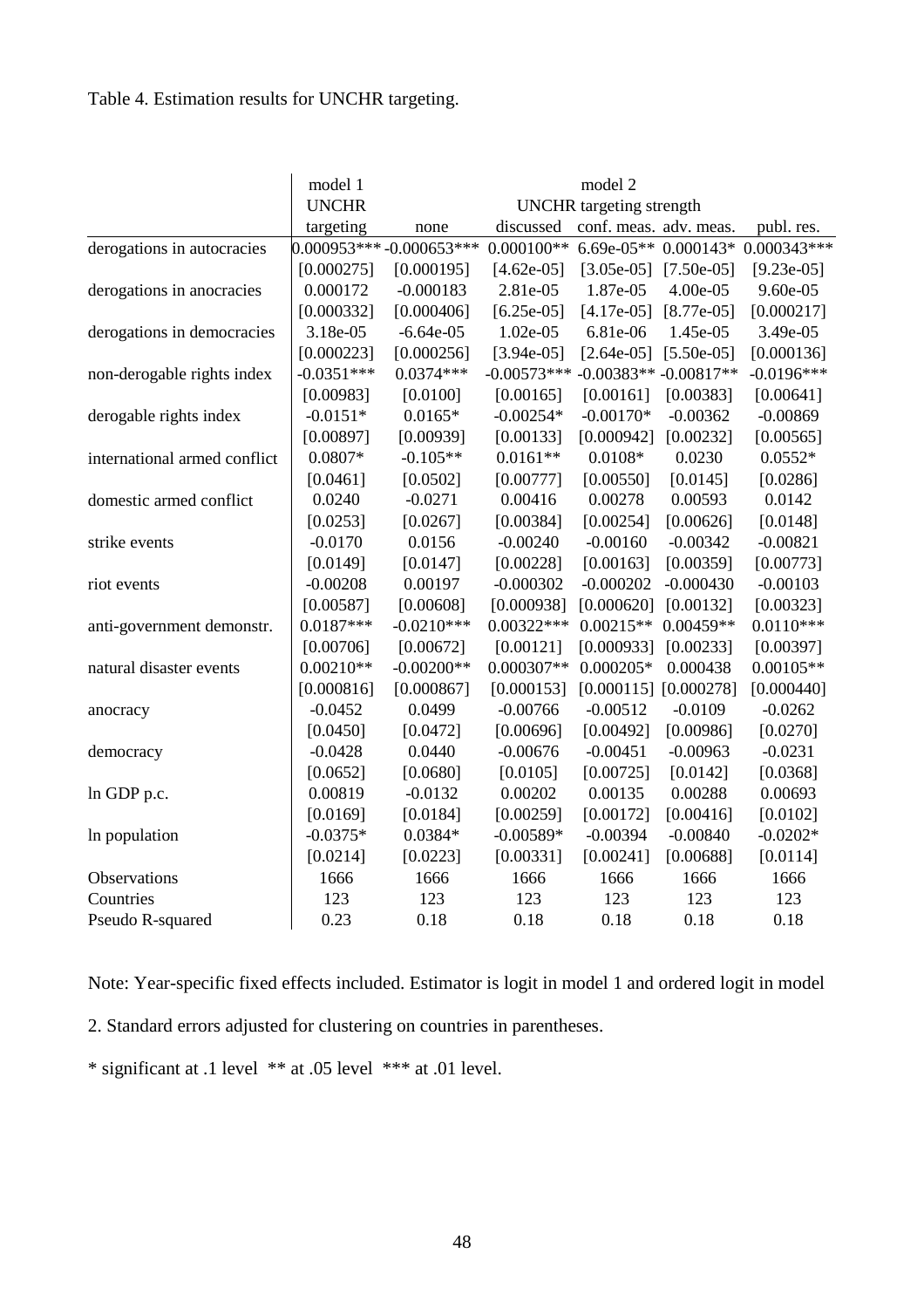Table 5. Testing for heterogeneity within democracies.

|                                         |               | 2          | 3                                                               | 4            | 5         | 6           |                                                         | 8         | 9                                 | 10        | 11                                            |
|-----------------------------------------|---------------|------------|-----------------------------------------------------------------|--------------|-----------|-------------|---------------------------------------------------------|-----------|-----------------------------------|-----------|-----------------------------------------------|
|                                         | Non-derogable |            |                                                                 |              |           | Derogable   |                                                         |           |                                   |           |                                               |
| Derogations                             | rights index  | Disapp.    | Killings                                                        | Torture      |           |             | Rel. freed. rights index Imprisonment Assembly Movement |           |                                   | Speech    | Electoral                                     |
| in democracies w/o truly                | 0.000494      | 0.000259   | 0.000329                                                        | $-9.35e-0.5$ | 0.000439  | $-0.000632$ | $-0.000268$                                             | 0.000175  | $-0.000237$                       | 0.000101  | $-0.000365$                                   |
| competitive multi-party elections       | [0.000942]    |            | $[0.000309]$ $[0.000560]$ $[0.000421]$ $[0.000344]$ $[0.00140]$ |              |           |             | [0.000717]                                              |           | [0.000424] [0.000430] [0.000334]  |           | [0.000351]                                    |
| in democracies with truly               | $-0.00104$    | 8.88e-05   | $-0.000795* -0.000330 \quad 4.32e-05$                           |              |           | $-0.00237*$ | $-0.000879$                                             |           | $-0.000395 - 0.000263 - 0.000246$ |           | $-0.000564$                                   |
| competitive multi-party elections       | [0.000653]    |            | $[0.000282]$ $[0.000473]$ $[0.000300]$ $[0.000300]$ $[0.00139]$ |              |           |             | [0.000796]                                              |           | [0.000344] [0.000374] [0.000316]  |           | [0.000527]                                    |
| truly competitive multi-party elections | $0.404***$    | $-0.00380$ | $0.248*$                                                        | $0.160*$     | 0.0633    | $0.862***$  | $0.179*$                                                | $0.178**$ | $0.141*$                          | 0.162     | $0.199**$                                     |
|                                         | [0.139]       | [0.0398]   | [0.134]                                                         | [0.0910]     | [0.0865]  | [0.308]     | [0.100]                                                 | [0.0715]  | [0.0815]                          | [0.120]   | [0.0908]                                      |
| in democracies w/o highest level of     | $-0.000319$   | 0.000302   | $-5.29e-05$ $-0.000568*$ 0.000297                               |              |           | $-0.00260*$ | $-0.00122*$                                             |           |                                   |           | $0.000142 - 0.000724 - 5.95e-05 - 0.000690**$ |
| executive constraints                   | [0.000845]    |            | $[0.000390]$ $[0.000666]$ $[0.000328]$ $[0.000393]$ $[0.00140]$ |              |           |             | [0.000722]                                              |           |                                   |           | $[0.000435][0.000510][0.000338][0.000318]$    |
| in democracies with highest level of    | 0.000658      | 8.47e-05   | $6.48e-0.5$                                                     | 0.000508     | 0.000346  | 0.00113     | 0.000964                                                |           | $-0.000250$ $0.000504*$ 1.31e-05  |           | $-5.03e-05$                                   |
| executive constraints                   | [0.00130]     |            | $[0.000246]$ $[0.000475]$ $[0.000622]$ $[0.000310]$ $[0.00219]$ |              |           |             | [0.00100]                                               |           | [0.000708] [0.000278] [0.000341]  |           | [0.000462]                                    |
| highest level of executive constraints  | 0.141         | 0.0987     | 0.0588                                                          | $-0.0166$    | $-0.0882$ | 0.139       | $0.241***$                                              | $0.194**$ | $-0.198***$                       | $-0.0774$ | $-0.0387$                                     |
|                                         | [0.191]       | [0.0702]   | [0.110]                                                         | [0.0678]     | [0.0911]  | [0.242]     | [0.0780]                                                | [0.0795]  | [0.0696]                          | [0.0966]  | [0.0884]                                      |

Note: Linear fixed effects estimator. Standard errors adjusted for clustering on countries in parentheses.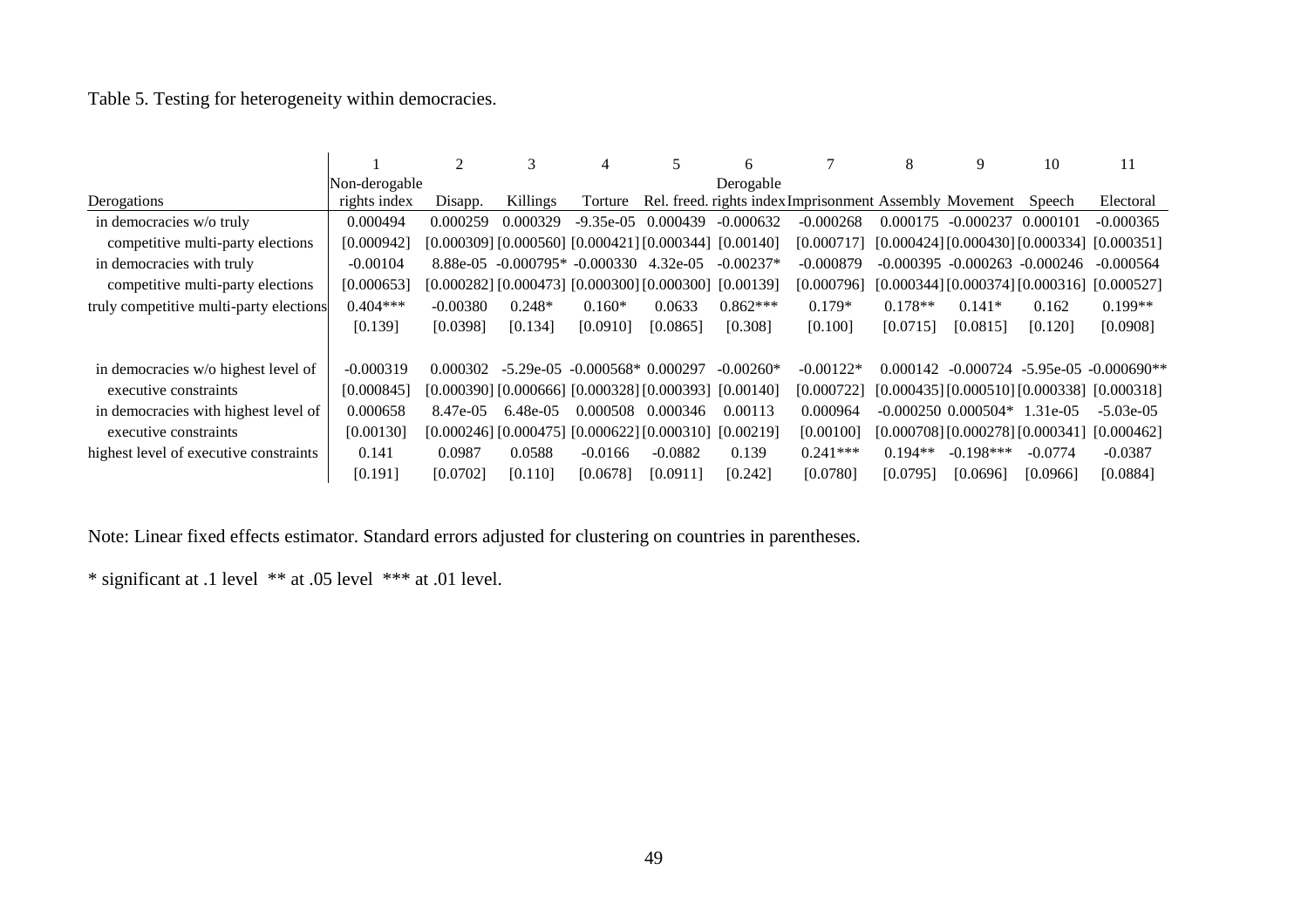Table 6. Testing for heterogeneity within autocracies.

|                     |                | $\overline{2}$                                                   | 3                                | 4        |                        | 6                                               |                                                         | 8          | 9                         | 10          | 11                                                 |
|---------------------|----------------|------------------------------------------------------------------|----------------------------------|----------|------------------------|-------------------------------------------------|---------------------------------------------------------|------------|---------------------------|-------------|----------------------------------------------------|
|                     | Non-derogable  |                                                                  |                                  |          |                        | Derogable                                       |                                                         |            |                           |             |                                                    |
| Derogations         | rights index   | Disapp.                                                          | Killings                         | Torture  |                        |                                                 | Rel. freed. rights index Imprisonment Assembly Movement |            |                           | Speech      | Electoral                                          |
| in autocracies w/o  | $-0.00421***$  | $-0.00297***$                                                    |                                  |          |                        | $-0.000866 - 0.000480 - 0.000204 - 0.00186$ *** | $-2.56e-05$                                             | 0.000356   | $-0.000158$               |             | $-0.000508**-0.00152***$                           |
| single-party system | [0.000903]     | $[0.000402]$ $[0.000622]$ $[0.000307]$ $[0.000327]$ $[0.000642]$ |                                  |          |                        |                                                 | [0.000352]                                              |            | $[0.000451]$ $[0.000110]$ | [0.000228]  | [0.000196]                                         |
| in autocracies with | $-0.00283**$   | $-0.00245***$ $-0.000558$ $0.000211$                             |                                  |          | 0.000169               | $-0.000586$                                     | 0.000542                                                | $0.00101*$ | $-0.000599$               | $-0.000348$ | $-0.00124***$                                      |
| single-party system | [0.00123]      | [0.000704]                                                       | [0.000811] [0.000392] [0.000607] |          |                        | [0.00132]                                       | [0.000518]                                              |            | $[0.000539]$ $[0.000478]$ | [0.000362]  | [0.000356]                                         |
| single-party system | $-0.181$       | 0.0148                                                           | $-0.0388$                        | $-0.201$ | $-0.203$               | $-0.502*$                                       | $-0.142$                                                | $-0.175$   | $-0.0711$                 | $-0.0668$   | $-0.0190$                                          |
|                     | [0.439]        | [0.139]                                                          | [0.262]                          | [0.144]  | [0.178]                | [0.290]                                         | [0.0960]                                                | [0.126]    | [0.120]                   | [0.117]     | [0.0906]                                           |
|                     |                |                                                                  |                                  |          |                        |                                                 |                                                         |            |                           |             |                                                    |
| in autocracies w/o  | $-0.000759$    | $-9.05e-0.5$                                                     | $-0.000967$                      | 0.000155 | $-0.000310$            | $-0.000312$                                     | $-0.000340$                                             | 3.89e-05   | $-0.00251*$               | 0.000248    | 0.00214                                            |
| military government | [0.00278]      | $[0.000932]$ $[0.000666]$ $[0.00180]$ $[0.00131]$                |                                  |          |                        | [0.00242]                                       | [0.000569]                                              | [0.000765] | [0.00130]                 | [0.00116]   | [0.00241]                                          |
| in autocracies with | $-0.00300$ *** | $-0.00176***$ $-0.000967$                                        |                                  |          | $-0.000333 - 0.000219$ | $-0.00301**$                                    | 3.94e-05                                                |            |                           |             | $-0.000388 - 0.000946** - 0.000709** - 0.000954**$ |
| military government | [0.00100]      | [0.000510]                                                       | [0.000690] [0.000416] [0.000367] |          |                        | [0.00125]                                       | [0.000428]                                              |            | $[0.000756]$ $[0.000407]$ | [0.000307]  | [0.000418]                                         |
| military government | 0.287          | $-0.153$                                                         | $0.348**$                        | 0.0923   | $-0.0738$              | $0.590*$                                        | 0.0653                                                  | 0.151      | 0.0736                    | $0.185**$   | 0.0831                                             |
|                     | [0.480]        | [0.203]                                                          | [0.142]                          | [0.184]  | [0.0650]               | [0.330]                                         | [0.138]                                                 | [0.134]    | [0.178]                   | [0.0785]    | [0.0801]                                           |

Note: Linear fixed effects estimator. Standard errors adjusted for clustering on countries in parentheses.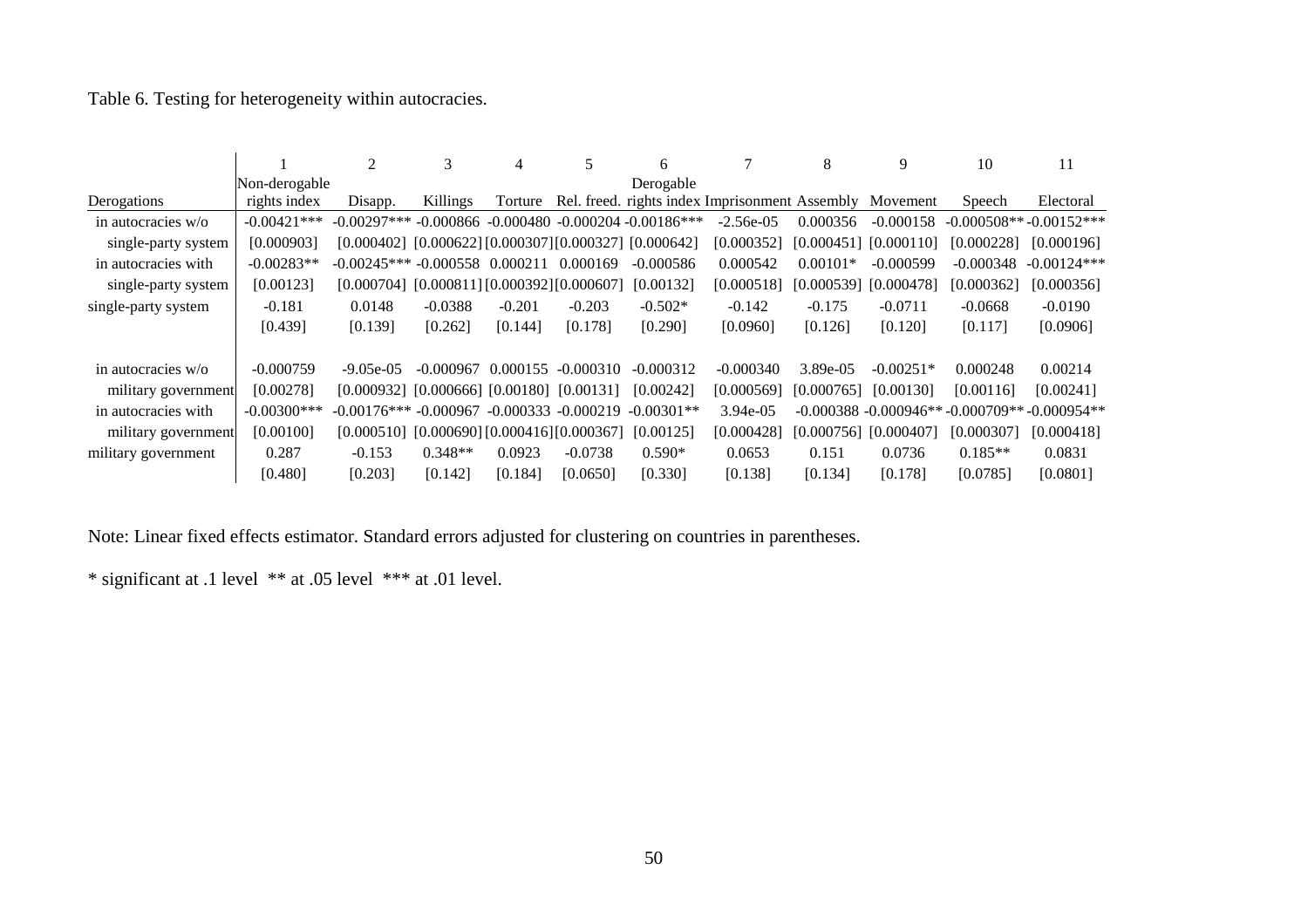Online appendix table 1. Robustness tests: Different model specification and definitions of key variables.

|                                   |                | 2            | 3                         | 4             | 5             | 6             |                                    | 8            | 9              | 10          | 11           |
|-----------------------------------|----------------|--------------|---------------------------|---------------|---------------|---------------|------------------------------------|--------------|----------------|-------------|--------------|
|                                   | Non-derogable  |              |                           |               |               | Derogable     |                                    |              |                |             |              |
| Derogations<br>Robustn. test      | rights index   | Disapp.      | Killings                  | Torture       | Rel. freed.   |               | rights index Imprisonment Assembly |              | Movement       | Speech      | Electoral    |
| in autocracies Lagged             | $-0.00476$ *** | $-0.00280*$  | $-0.00438$                | $-0.538***$   | $-0.00372$    | $-0.00570*$   | $-0.512***$                        | $-0.0147***$ | $-0.00920$ *** | $-0.363***$ | $-0.00129$   |
| dep variable<br>in anocracies     | $0.00494*$     | $0.00678**$  | 0.0101                    | $-0.0906$ *** | $-0.00274$    | $-0.00764**$  | $-0.359***$                        | $-0.0271**$  | $-0.00178$     | $-0.352***$ | $-0.394***$  |
| in democracies                    | 0.000852       | 0.000731     | $-0.00208$                | 0.000871      | 0.000861      | $-0.000891$   | $-0.000351$                        | $-0.000866$  | $-0.00211$     | 0.00143     | $-0.00135$   |
|                                   |                |              |                           |               |               |               |                                    |              |                |             |              |
| in autocracies Derogation         | $-2.418***$    | $-0.843$     | $-2.600**$                | $-14.96***$   | $-0.510$      | $-1.599*$     | $-16.48***$                        | $-2.202$     | $-3.630***$    | $-11.71***$ | 0.209        |
| dummy<br>in anocracies            | $-0.177$       | $-0.147$     | 1.371                     | $-14.98***$   | $-2.442$      | $-2.934**$    | $-15.81***$                        | $-3.947***$  | $-3.834**$     | $-16.12***$ | $-17.07***$  |
| in democracies                    | $-0.0310$      | 0.197        | $-0.428$                  | $-0.0857$     | 0.182         | $-0.674*$     | $-0.658$                           | $-0.639$     | $-0.400$       | 0.417       | $-0.705$     |
|                                   |                |              |                           |               |               |               |                                    |              |                |             |              |
| in autocracies Democracy def.:    | $-0.00861$ *** |              | $-0.00419*** -0.00801***$ | $-0.497***$   | $-0.00384$    | $-0.0103***$  | $-0.566***$                        | $-0.0179***$ | $-0.00918**$   | $-0.425***$ | $-0.00483$   |
| $(polity2>=6)$<br>in anocracies   | $-0.000719$    | 0.000560     | 0.00393                   | $-0.0757***$  | $-0.00328$    | $-0.00573**$  | $-0.0101***$                       | $-0.00521$   | $-0.00475*$    | $-0.366***$ | $-0.00572*$  |
| in democracies                    | 0.000415       | 0.000277     | $-0.00230$                | 0.000178      | 4.89e-05      | $-0.00321*$   | $-0.00201$                         | $-0.00210$   | $-0.00221$     | 0.000364    | $-0.00370$   |
|                                   |                |              |                           |               |               |               |                                    |              |                |             |              |
| in autocracies Democracy def.:    | $-0.00875***$  |              | $-0.00422***-0.00867***$  | $-0.556***$   | $-0.00441$    | $-0.0101***$  | $-0.560***$                        | $-0.0176***$ | $-0.00901**$   | $-0.366***$ | $-0.00488$   |
| $(polity2>=7)$<br>in anocracies   | $-0.000176$    | 0.00140      | 0.00371                   | $-0.430***$   | $-0.00170$    | $-0.00620***$ | $-0.00814**$                       | $-0.00499$   | $-0.00485**$   | $-0.00874$  | $-0.00508**$ |
| in democracies                    | 0.000304       | $-0.000548$  | $-0.00385***$             | 0.000664      | $-0.000546$   | $-0.00238$    | $-0.00142$                         | $-0.00155$   | $-0.00141$     | $0.00121*$  | $-0.00378$   |
|                                   |                |              |                           |               |               |               |                                    |              |                |             |              |
| in autocracies Open-ended         | $-0.00868$ *** | $-0.00483$   | $-0.601***$               | $-0.592***$   | $-0.0218*$    | $-0.00196$    | $-0.684***$                        | $-0.00972$   | $-0.736***$    | $-0.439***$ | $0.0106*$    |
| in anocracies<br>derogations      | $-0.00329$     | $-7.24e-05$  | $-0.00107$                | $-0.0759***$  | $-0.00818**$  | $-0.0111***$  | $-0.391***$                        | $-0.0469$    | $-0.00966$     | $-0.373***$ | $-0.422***$  |
| in democracies set to missing     | $-0.000751$    | $-0.000495$  | $-0.000569$               | $-0.000684$   | 0.00163       | $-0.00267$    | $-0.00188$                         | $-0.00197$   | $-0.00175$     | 0.000375    | $-0.00286$   |
|                                   |                |              |                           |               |               |               |                                    |              |                |             |              |
| in autocracies Derog. periods     | $-0.00928$ *** | $-0.00405**$ | $-0.00817***$             | $-0.479***$   | $-0.00354$    | $-0.0162***$  | $-0.566***$                        | $-0.0163***$ | $-0.00786**$   | $-0.248***$ | $-0.454***$  |
| with regime type<br>in anocracies | $-0.000845$    | 0.00135      | 0.00265                   | $-0.0787***$  | $-0.00834***$ | $-0.00953**$  | $-0.409***$                        | $-0.0482$    | $-0.00990$     | $-0.337***$ | $-0.436***$  |
| in democracies change set to      | $-0.000958$    | $-0.00103$   | $-0.00410**$              | $-0.00103$    | 0.000753      | $-0.00245$    | $-0.00248$                         | $-0.00101$   | $-0.00165$     | 0.000857    | $-0.00202$   |
| missing                           |                |              |                           |               |               |               |                                    |              |                |             |              |

Note: Fixed effects ordered logit estimator. Standard errors adjusted for clustering on countries. Only coefficients shown.